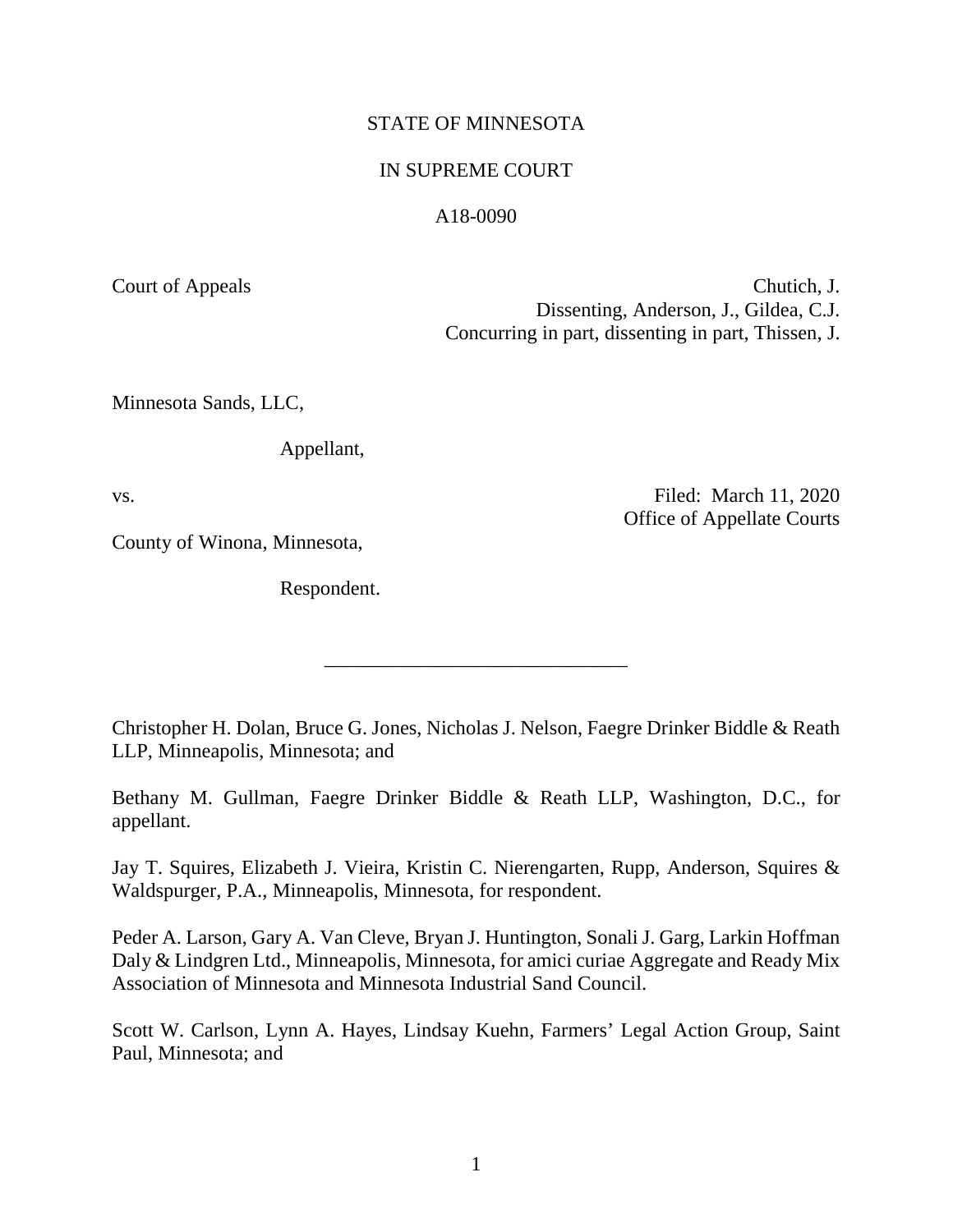Edward J. Walsh, Walsh, Knippen & Cetina, Chtd., La Crescent, Minnesota, for amicus curiae Land Stewardship Project.

Susan L. Naughton, Saint Paul, Minnesota, for amicus curiae League of Minnesota Cities.

Harry N. Niska, Howse & Thompson, P.A., Plymouth, Minnesota; and

J. David Breemer, David J. Deerson, Sacramento, California, for amicus curiae Pacific Legal Foundation.

\_\_\_\_\_\_\_\_\_\_\_\_\_\_\_\_\_\_\_\_\_\_\_\_

# S Y L L A B U S

1. Appellant has standing to challenge the provisions of a zoning ordinance related to mining for "local construction purposes."

2. The challenged county zoning ordinance does not violate the dormant Commerce Clause on its face, in purpose, or in effect.

3. Appellant's mineral leases, which granted Appellant a speculative, contingent right to possess and use the land, did not create a compensable property interest under state law for the purposes of a takings claim under the Minnesota and United States Constitutions.

Affirmed.

# O P I N I O N

CHUTICH, Justice.

In November 2016, the Winona County Board of Commissioners revised its comprehensive zoning ordinance to prohibit "[i]ndustrial mineral operations" within the county. *See* Winona County, Minn., Winona County Zoning Ordinance (WCZO) § 9.10.2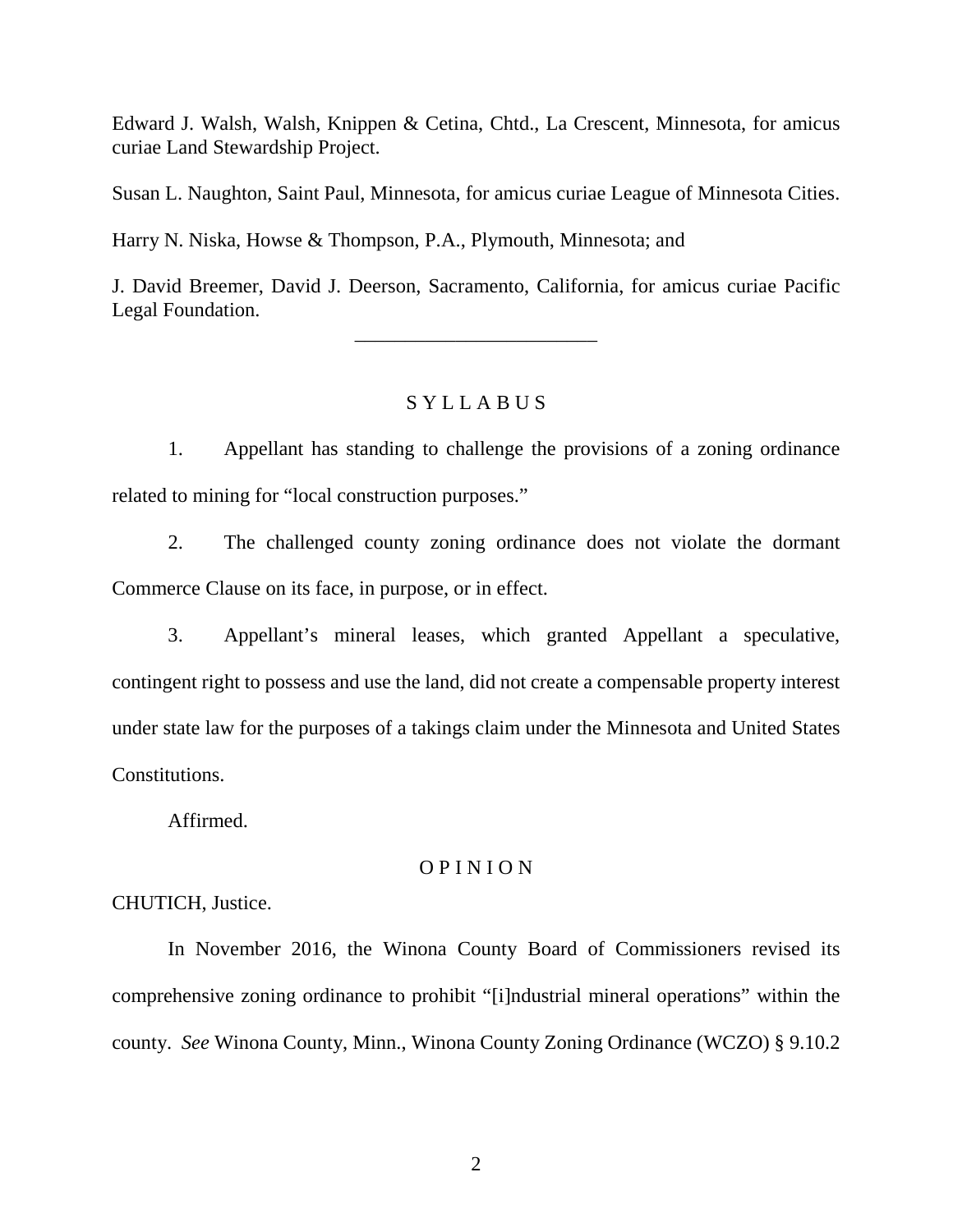(2016). The ordinance continues to allow extraction of "construction minerals," provided that the landowner secures a conditional-use permit. Winona County, Minn., WCZO §§ 4.2, 9.10.3.a (2016). Appellant Minnesota Sands, LLC (Minnesota Sands) is a Minnesota mining company that seeks to mine and process silica sand in Winona County (County)—an industrial mineral operation under the zoning ordinance—and sell its product to out-of-state oil and gas producers for use in hydraulic fracturing. The company claims that the County's prohibition on its proposed land use violates the Commerce Clause. U.S. Const. art. I, § 8. It also contends that the ordinance is an unconstitutional taking of its property interests in five mineral leases that it holds within the County. *See* U.S. Const. amends. V, XIV; Minn. Const. art. I, § 13.

This appeal arises from the district court's order granting summary judgment to the County on all of Minnesota Sands' claims. A panel of the court of appeals affirmed, with one judge concurring in part and dissenting in part. *Minn. Sands, LLC v. Cty. of Winona*, 917 N.W.2d 775 (Minn. App. 2018). We granted Minnesota Sands' petition for further review, and we now affirm.

### **FACTS**

The southeastern Minnesota region, where Winona County is located, contains rich deposits of silica sand. Because silica sand consists of nearly 95 percent quartz—a hard mineral—it is used in the extraction process for drilling oil and natural gas known as hydraulic fracturing, or "fracking." The recent upsurge in fracking in oil-producing states has created high demand for the raw silica sand found in southeastern Minnesota.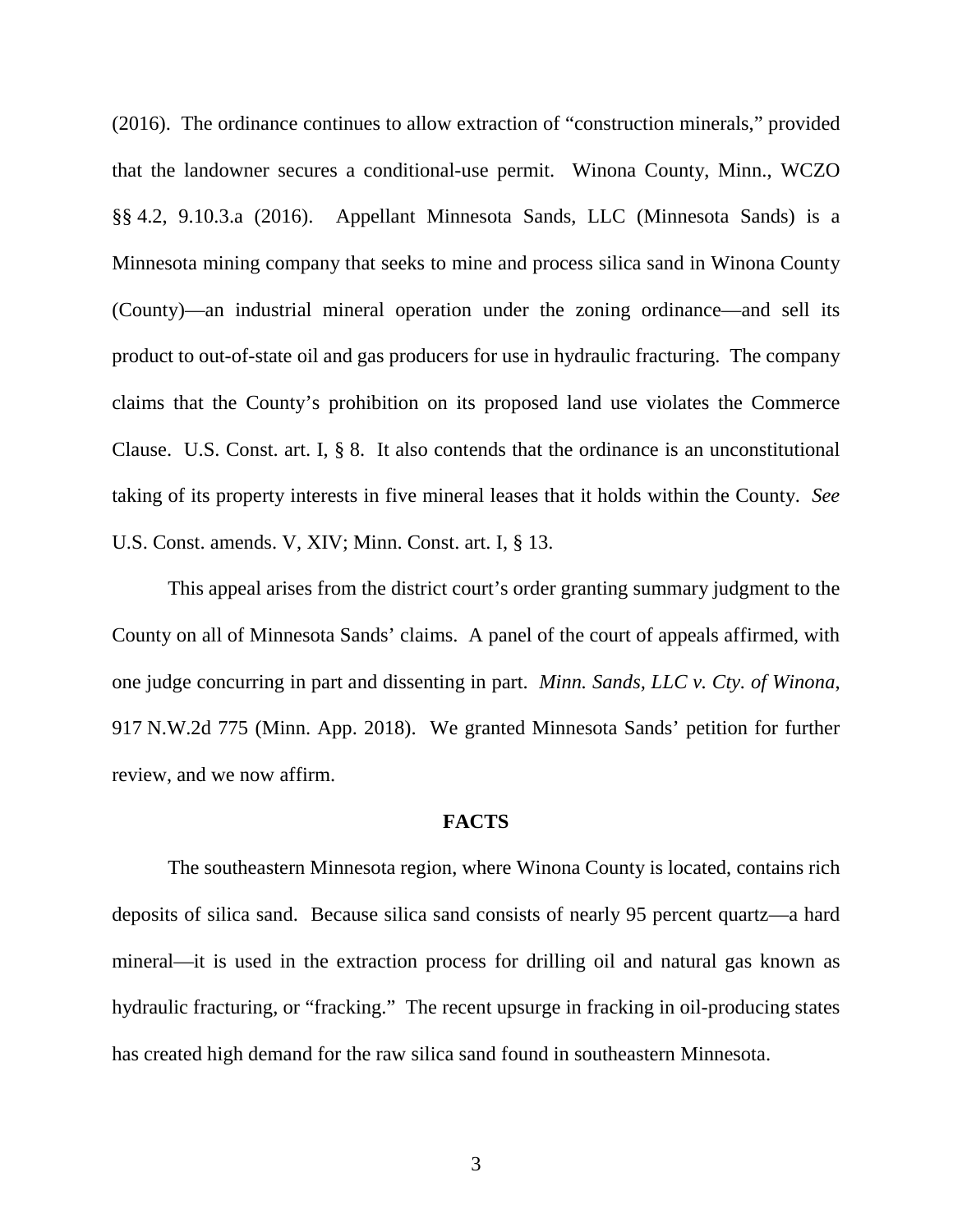Before raw silica sand can be used as "frac sand," however, it must be processed to meet industry standards for purity, grain size, shape, and intactness. Although processing methods vary, the typical method involves washing, screening, and filtering raw sand in unlined sedimentation ponds located at the mines themselves. This process requires large volumes of water—up to 6,000 gallons per minute—and chemicals called flocculants that cause the sediments to aggregate so that the desired sand particles can be collected and removed. The leftover mixture of undesired sand, water, and flocculants is then returned to the mines untreated. Some of the flocculants that are used during this process are known hazards to human health. [1](#page-3-0)

No end-user market for processed frac sand exists within Minnesota, because no significant reserves of oil or natural gas exist in this state. But the oil and gas industry is not the only industry that generates demand for raw silica sand. For example, silica sand is used in glass-making, in the abrasives industry, in agriculture as livestock bedding, and for sand traps on golf courses. It is also used in the construction industry. Unlike the market for frac sand, the silica sand that supplies these other markets is not necessarily bound to leave Minnesota. The record here shows that silica sand is used by Minnesota firms that manufacture countertops, glass, shingles, and more.

<span id="page-3-0"></span> $1$  Specifically, acrylamide, a common component of one prominent flocculant, is a neurotoxin and a probable carcinogen according to the Environmental Protection Agency.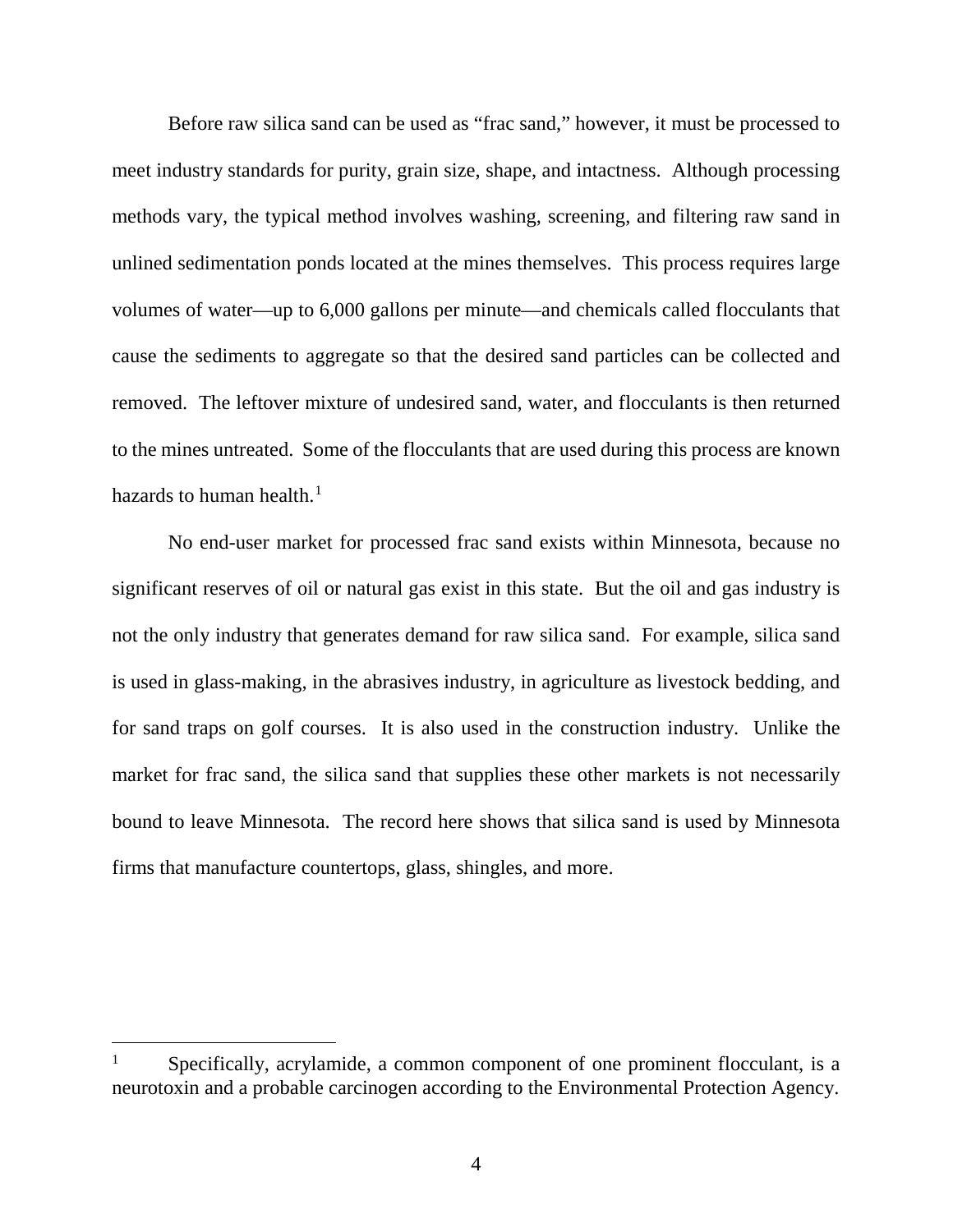The silica sand deposits in Winona County are located in an ecologically sensitive area. They are part of a large, geologically unique karst region in southeastern Minnesota.[2](#page-4-0) Karst regions are areas with a shallow or unconsolidated layer of sediment covering a bedrock of limestone, dolostone, or sandstone. Below the surface, karst regions are defined by large, highly interconnected networks of caverns, sinkholes, springs, and disappearing and underground streams.

The County's efforts to manage industrial silica sand mining began in September 2011, when it received three conditional-use permit applications for silica sand mining operations. The county planning and environmental services department and county attorney raised concerns about the need to regulate silica sand mining operations. In January 2012, the Winona County Board of Commissioners (Board) denied the three applications and imposed a 3-month moratorium on silica sand mining operations to allow the County to conduct a land-use planning study. The moratorium was allowed to expire in May 2012, after the County adopted additional land-use regulations for silica sand mining. $3$ 

In February 2012—during the moratorium—Minnesota Sands acquired four leases to remove silica sand from property located within the County. It acquired a fifth lease in

<span id="page-4-0"></span><sup>&</sup>lt;sup>2</sup> Colloquially known as the "Driftless Area," this geologic landscape also extends to Illinois, Iowa, and Wisconsin.

<span id="page-4-1"></span><sup>&</sup>lt;sup>3</sup> Only one of the initial three applicants re-applied for a conditional-use permit, which was granted in June 2013.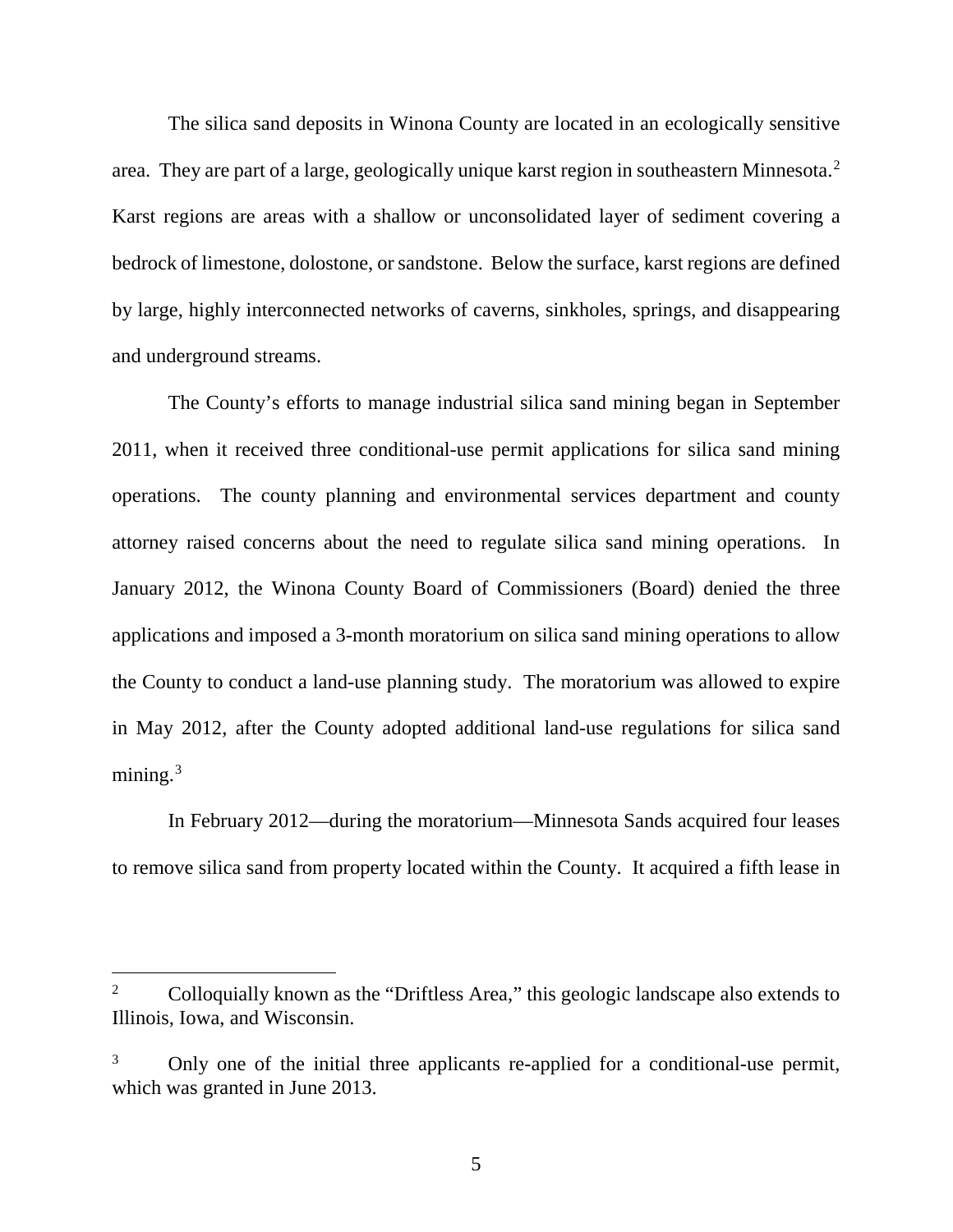November 2015.<sup>[4](#page-5-0)</sup> Each lease provides that, in exchange for a one-time payment of \$1,000, royalties on any sand removed from the premises, and other conditions, Minnesota Sands was granted the right to use and possess the premises "solely to mine Frac Sand to be used by [Minnesota Sands] for commercial purposes."<sup>[5](#page-5-1)</sup> The leases also grant Minnesota Sands permission to use the premises to "[p]rocess mined minerals . . . including the building of a processing plant and all accessories thereof." The company's obligations under the leases are expressly "conditioned upon . . . obtaining any zoning or other governmental approvals" required to permit silica sand mining operations.

Minnesota Sands submitted applications for conditional-use permits for two sites in August 2012, as required by the zoning ordinance then in effect. *See* Winona County, Minn., WCZO § 9.10.1.a (2010) ("A Conditional Use Permit shall be required for all extraction pits and land alteration operations."). At that time, any mining operation in Winona County required a conditional-use permit. *Id.* The County determined that the company was required to obtain an environmental impact statement before applying for a permit. According to the company's president, the frac sand market crashed as the

<span id="page-5-0"></span><sup>&</sup>lt;sup>4</sup> The first four leases were initially acquired in November 2011, by Minnesota Sands' founder and president, Richard Frick. Frick then assigned the leases to the company. The company contends that six leases are at issue in this litigation. It appears, however, that one of the company's leases relates to land located in Fillmore County and is therefore unaffected by the Winona County Zoning Ordinance. Accordingly, only five leases are actually at issue in this case.

<span id="page-5-1"></span><sup>&</sup>lt;sup>5</sup> The leases define "Frac Sand" to mean "sand usable for hydraulic fracturing in the production of oil or natural gas without alteration," and specify that "[m]aterial less than 50% 'Frac Sand' shall not be included within the definition of 'Frac Sand.' "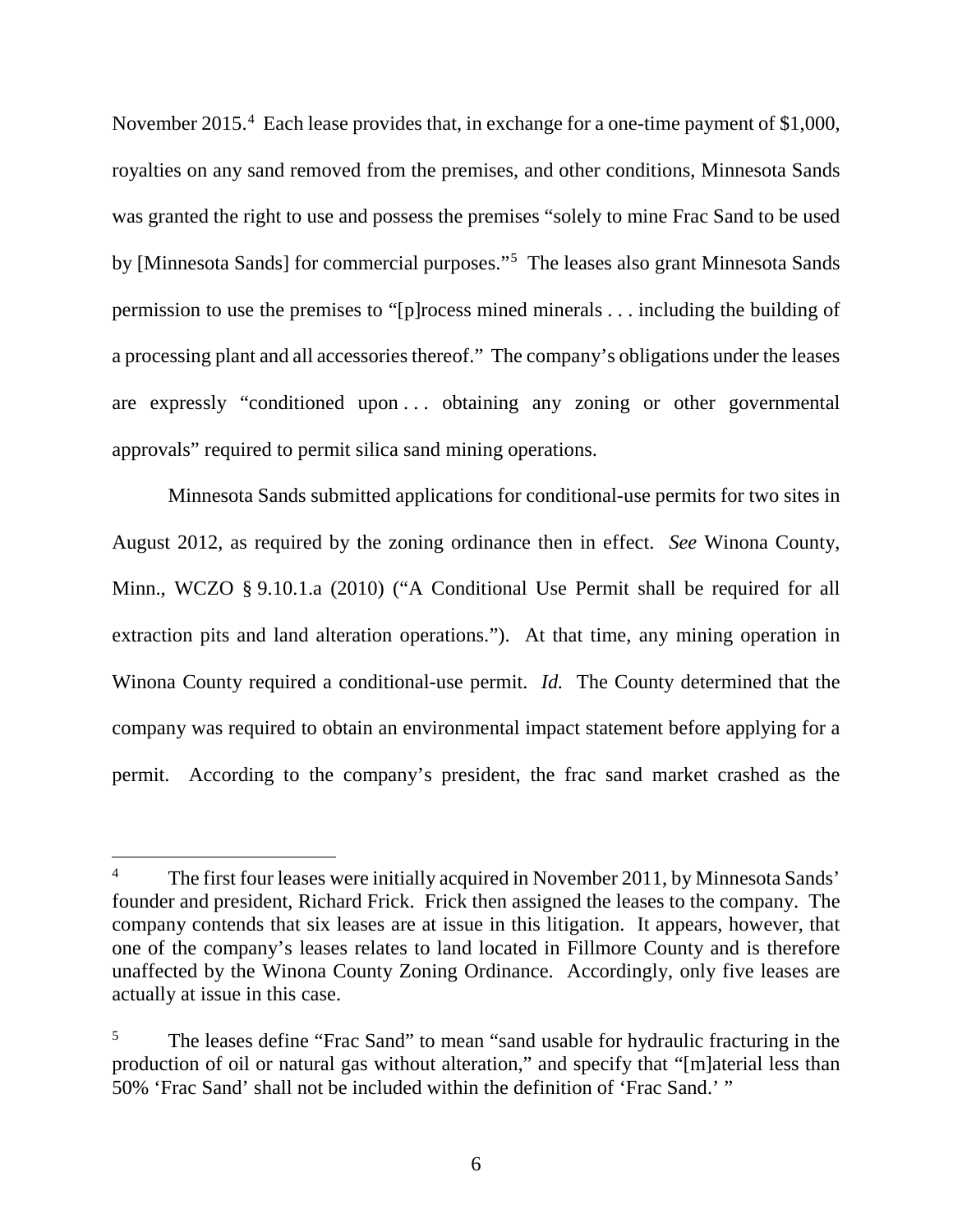company was pursuing the environmental review process. Consequently, the company abandoned its efforts to obtain the needed permits for the two sites. It never sought permits or environmental review for any of its other leased properties in Winona County. Effective June 1, 2013, moreover, the Legislature created additional environmental review requirements for all silica sand projects. *See* Act of May 23, 2013, ch. 114, art. 4, § 92, 2013 Minn. Laws 1653, 1752–53 (codified as amended at Minn. Stat. § 116C.991 (2018)).[6](#page-6-0) After June 1, 2013, therefore, Minnesota Sands was required to complete the environmental review process before it could receive any conditional-use permits for silica sand mining facilities. *See* Minn. Stat. § 116C.991(a)(1). Nearly 4 years passed without any further action by Minnesota Sands.

In 2016, the Board considered an amendment to the zoning ordinance, which was proposed by the Land Stewardship Project, that would prohibit "[f]rac sand operations." After referring the proposal to the planning commission and county attorney's office for further analysis, the Board opened the amendment and several alternatives to public

<span id="page-6-0"></span><sup>&</sup>lt;sup>6</sup> The Legislature also directed the Environmental Quality Board to create "model" standards and criteria for mining, processing, and transporting silica sand" for use by local government "in developing local ordinances." Minn. Stat. § 116C.99, subd. 2 (2018). The Legislature stated that "[t]he standards and criteria shall be different for different geographic areas of the state. The unique *karst conditions and landforms of southeastern Minnesota shall be considered unique* when compared with the flat scoured river terraces and uniform hydrology of the Minnesota Valley." *Id.* (emphasis added). Model standards were published by the Environmental Quality Board on March 19, 2014. *See* Minn. Envtl. Quality Bd., *Tools to Assist Local Governments in Planning for and Regulating Silica Sand Projects* (2014).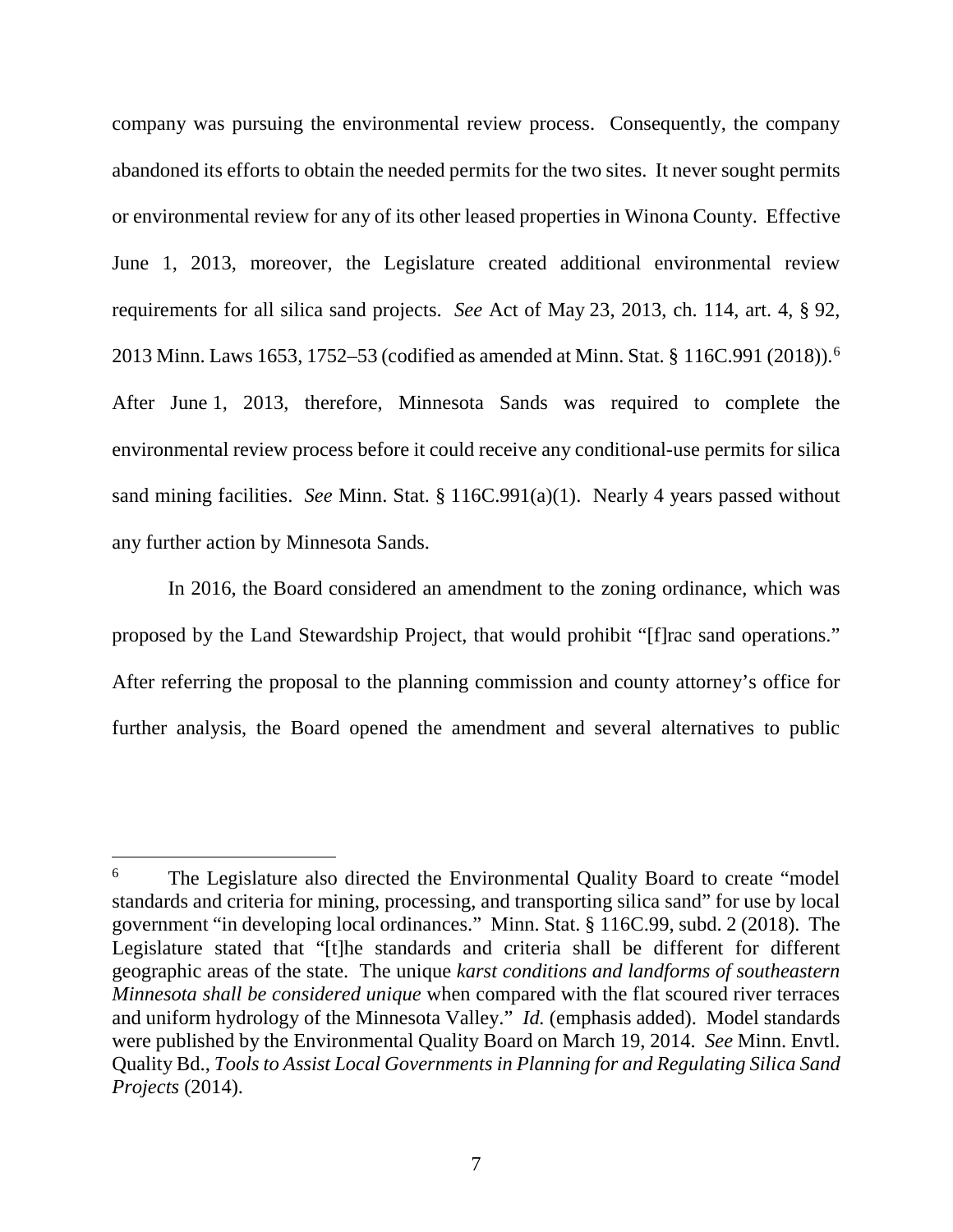comment and held public hearings. The County received hundreds of oral and written comments about these proposals.

At its October 25, 2016 meeting, the Board voted to adopt a version of the amendment recommended by the county attorney entitled "Large Scale Industrial Silica Sand Mining and Processing Prohibited." The amended provisions of the ordinance have remained unchanged since their adoption. As noted above, before adoption of the amendment, the ordinance required all proposed mineral extraction projects to obtain a conditional-use permit. Winona County, Minn., WCZO § 9.10.1.a (2010); *see also*  Winona County, Minn., WCZO § 9.11.1 (2010) ("All Subsurface Mineral Exploration borings shall require a Conditional Use Permit in all zoning districts."). The current ordinance continues to require a conditional-use permit for "all extraction pits and land alteration operations." Winona County, Minn., WCZO § 9.10.3.a. But any "[i]ndustrial mineral operations, which includes excavation, extraction, mining, and processing of industrial minerals[,] are prohibited" within the County unless those uses were legally established operations before the amended ordinance was adopted. *Id.* § 9.10.2.

Central to the issues presented here are the definitions of "industrial minerals" and "construction minerals" set forth in the ordinance. The term "industrial minerals" is defined as:

naturally existing high quartz level stone, silica sand, quartz, graphite, diamonds, gemstones, kaolin, and other similar minerals used in industrial applications, but excluding construction minerals as defined [elsewhere].

. . .

8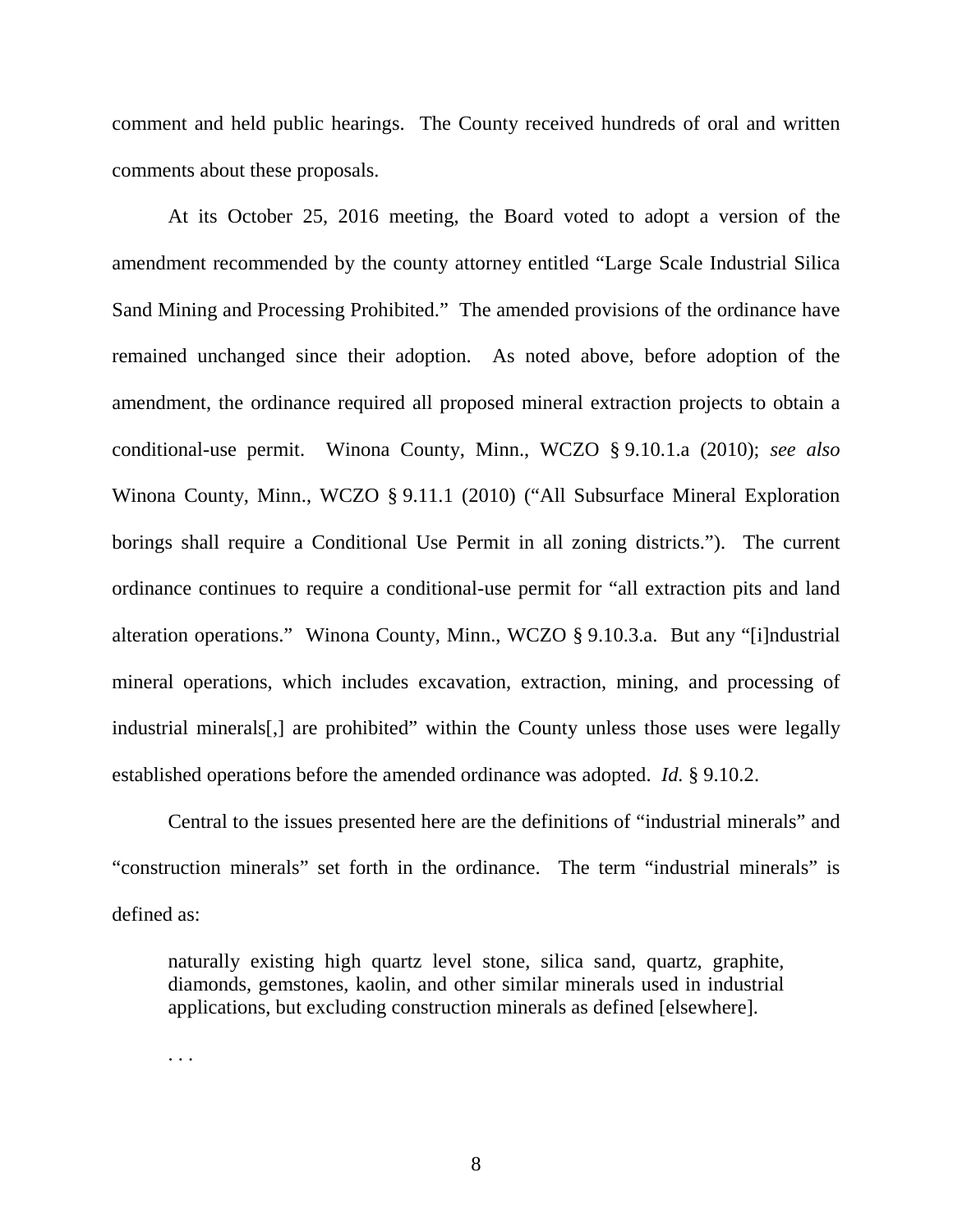"Silica sand" has the meaning given in Minnesota Statutes, section 116C.99, subd. 1(d): " 'Silica sand' means well-rounded, sand-sized grains of quartz (silicon dioxide), with very little impurities in terms of other minerals. Specifically, the silica sand for the purposes of this section is commercially valuable for use in the hydraulic fracturing of shale to obtain oil and natural gas. Silica sand does not include common rock, stone, aggregate, gravel, sand with a low quartz level, or silica compounds recovered as a by-product of metallic mining."

Winona County, Minn., WCZO § 4.2 (2016). As the definition states, "construction minerals" are expressly excluded from the list of "industrial minerals" that may not be mined in the county. "Construction minerals" include:

natural common rock, stone, aggregate, gravel and sand that is produced and used for local<sup>[[7](#page-8-0)]</sup> construction purposes, including road pavement, unpaved road gravel or cover, concrete, asphalt, building and dimension stone, railroad ballast, decorative stone, retaining walls, revetment stone, riprap, mortar sand, construction lime, agricultural lime and bedding for livestock operations, sewer and septic systems, landfills, and sand blasting. The term "construction minerals" does not include "industrial minerals" as defined [elsewhere].

*Id.* Accordingly, under these definitions in the current ordinance, extracting "well-rounded, sand-sized grains of quartz (silicon dioxide), with very little impurities in terms of other minerals" is prohibited. Winona County, Minn., WCZO § 9.10.2. But extracting "natural common rock, stone, aggregate, gravel and sand that is produced and used for local construction purposes" is allowed, provided that the County issues a conditional-use permit for the activity. *Id.* § 9.10.3.a.

<span id="page-8-0"></span><sup>&</sup>lt;sup>7</sup> The ordinance does not define "local."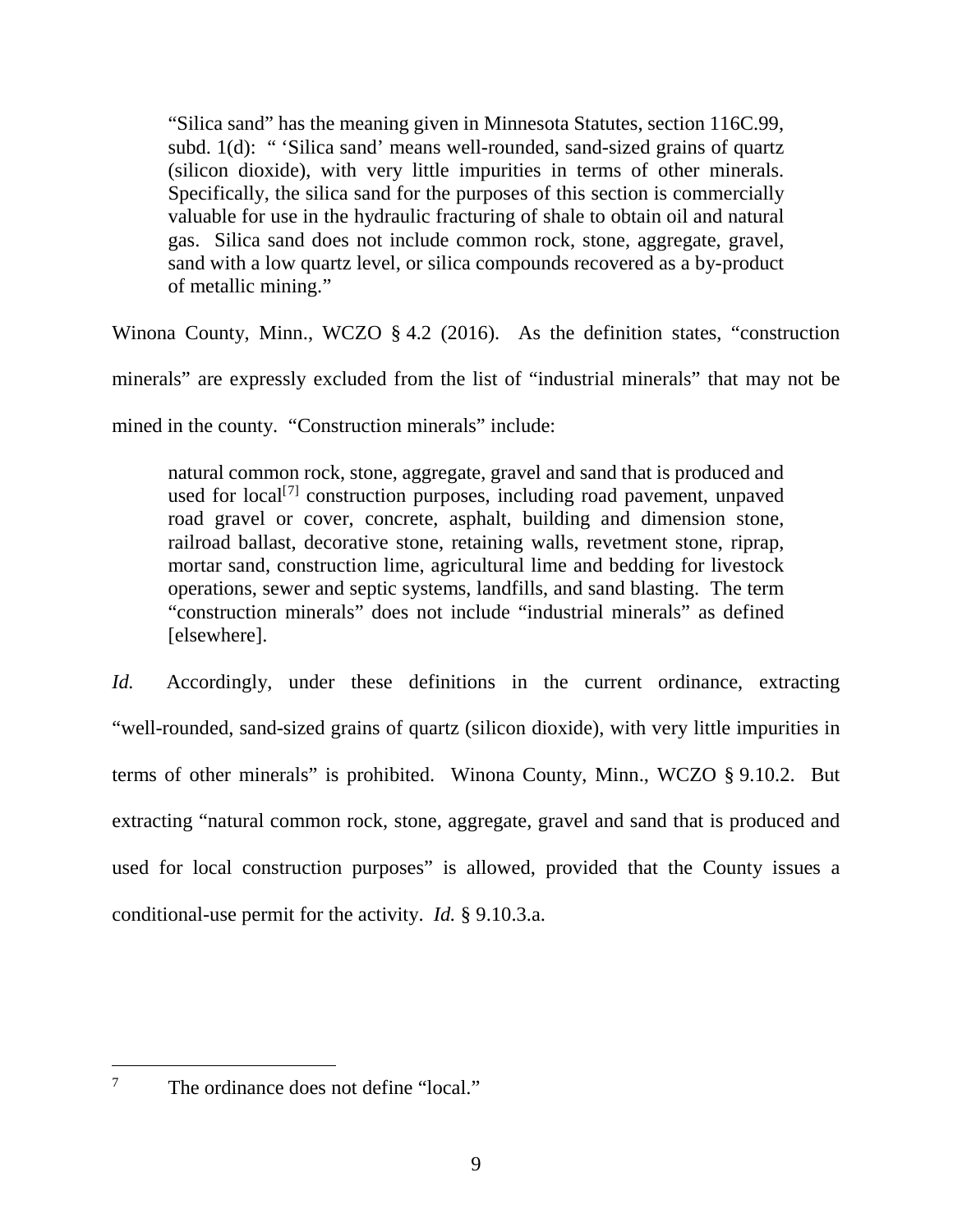Minnesota Sands sued the County in March 2017, requesting declaratory, injunctive, and monetary relief. [8](#page-9-0) On appeal from the district court's order granting summary judgment to the County on all of Minnesota Sands' claims, a divided panel of the court of appeals concluded that the ordinance did not violate the dormant Commerce Clause or work an unconstitutional taking of the company's property interests. *Minn. Sands, LLC*, 917 N.W.2d at 789. This appeal followed.

#### **ANALYSIS**

Because the case comes to us on the district court's order granting summary judgment, we review that decision "de novo to determine (1) whether there are any genuine issues of material fact, and (2) whether the district court correctly applied the law." *Rochester City Lines, Co. v. City of Rochester*, 868 N.W.2d 655, 661 (Minn. 2015). We review the evidence in the light most favorable to the party against whom summary judgment was granted—here, Minnesota Sands. *McBee v. Team Indus., Inc.*, 925 N.W.2d 222, 230 (Minn. 2019). In considering Minnesota Sands' constitutional claims, we presume that the challenged law is constitutional. *Minn. Voters Alliance v. City of Minneapolis*, 766 N.W.2d 683, 688 (Minn. 2009). We are mindful that our power to declare a law unconstitutional "is to be exercised only when absolutely necessary and with

<span id="page-9-0"></span> <sup>8</sup> In addition to the Commerce Clause and Takings Clause claims addressed here, the company also alleged violations of its rights to equal protection and to due process under the Minnesota and United States Constitutions, as well as a violation of the state-law requirement that zoning ordinances apply uniformly under Minnesota Statutes section 394.25, subdivision 3. Minnesota Sands appealed only the dismissal of its Commerce Clause and Takings Clause claims.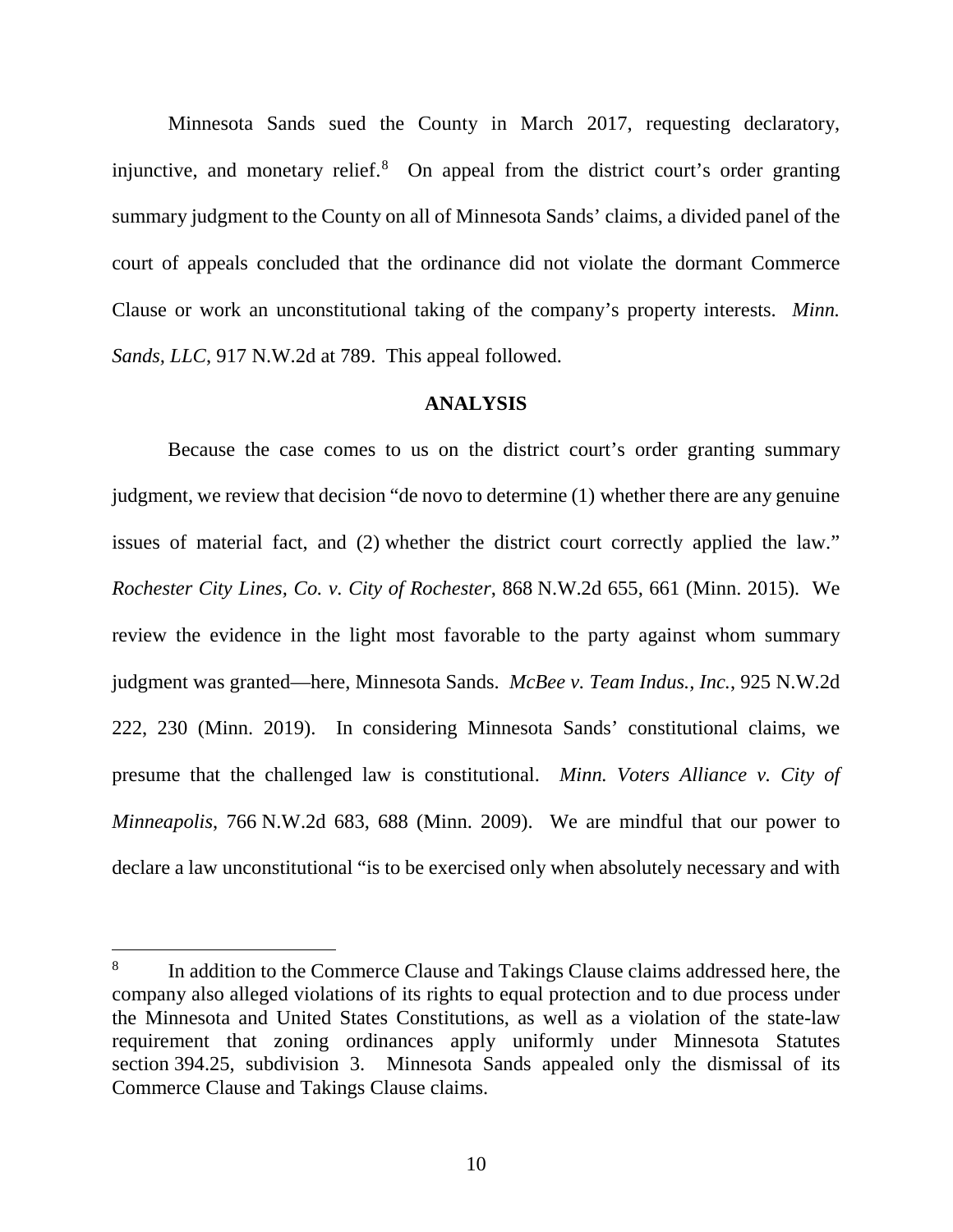extreme caution." *Caterpillar, Inc. v. Comm'r of Revenue*, 568 N.W.2d 695, 697 (Minn. 1997) (quoting *Miller Brewing Co. v. State*, 284 N.W.2d 353, 356 (Minn. 1979)).

I.

As an initial matter, we must address the court of appeals' conclusion that Minnesota Sands lacks standing to assert that the ordinance discriminates against interstate commerce by the County's use of the word "local" in the definition of "construction minerals."<sup>[9](#page-10-0)</sup> Minn. Sands, LLC, 917 N.W.2d at 782–83. The court of appeals reasoned that, because Minnesota Sands has no interest in producing construction minerals, a challenge to the word "local" in the construction-minerals definition would not secure the company any relief because it would still be unable to engage in the industrial mining of silica sand. *Id.* at 782. We disagree that Minnesota Sands lacks standing to bring this case.

The standing doctrine requires only that a party "have a sufficient stake in a justiciable controversy to seek relief from a court." *McCaughtry v. City of Red Wing*, 808 N.W.2d 331, 338 (Minn. 2011) (quoting *Lorix v. Crompton Corp.*, 736 N.W.2d 619, 624 (Minn. 2007)). Standing is a question of law that we determine de novo. *Glaze v. State*, 909 N.W.2d 322, 325 (Minn. 2018).

<span id="page-10-0"></span>Although the County does not press the standing argument, standing is a jurisdictional prerequisite that we can address sua sponte. *Glaze v. State*, 909 N.W.2d 322, 325 (Minn. 2018).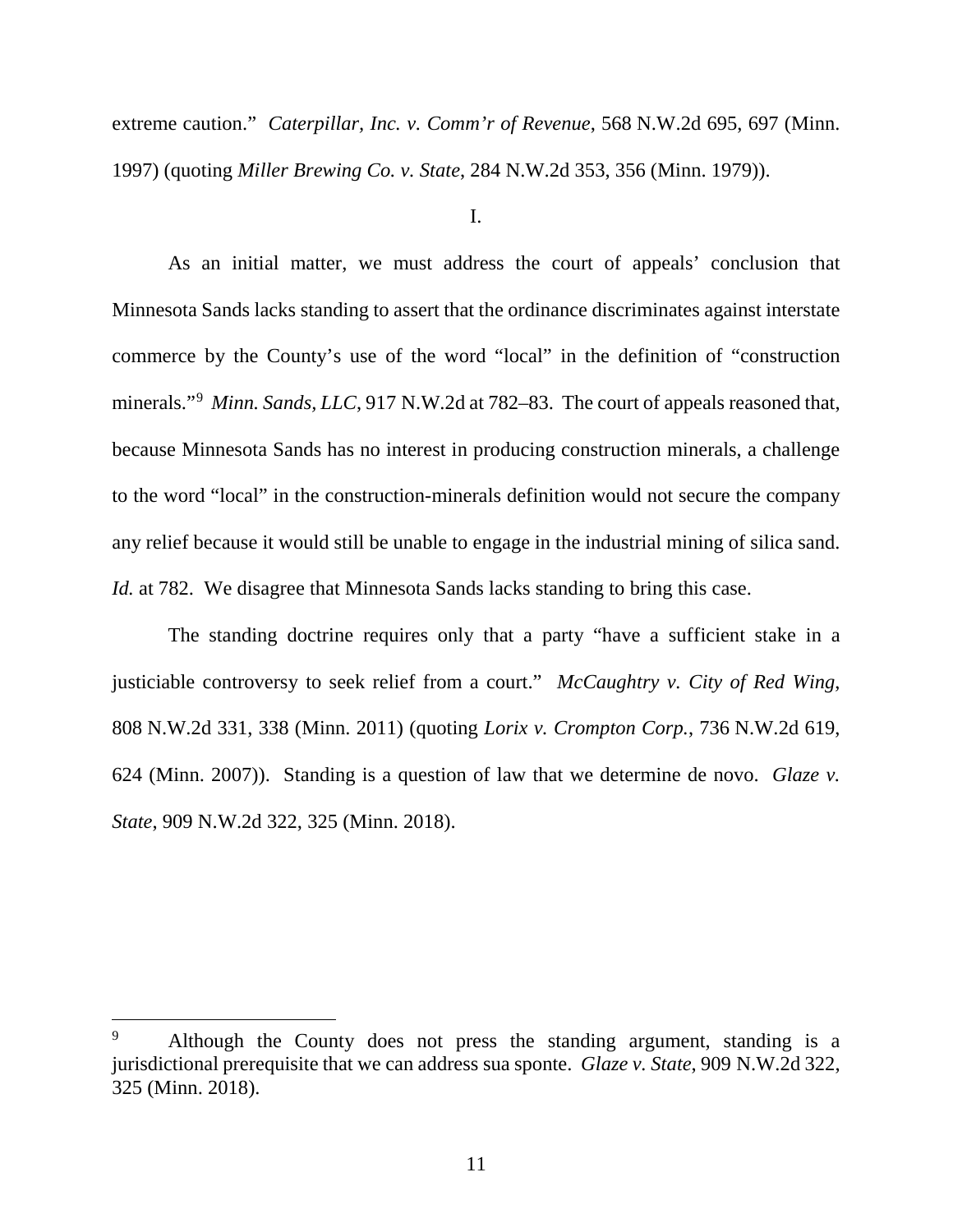In Minnesota, a party has standing if it has suffered an injury-in-fact. *Webb Golden Valley, LLC v. State, 865 N.W.2d 689, 693 (Minn. 2015).*<sup>[10](#page-11-0)</sup> For a party to establish an injury-in-fact, it must demonstrate that it suffered "a concrete and particularized invasion of a legally protected interest." *Id.* (quoting *Lorix*, 736 N.W.2d at 624). An allegation of a "merely possible or hypothetical" injury is inadequate. *McCaughtry*, 808 N.W.2d at 338. A litigant challenging the constitutionality of a law need only demonstrate that the litigant has "a legally cognizable interest that [] has suffered because of the State's action." *Webb Golden Valley, LLC*, 865 N.W.2d at 693.

Here, Minnesota Sands has demonstrated a colorable interest in producing silica sand under the leases that it holds within the County. The company alleges that it is prevented from doing so by an ordinance that violates the United States Constitution. Moreover, although Minnesota Sands seeks invalidation of the entire ordinance amendment (lifting the law's burdens from all affected), its alleged discrimination injury could conceivably be remedied by a narrowing construction that invalidated only the "local construction purposes" language of the ordinance (imposing any burdens on everyone equally). *See* Winona County, Minn., WCZO § 2.7 (2016) (declaring any provision of the ordinance separable if declared invalid).<sup>11</sup> This showing is more than enough to establish

<span id="page-11-0"></span> $10$  A party may also have standing if it is "the beneficiary of a legislative enactment granting standing." *Webb Golden Valley, LLC*, 865 N.W.2d at 693. Statutory standing does not assist Minnesota Sands in this case.

<span id="page-11-1"></span><sup>11</sup> As we explain below, because of the way the term "local" interacts with the definitions of "construction minerals" and "industrial minerals," such a narrowing construction would not, in fact, grant Minnesota Sands any relief.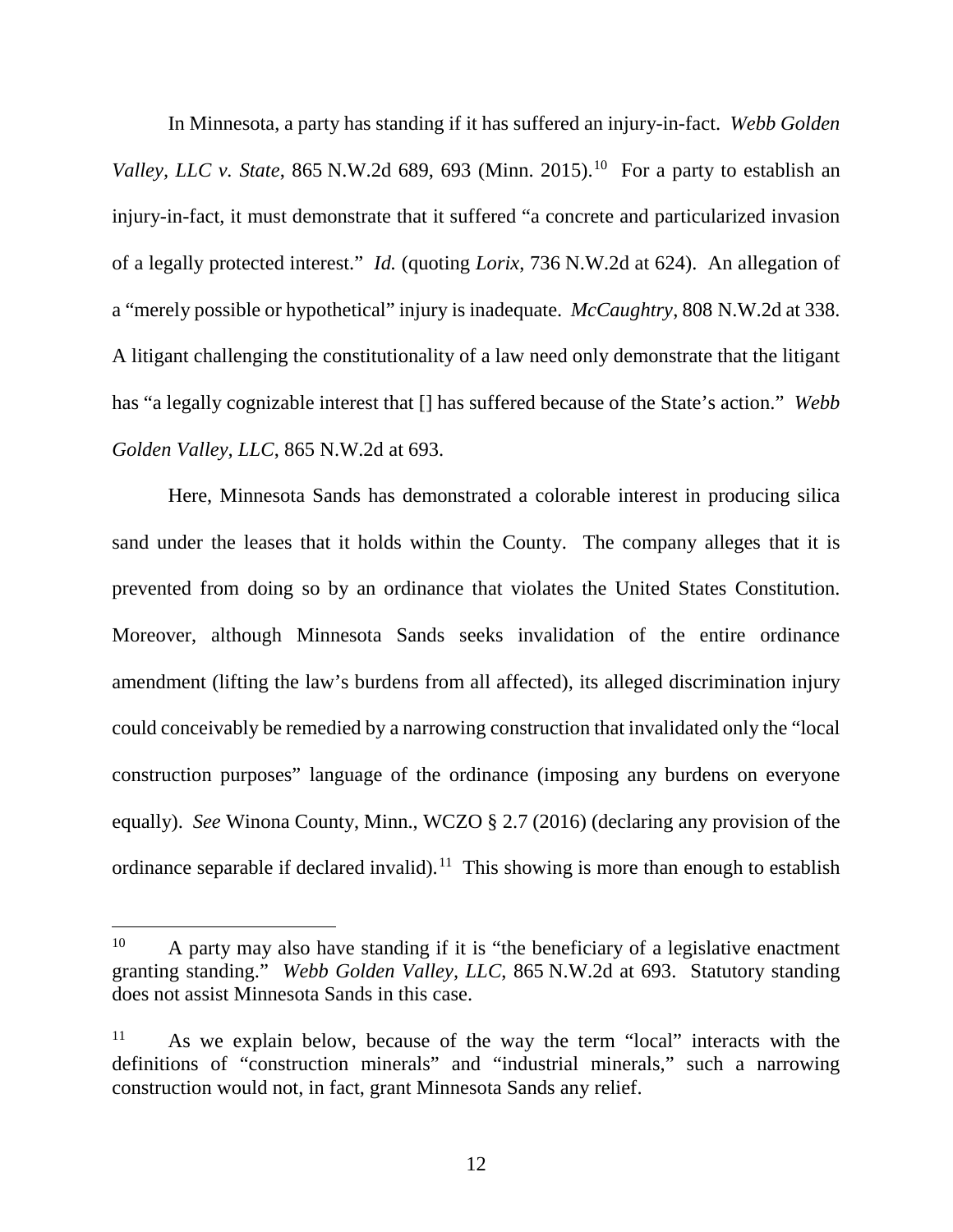that Minnesota Sands has a "sufficient stake" in a "legally cognizable interest." *McCaughtry*, 808 N.W.2d at 338; *Webb Golden Valley, LLC*, 865 N.W.2d at 693. As a party disadvantaged by the ordinance, Minnesota Sands is a proper party to bring this constitutional claim. *See McKee v. Likins*, 261 N.W.2d 566, 569−70 n.1 (Minn. 1977) (stating that standing "is concerned with 'who' may bring a suit").

#### II.

The Commerce Clause states that Congress may "regulate Commerce . . . among the several states." U.S. Const. art. I, § 8. The Supreme Court has long understood that this affirmative grant of authority includes a "negative or dormant implication." *Gen. Motors Corp. v. Tracy*, 519 U.S. 278, 287 (1997). The "dormant" Commerce Clause provides that state laws may not "unjustifiably discriminate on their face against out-of-state entities or . . . impose burdens on interstate trade that are clearly excessive in relation to the putative local benefits." *Am. Trucking Ass'ns, Inc. v. Mich. Pub. Serv. Comm'n*, 545 U.S. 429, 433 (2005) (citations omitted) (internal quotation marks omitted). This prohibition applies to local ordinances and state-wide enactments alike. *See, e.g.*, *Dean Milk Co. v. City of Madison, Wis.*, 340 U.S. 349, 356 (1951) (invalidating city ordinance requiring all milk to be bottled within five miles of city limits). The burden to establish discrimination rests on the party challenging the validity of the law. *Hughes v. Oklahoma*, 441 U.S. 322, 336 (1979).

The basic principle underlying the dormant Commerce Clause is that a state may not pursue "economic isolation" by placing "burdens on the flow of commerce across its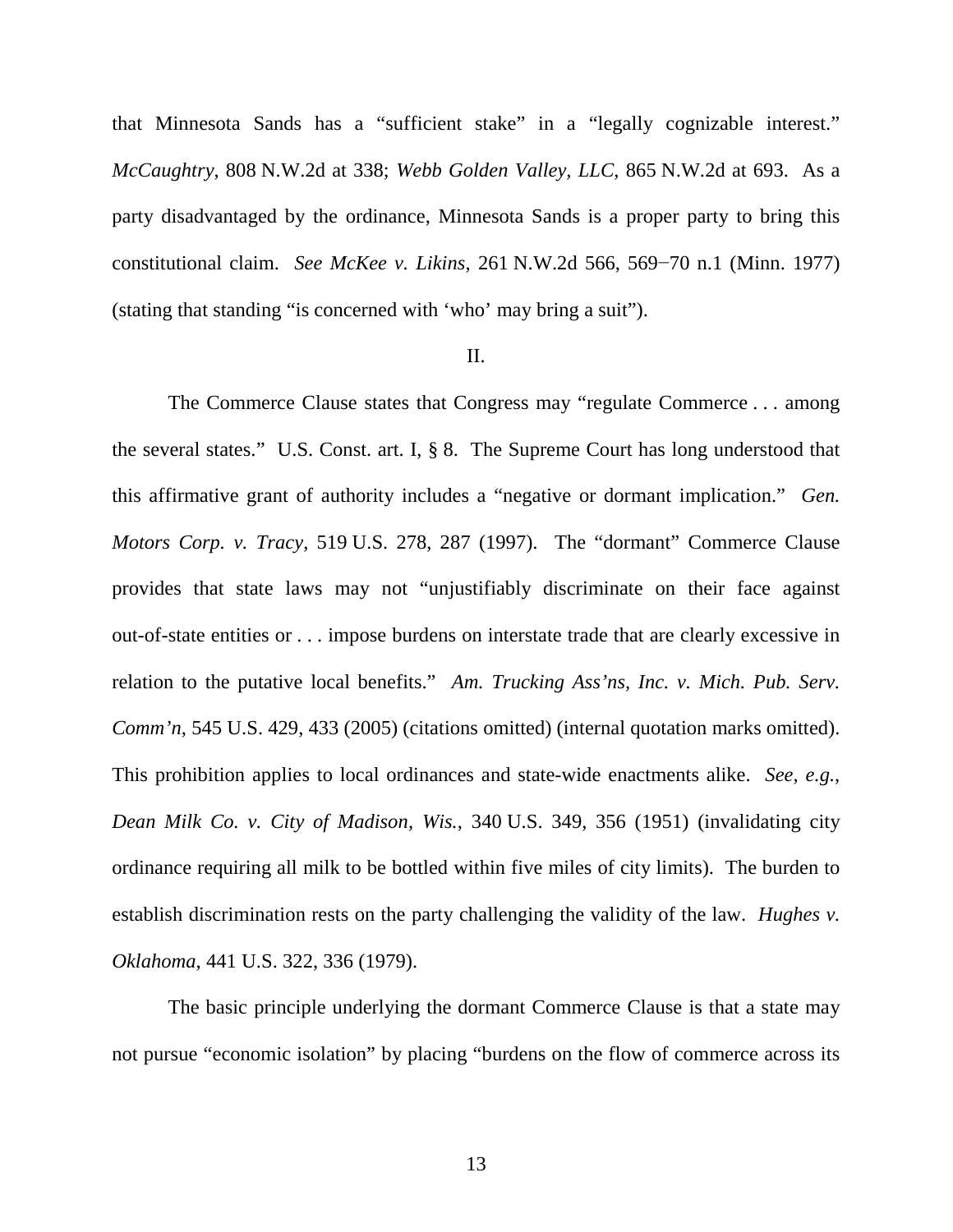borders that commerce wholly within those borders would not bear." *Okla. Tax Comm'n v. Jefferson Lines, Inc.*, 514 U.S. 175, 179–80 (1995); *see also Am. Trucking Ass'ns*, 545 U.S. at 433; *Minnesota v. Clover Leaf Creamery Co.*, 449 U.S. 456, 471 (1981); *City of Philadelphia v. New Jersey*, 437 U.S. 617, 623–24 (1978). At the same time, the Supreme Court has recognized that "incidental burdens on interstate commerce may be unavoidable when a State legislates to safeguard the health and safety of its people." *City of Philadelphia*, 437 U.S. at 623–24.

In light of this principle, the Supreme Court has articulated a three-part framework for analyzing dormant Commerce Clause issues. The first part asks whether the challenged law "discriminates on its face against interstate commerce." *United Haulers Ass'n, Inc. v. Oneida-Herkimer Solid Waste Mgmt. Auth.*, 550 U.S. 330, 338 (2007). If not, the second part of the framework asks if the law discriminates against interstate commerce "on the basis of either discriminatory *purpose* or discriminatory *effect*." *Bacchus Imports, Ltd. v. Dias*, 468 U.S. 263, 270 (1984) (emphasis added) (citations omitted); *see also W. Lynn Creamery, Inc. v. Healy*, 512 U.S. 186, 201 (1994) (" 'In each case it is our duty to determine whether the statute under attack . . . will in its practical operation work discrimination against interstate commerce.' " (quoting *Best & Co. v. Maxwell*, 311 U.S. 454, 455–56 (1940))).

Laws that fall in the facial discrimination category, or the discriminatory purpose or effect categories, are "subject to a virtually *per se* rule of invalidity" as a violation of Congress's exclusive right to make such regulations. *United Haulers Ass'n*, 550 U.S. at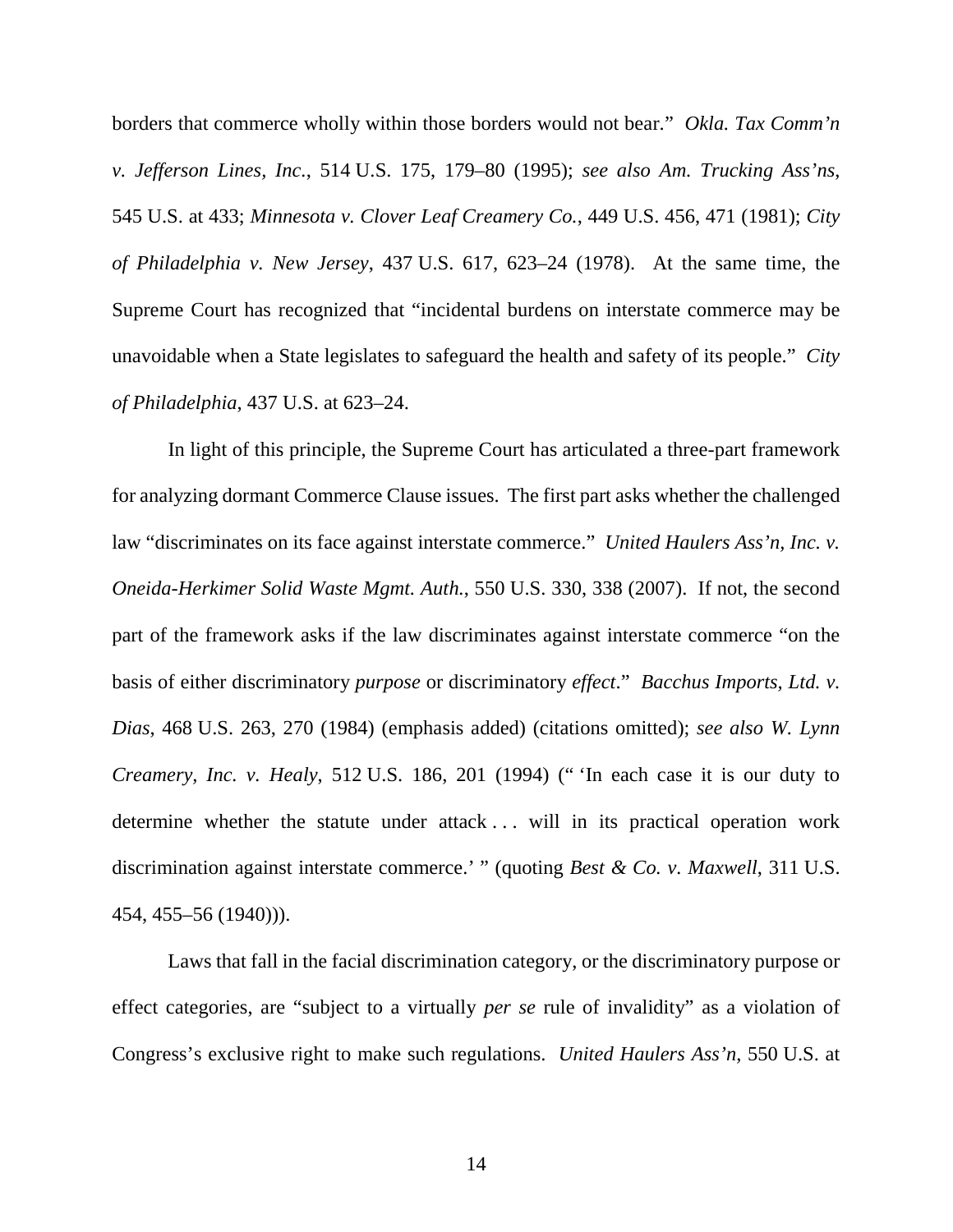338 (quoting *City of Philadelphia*, 437 U.S. at 624). Unless the state demonstrates that it has no other means to achieve a legitimate local purpose, the law is unconstitutional. *Id.* at 338–39 (citing *Maine v. Taylor*, 477 U.S. 131, 138 (1986)).

The third part of the framework establishes a more flexible standard of scrutiny for a state law that "regulates 'evenhandedly,' and imposes only 'incidental' burdens on interstate commerce." *Clover Leaf Creamery Co.*, 449 U.S. at 471. Laws in this category are upheld unless the burdens that they impose on interstate commerce are "clearly excessive in relation to the putative local benefits." *Pike v. Bruce Church, Inc.*, 397 U.S. 137, 142 (1970).

## A.

Applying this framework here, the first question is whether the Winona County Zoning Ordinance "discriminates on its face against interstate commerce." *United Haulers Ass'n*, 550 U.S. at 338. A law is facially discriminatory if it expressly provides for "differential treatment of in-state and out-of-state economic interests that benefits the former and burdens the latter." *Or. Waste Sys., Inc. v. Dept. of Envtl. Quality of Or.*, 511 U.S. 93, 99 (1994).

The operative provision of the ordinance states that "[i]ndustrial mineral operations, which includes excavation, extraction, mining, and processing of industrial minerals are prohibited in Winona County." Winona County, Minn., WCZO § 9.10.2. Industrial mineral operations encompass "any process or method of digging, excavating, mining, drilling, blasting, tunneling, dredging, stripping or removing industrial minerals from the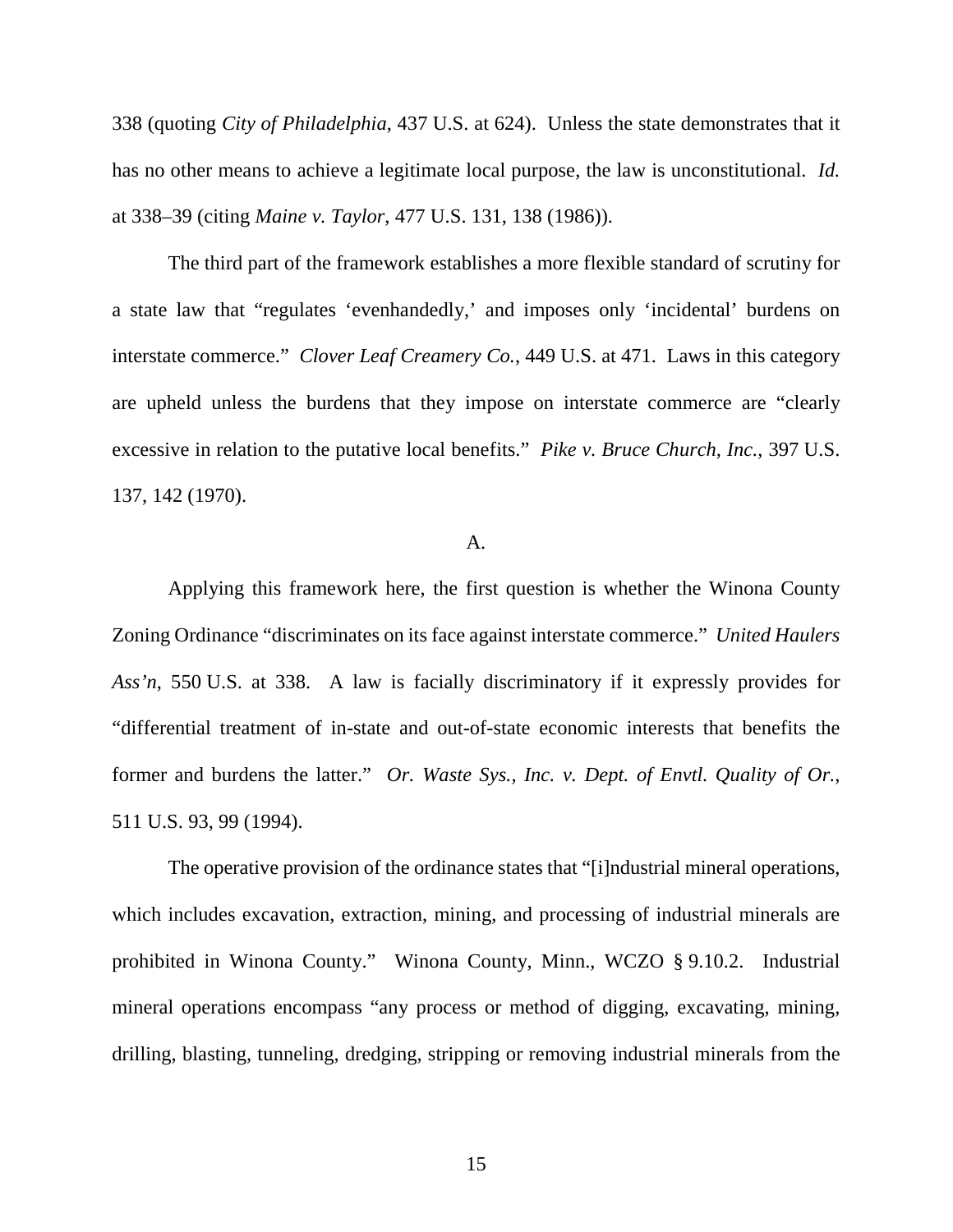land surface or underground," as well as the processing, storage and stockpiling, and hauling or transport of industrial minerals. Winona County, Minn., WCZO § 4.2. As noted above, the term "industrial minerals" includes silica sand, as the latter term is defined by statute. *Id.*; *see* Minn. Stat. § 116C.99, subd. 1(d) (2018).

Minnesota Sands argues that the ordinance is essentially a ban on the export of silica sand. It notes that the Supreme Court has applied strict scrutiny review to state laws that banned the export of minnows and natural gas. *See Hughes*, 441 U.S. at 337 (minnows); *Pennsylvania v. West Virginia*, 262 U.S. 553, 595–600 (1923) (natural gas); *Haskell v. Kan. Nat. Gas Co.*, 224 U.S. 217, 218 (1912) (natural gas). Minnesota Sands contends that because the ordinance is also an export ban, it must meet strict scrutiny.

As a land-use regulation, the ban on industrial mining operations is foremost a restriction on the rights of Minnesota landowners, not an "export ban." Specifically, the ordinance restricts the rights of any landowner who wishes to engage in industrial mining operations within the County. Unlike a typical export embargo that confers a home-state advantage by denying outsiders equal access to some in-state market, the ordinance is evenhanded on its face. It pays no regard to whether the person or entity who wishes to engage in industrial mining resides in-state or out-of-state or wishes to sell the industrially mined sand to in-state or out-of-state consumers.

In contrast to the types of embargos invalidated by the Supreme Court as effectively banning exports, the ordinance here does not, on its face, confer any benefit to in-state economic interests. *See Hughes*, 441 U.S. at 336; *Pennsylvania*, 262 U.S. at 596–97;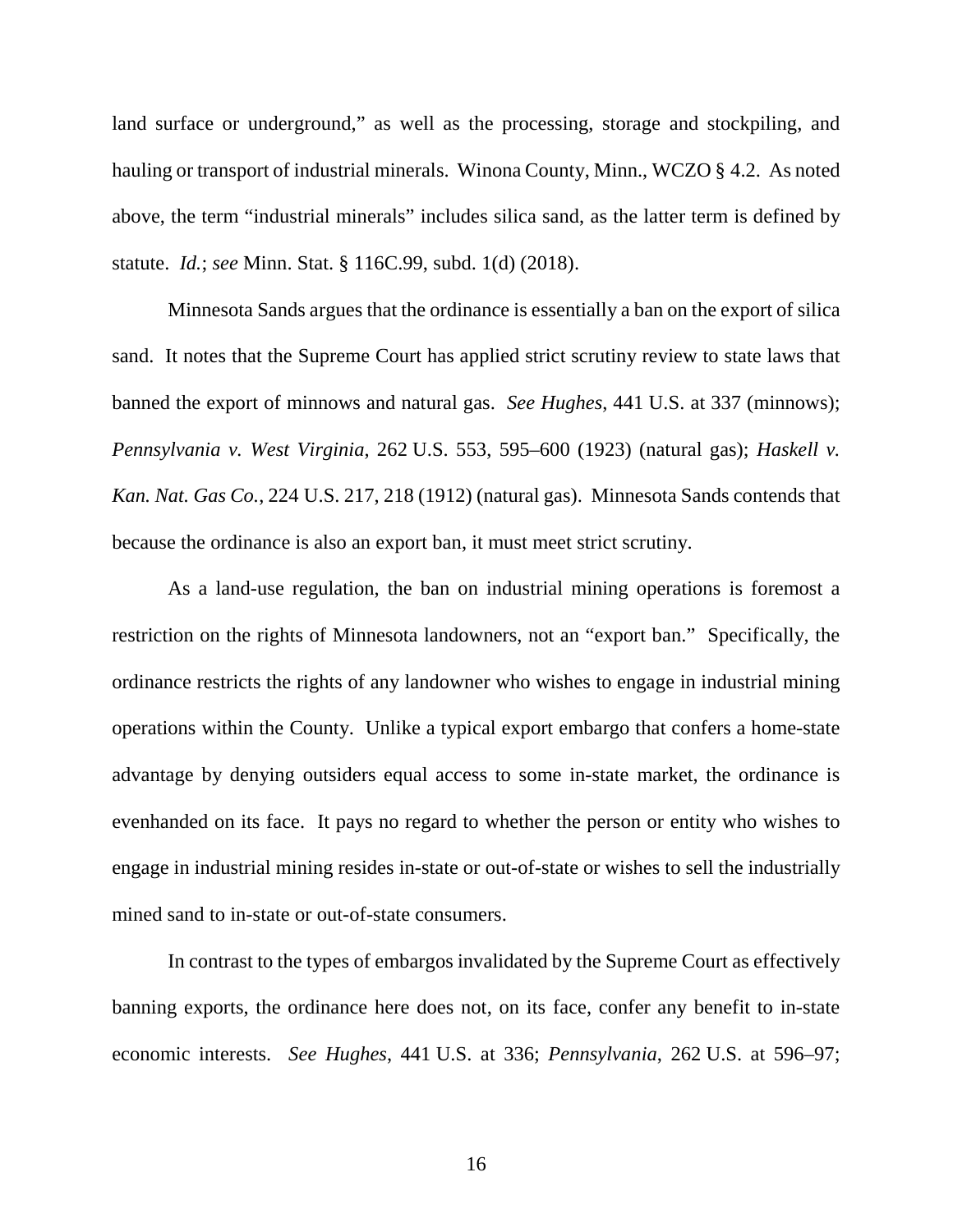*Haskell*, 224 U.S. at 220. In *Hughes*, for example, the embargo on transporting minnows harvested in Oklahoma was facially discriminatory because in-state consumers benefited at the expense of out-of-state consumers. 441 U.S. at 336–38. But the terms of this ordinance confer no benefit to in-state consumers of silica sand. To be sure, the out-ofstate firms that would buy industrially mined silica sand that might otherwise be produced within the County must look elsewhere. But the same barrier exists for any in-state purchaser of industrially produced silica sand, including those that would re-sell to out-of-state interests.<sup>[12](#page-16-0)</sup> Without express discrimination between in-state and out-of-state economic interests, Minnesota Sands' facial discrimination theory fails. *See Gen. Motors Corp. v. Tracy*, 519 U.S. 278, 298 (1997) (stating that "any notion of discrimination assumes a comparison of substantially similar entities"); *City of Philadelphia*, 437 U.S. at 624 (noting that a law is facially discriminatory if it "overtly blocks the flow of interstate commerce at a State's borders"); *see also Zenith/Kremer Waste Sys., Inc. v. W. Lake Superior Sanitary Dist.*, 572 N.W.2d 300, 305 (Minn. 1997).

Minnesota Sands attempts to bolster its theory by citing to the ordinance's definitions of industrial and construction minerals. It contends that facial discrimination arises from the exception for the mining of "sand that is produced and used for *local* construction purposes." *See* Winona County, Minn., WCZO § 4.2 (definition of

<span id="page-16-0"></span><sup>&</sup>lt;sup>12</sup> Indeed, at oral argument, counsel for Minnesota Sands acknowledged that the ordinance was not an "*interstate*" embargo. As we explain, this concession undermines the company's argument. Unless an embargo is an "interstate" embargo, it is not discriminatory on its face.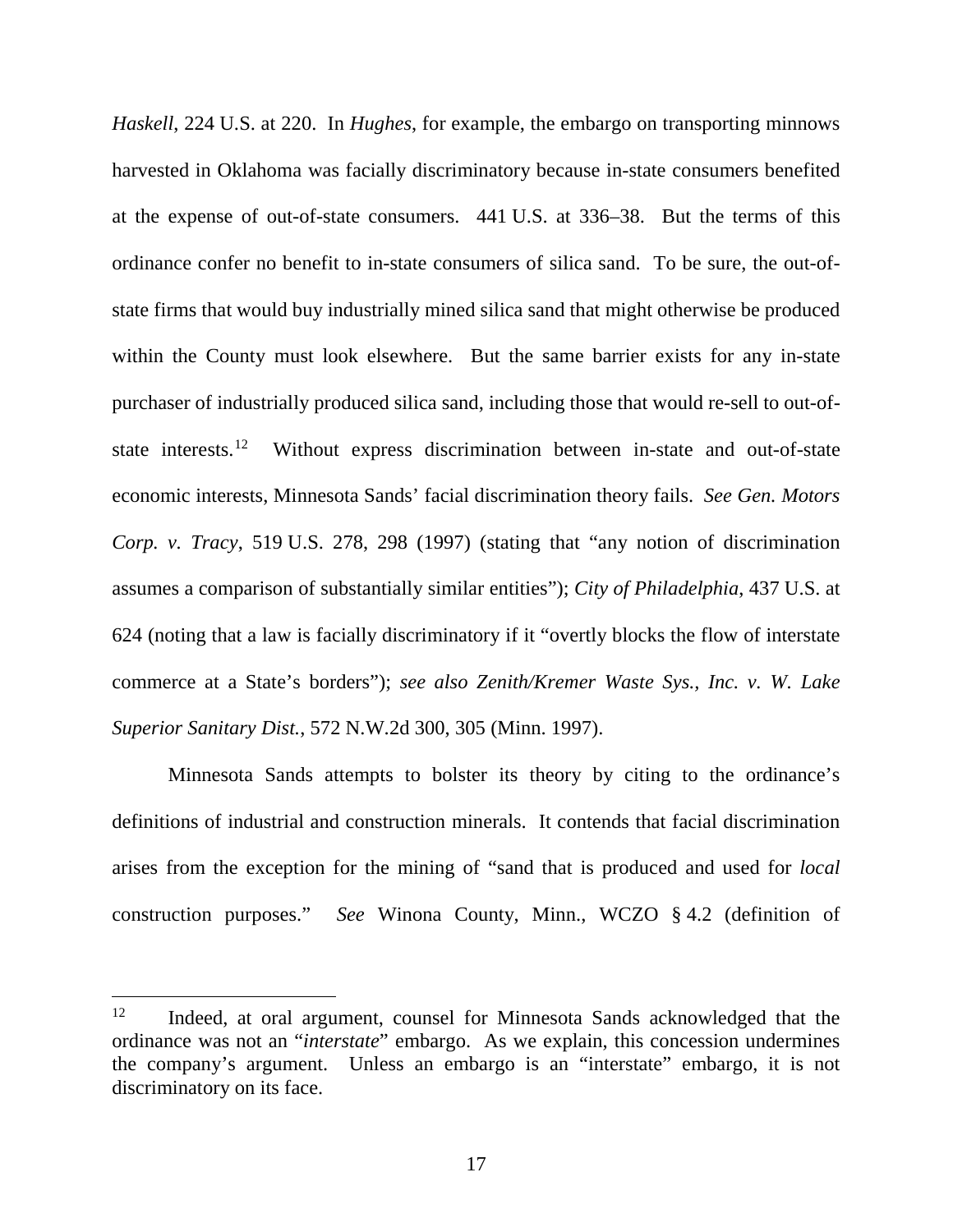"construction minerals") (emphasis added). By banning all industrial sand mining within the County, but allowing mining for "local" construction minerals, the company argues that the County has facially discriminated between local and out-of-state markets. This argument is not convincing for two reasons.

First, "local" is not synonymous with "in-state." The word "local" is not defined in the ordinance. And dictionary definitions do not suggest that "local" always or predominantly distinguishes between in-state and out-of-state areas. *See, e.g.*, *The American Heritage Dictionary of the English Language* 1029 (5th ed. 2011) ("Of, relating to, or characteristic of a particular place"); *The Oxford Dictionary of English* 1037 (3d ed. 2010) ("relating or restricted to a particular area or one's neighbourhood"); *Merriam-Webster's Collegiate Dictionary* 730 (11th ed. 2014) ("of, relating to, or characteristic of a particular place: not general or widespread").

Here, the term "local" can be interpreted to include, at the very least, the neighboring parts of Wisconsin located across the river from Winona County. And assuming that "local" denotes an in-state geographical restriction would be inconsistent with our duty to invalidate a law as unconstitutional "only when absolutely necessary and with extreme caution." *Caterpillar, Inc.*, 568 N.W.2d at 697 (quoting *Miller Brewing Co.*, 284 N.W.2d at 356).

In any event, the Supreme Court has generally held that laws falling expressly along state lines are facially discriminatory. *See, e.g.*, *Or. Waste Sys., Inc.*, 511 U.S. at 108 (invalidating a state statute imposing a surcharge on waste generated out of state); *Sporhase*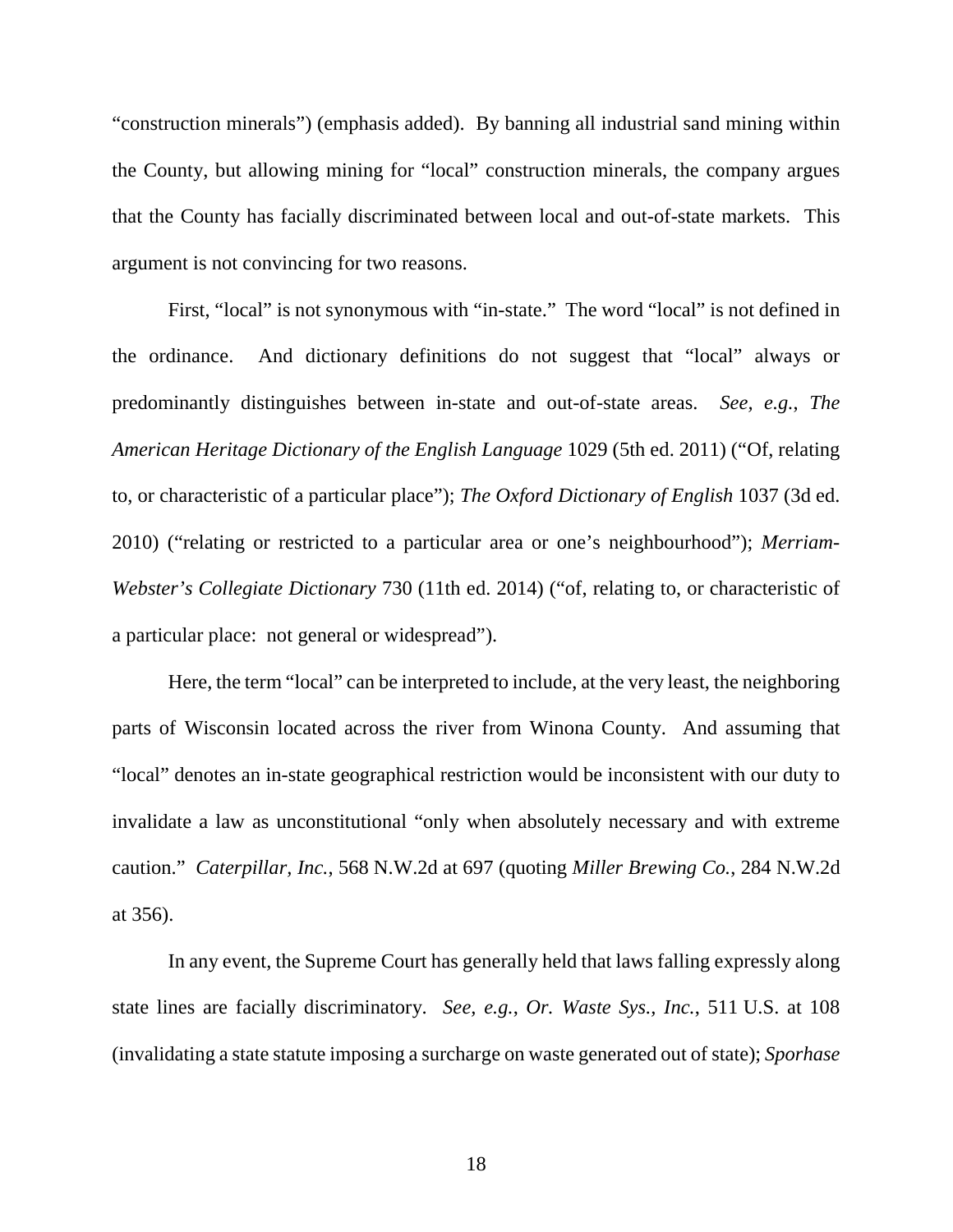*v. Nebraska*, 458 U.S. 941, 943 (1982) (invalidating a state law restricting withdrawal of groundwater "from any well within Nebraska intended for use in an adjoining State"); *Hughes*, 441 U.S. at 337 (invalidating a state law that banned transporting "minnows for sale outside the state" which were procured within the state's waters); *City of Philadelphia*, 437 U.S. at 618 (invalidating a state law that banned waste originating "outside the territorial limits of the State"); *cf. Taylor*, 477 U.S. at 138 (upholding, under strict scrutiny, a ban on importing out-of-state baitfish). The absence of any express distinction between in-state and out-of-state interests causes Minnesota Sands' claim of facial discrimination to fail. Because the zoning ordinance is facially neutral in its treatment of in-state and out-of-state interests, we hold that it is not facially discriminatory.

The dissent seeks a different result, concluding that a municipal law is invalid on its face if it mentions the word "local" because such a law "shield[s] local interests—even if not statewide interests—from interstate commerce." We disagree. As discussed above, the ordinance in this case does *not* shield local interests from interstate commerce: the "local" restriction *includes* some interstate markets in Wisconsin. In addition, the cases cited by the dissent do not support its conclusion. Although those cases acknowledge that some laws that draw merely local, rather than statewide, distinctions may run afoul of the dormant Commerce Clause, none of them state that the use of the word "local" makes an ordinance facially invalid.

For example, *Dean Milk Co. v. City of Madison*, *Wis.*, 340 U.S. 349 (1951) predates the Supreme Court's three-part dormant Commerce Clause framework. *Dean Milk* held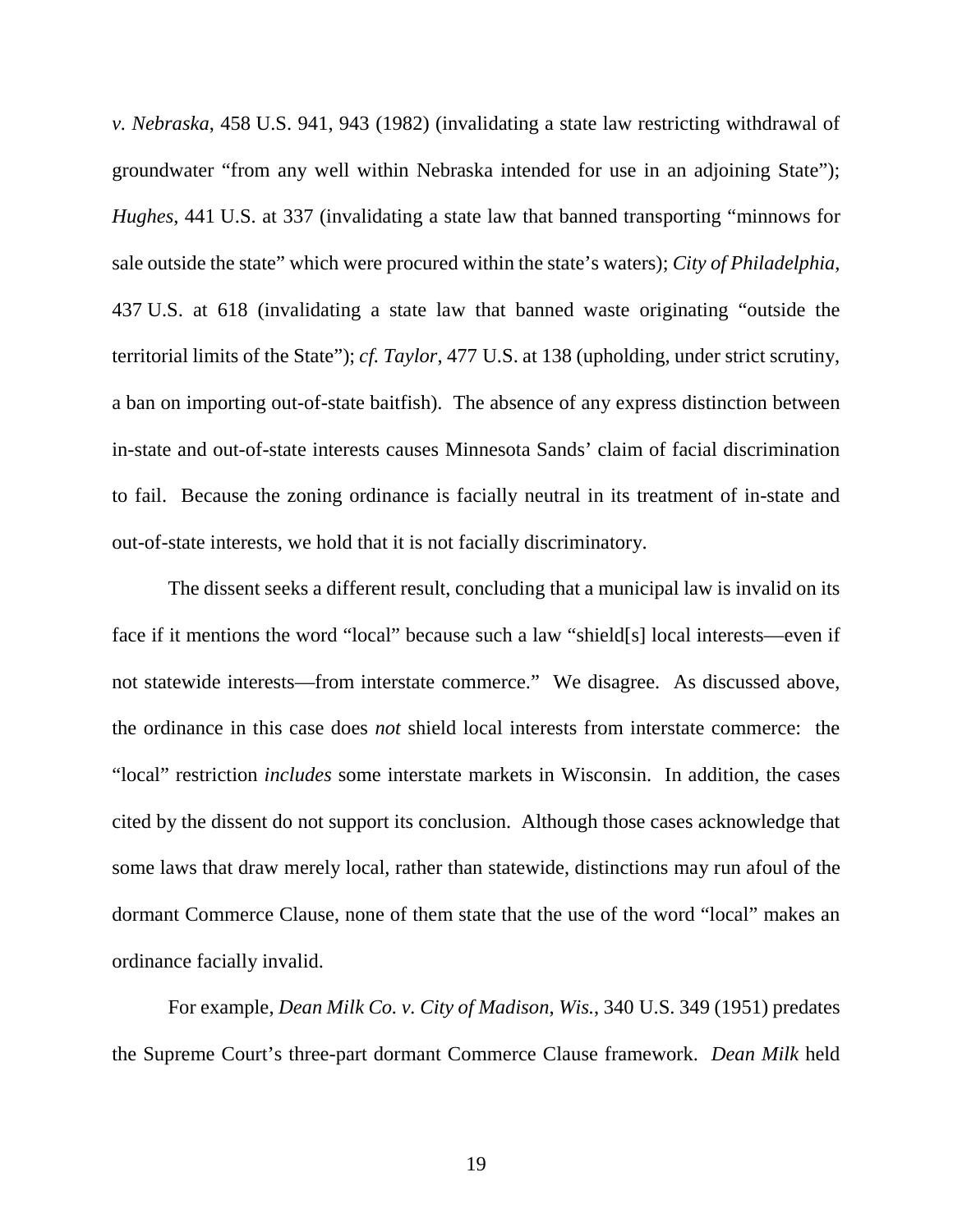that an ordinance requiring milk to be pasteurized within five miles of city limits "imposes an undue burden on interstate commerce" and that "reasonable and adequate alternatives [were] available" to the city. *Id.* at 353–54. The Court remanded the case to the Wisconsin Supreme Court to consider whether a second-tier limitation of 25 miles was "inconsistent with the principles announced in this opinion." *Id.* at 356–57. The Court's reasoning and its disposition of the case suggest that the Court considered the ordinance under a balancing test akin to the one announced almost 20 years later in *Pike v. Bruce Church—*namely, that laws imposing an incidental burden on interstate commerce will be upheld unless the burden on commerce is "clearly excessive in relation to putative local benefits." 397 U.S. at 142. Given these developments in the law, the dissent's reliance on *Dean Milk* is inapt.

Similarly, the Court's decision in *Sprout v. City of South Bend, Ind.*, 277 U.S. 163, 167–71 (1928), did not distinguish between local and non-local interests or traffic, relying instead on other factors. Likewise, the Court in *C & A Carbone, Inc. v. Town of Clarkstown, N.Y*, 511 U.S. 383 (1994), did not hold that a distinction between local and non-local interests made a restriction discriminatory on its face. *See, e.g.*, *id.* at 390–91. Further, the Michigan statute at issue in *Fort Gratiot Sanitary Landfill, Inc. v. Michigan Department of Natural Resources*, 504 U.S. 353 (1992), unlike the zoning ordinance in this case, allowed counties to impose restrictions on all out-of-county commerce. *Id*. at 356−57. And the deficiency of the statute at issue in *Chemical Waste Management* was that it explicitly imposed an additional fee on waste "generated outside of Alabama."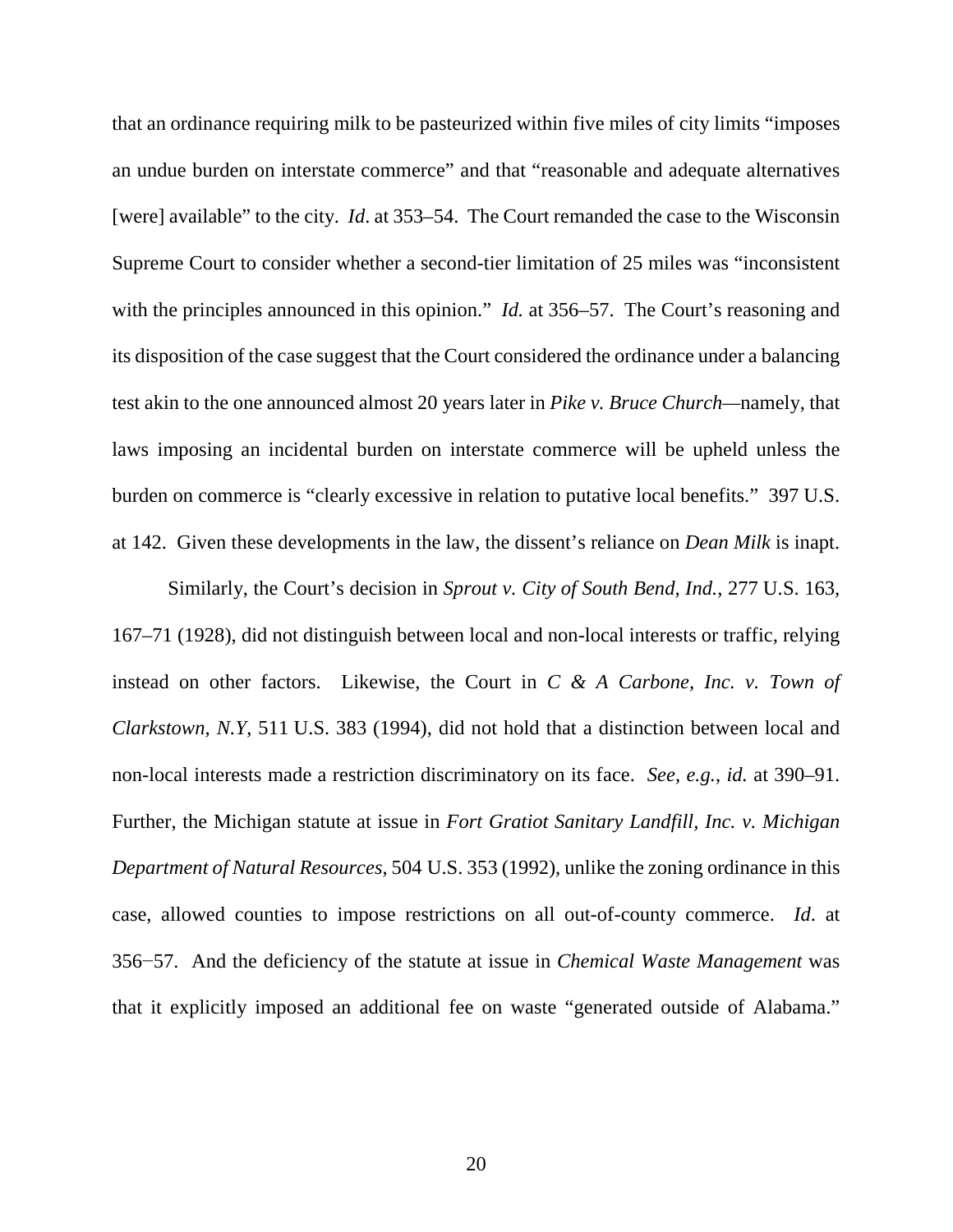504 U.S. at 338. Accordingly, these cases do not demonstrate that distinctions between local and non-local interests are facially discriminatory against interstate commerce.

Second, even if Minnesota Sands and the dissent were correct that the zoning ordinance's use of the term "local" is facially discriminatory—or, for that matter, discriminatory in practical effect—that conclusion would not lead to a different result in this case. If the "local" restriction were invalid, we would not invalidate the entire ordinance, but would "attempt to retain as much of the original [ordinance] as possible while striking the portions that render the [ordinance] unconstitutional." *State v. Melchert-Dinkel*, 844 N.W.2d 13, 24 (Minn. 2014) (noting that severance is permissible unless the remaining provisions are "incomplete" or "incapable of being executed in accordance with legislative intent").

In this case, if the definition of "construction minerals" were altered to eliminate the "local" restriction—defining "construction minerals" in relevant part as "sand that is produced and used for [*any*] construction purposes"—the resulting ordinance would be sensible and capable of being executed. *See id.* But the silica sand that Minnesota Sands intends to mine would still fall within the zoning ordinance's ban. Minnesota Sands admits that it has no interest in mining sand to be used for "construction purposes," and therefore the sand it intends to mine would continue to be classified as "industrial minerals" under the ordinance, even if the local restriction were absent. Accordingly, Minnesota Sands would not be entitled to relief even if we concluded that the local restriction is invalid because the ordinance does not discriminate on its face against interstate commerce.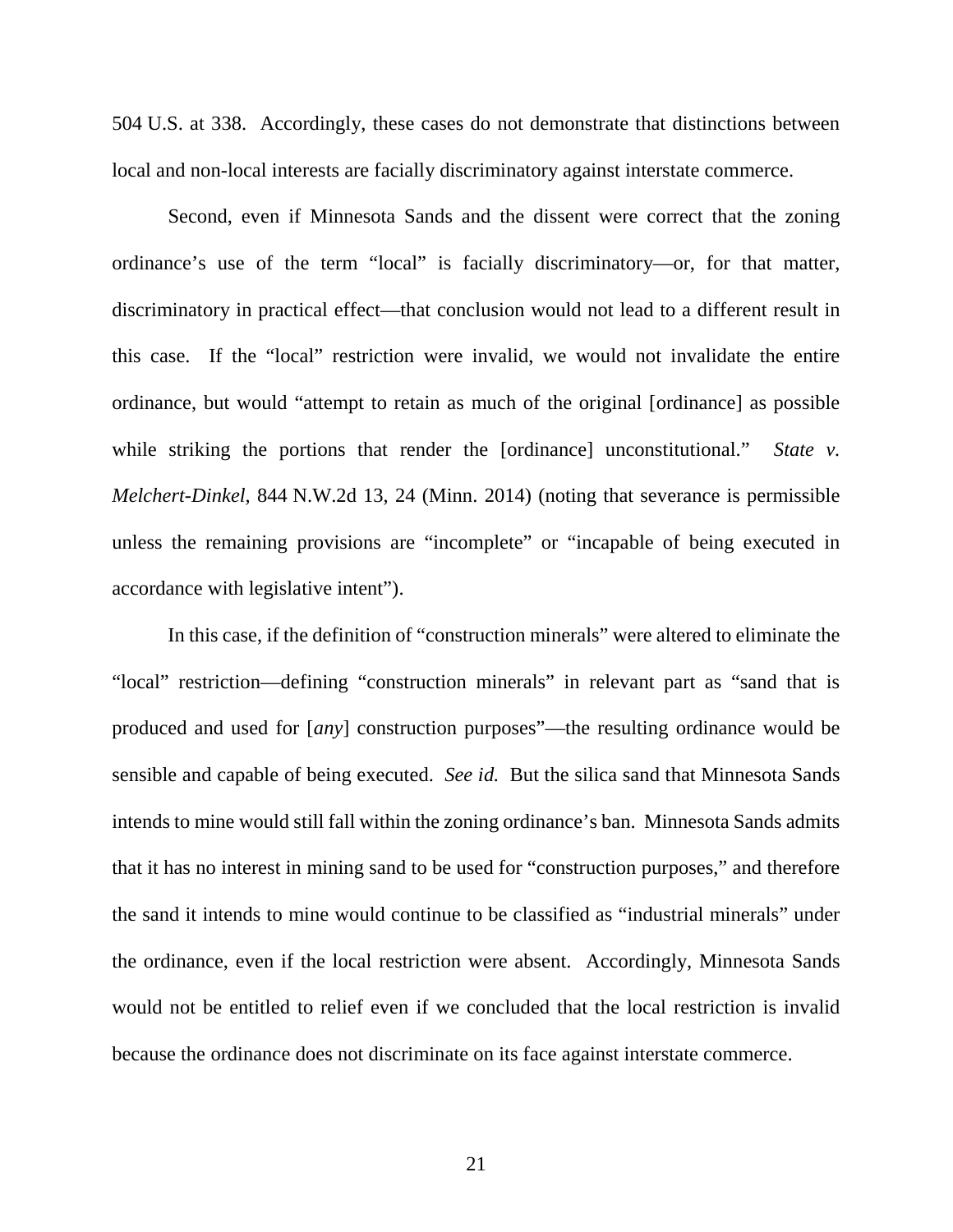B.

Even if not discriminatory on its face, a state law is invalid under the dormant Commerce Clause if it has the purpose or practical effect of favoring in-state interests and burdening out-of-state interests. *Bacchus Imports, Ltd.*, 468 U.S. at 270; *see also W. Lynn Creamery, Inc.*, 512 U.S. at 201; *Clover Leaf Creamery Co.*, 449 U.S. at 471 n.15. Laws in this category are unconstitutional unless the government shows that it has no other means of advancing a legitimate, non-protectionist purpose. *W. Lynn Creamery, Inc.*, 512 U.S. at 192–93; *see also United Haulers Ass'n*, 550 U.S. at 338–39; *Taylor*, 477 U.S. at 138.

Although Minnesota Sands contends that the County's ordinance was motivated by animus toward the primarily out-of-state fracking industry, it has not pointed to any concrete evidence to support that claim. Instead, the company bases its animus theory on the alleged motivation of actors who lobbied in favor of the amendment, namely, the initial proposal by the Land Stewardship Project and statements of private citizens during the public comment period at the zoning hearings.

The initial proposal, however, was rejected by the Board; tellingly, none of the comments that were critical of the fracking industry were credited by the Board in its findings adopting the amendment. These sources therefore have "little (if any) probative value in demonstrating the objective of the [Board] as a whole." *Portland Pipe Line Corp. v. City of S. Portland*, 332 F. Supp. 3d 264, 303 (D. Me. 2018) (quoting *Alliance of Auto. Mfrs. v. Gwadosky*, 430 F.3d 30, 39 (1st Cir. 2005) (discussing statements by a law's private proponents concerning a dormant Commerce Clause challenge)). The connection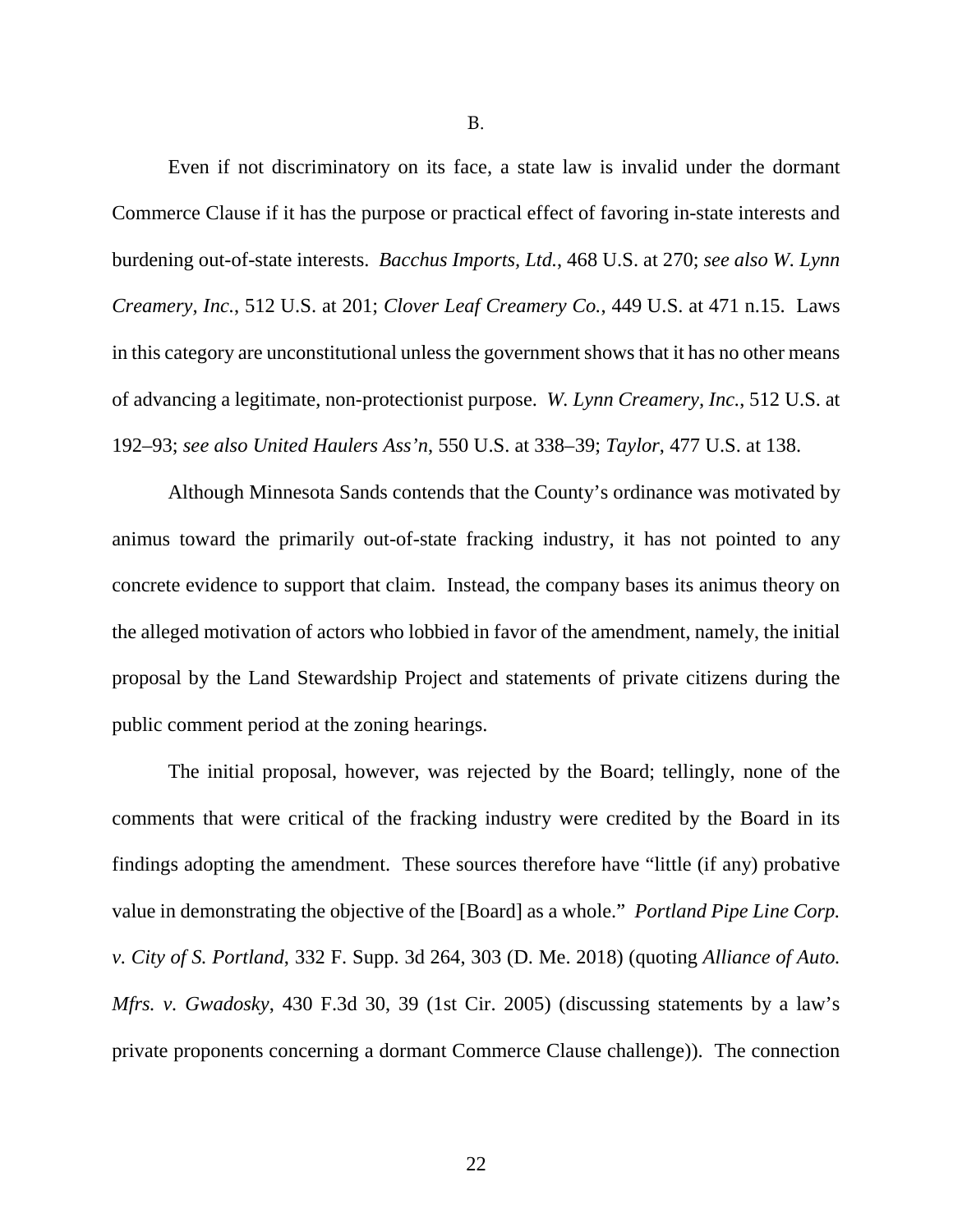between the motives of the ordinance amendment's proponents and the Board is speculative at most. Speculative assertions are insufficient to create a genuine issue of material fact on a motion for summary judgment. *Bob Useldinger & Sons, Inc. v. Hangsleben*, 505 N.W.2d 323, 328 (Minn. 1993).

Turning to the practical effect of the ordinance, the "crucial inquiry" is whether the ordinance is "basically a protectionist measure, or whether it can fairly be viewed as a law directed to legitimate local concerns, with effects upon interstate commerce that are only incidental."[13](#page-22-0) *City of Philadelphia*, 437 U.S. at 624. For the ordinance to be considered as discriminatory in practical effect, Minnesota Sands must demonstrate that the ordinance "favors in-state economic interests over out-of-state interests." *IESI AR Corp. v. Nw. Ark. Reg'l Solid Waste Mgmt. Dist.*, 433 F.3d 600, 605 (8th Cir. 2006) (citing *Smithfield Foods, Inc. v. Miller*, 367 F.3d 1061, 1066 (8th Cir. 2004)). "Negatively affecting interstate

<span id="page-22-0"></span><sup>&</sup>lt;sup>13</sup> Some commentators have noted the Supreme Court's inconsistent guidance on whether, absent any discriminatory purpose, strict scrutiny is appropriate. *See* John M. Baker & Mehmet K. Konar-Steenberg, *"Drawn from Local Knowledge . . . and Conformed to Local Wants": Zoning and Incremental Reform of Dormant Commerce Clause Doctrine*, 38 Loyola U. Chi. L.J. 1, 6–8 (2006) (discussing the absence of a bright line rule and contradictory statements concerning discriminatory effect and incidental burden). Moreover, at least one commentator suggests that applying strict scrutiny without a showing of discriminatory purpose would conflict with the Supreme Court's equal protection jurisprudence. Donald H. Regan, *The Supreme Court and State Protectionism: Making Sense of the Dormant Commerce Clause*, 84 Mich. L. Rev. 1091, 1166 (1986) ("It is ironic that if we engage in effects review under the dormant commerce clause, we will be giving out-of-state economic interests *more* protection than the Supreme Court has deemed appropriate for racial minorities and women under the equal protection clause."). An answer to this question would not change our analysis, however, because we conclude that the ordinance was neither motivated by a discriminatory purpose nor has the practical effect of discriminating against interstate commerce*.*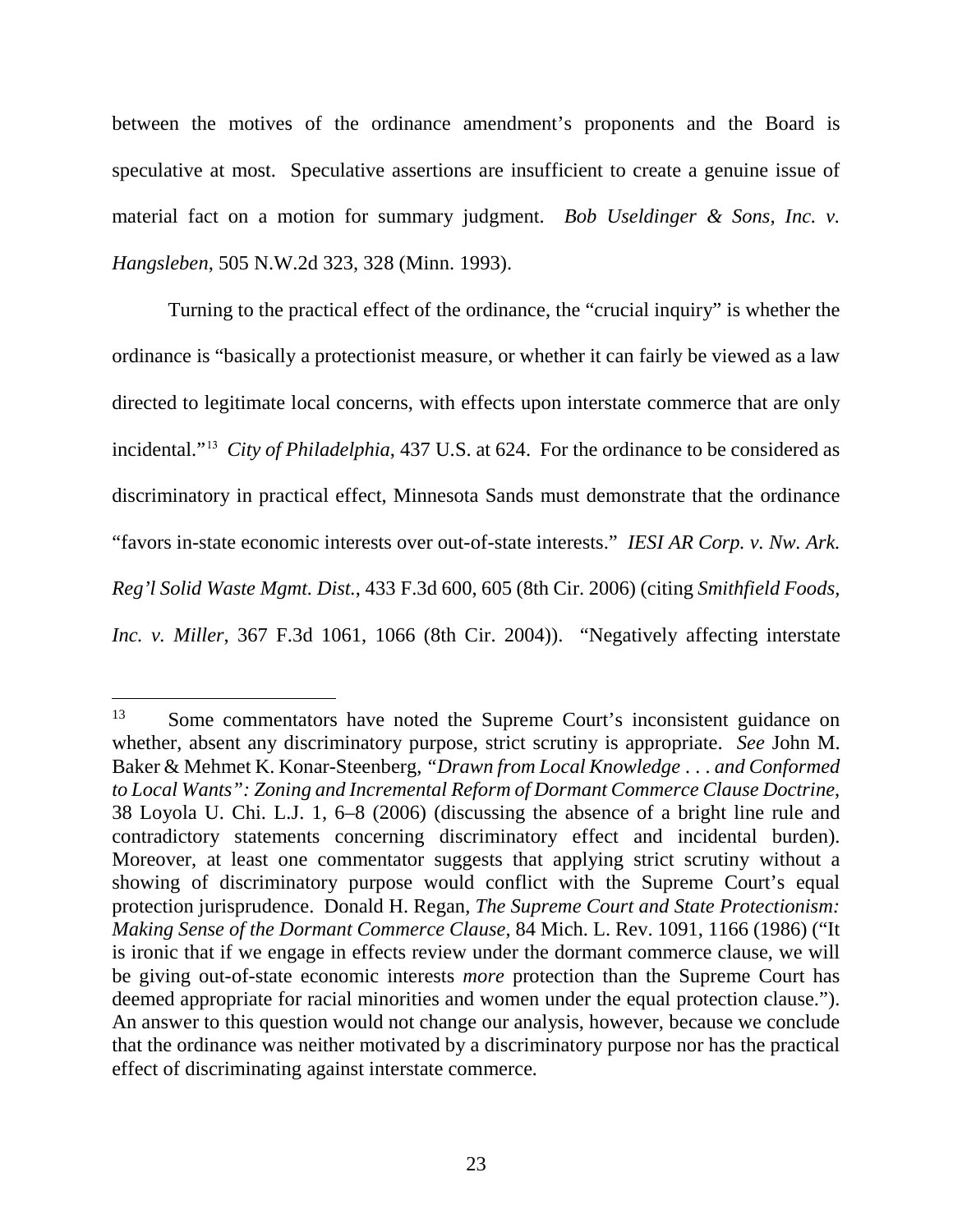commerce is not the same as discriminating against interstate commerce." *Cotto Waxo Co. v. Williams*, 46 F.3d 790, 794 (8th Cir. 1995); *see also Exxon Corp. v. Governor of Md.*, 437 U.S. 117, 126 (1978) ("The fact that the burden of a state regulation falls on some interstate companies does not, by itself, establish a claim of discrimination against interstate commerce.").

Minnesota Sands' effects-based claim fails to show that the County's ordinance functions to discriminate between in-state and out-of-state interests. Minnesota Sands maintains that discrimination occurs because the market for frac sand exists only in interstate commerce as there are no known oil or natural gas reserves in Minnesota. This argument ignores the ordinance's entire scope. The prohibition here is not limited to sand destined for use in hydraulic fracturing; it applies to *all* industrial-scale silica sand mining operations that produce "well-rounded, sand-sized grains of quartz (silicon dioxide), with very little impurities in terms of other minerals," no matter the ultimate consumer.<sup>[14](#page-23-0)</sup> Winona County, Minn., WCZO § 4.2.

<span id="page-23-0"></span><sup>&</sup>lt;sup>14</sup> According to the dissent, the ordinance is invalid because it draws a distinction that is based only on the end use for an article of commerce. We are unaware of any authority that holds such a law per se invalid. Even so, the dissent's conclusion that construction minerals and industrial minerals are in reality "the same sand" is not supported by the ordinance or the record. The ordinance defines "construction minerals" far more broadly than "industrial minerals," and the expert affidavit relied upon by the dissent candidly admits that the two are not always the same. The statement that silica sand extracted in a construction mineral operation "can be, and often is, the same" as industrial silica sand implies that, at least some of the time, construction minerals are *not* the kind of raw silica sand that is needed to produce processed frac sand.

Moreover, that distinction is sensible, as the record shows that industrial minerals often must be processed to be useful, causing pollution that may affect the groundwater in the geologically unique karst area of which Winona County is a part.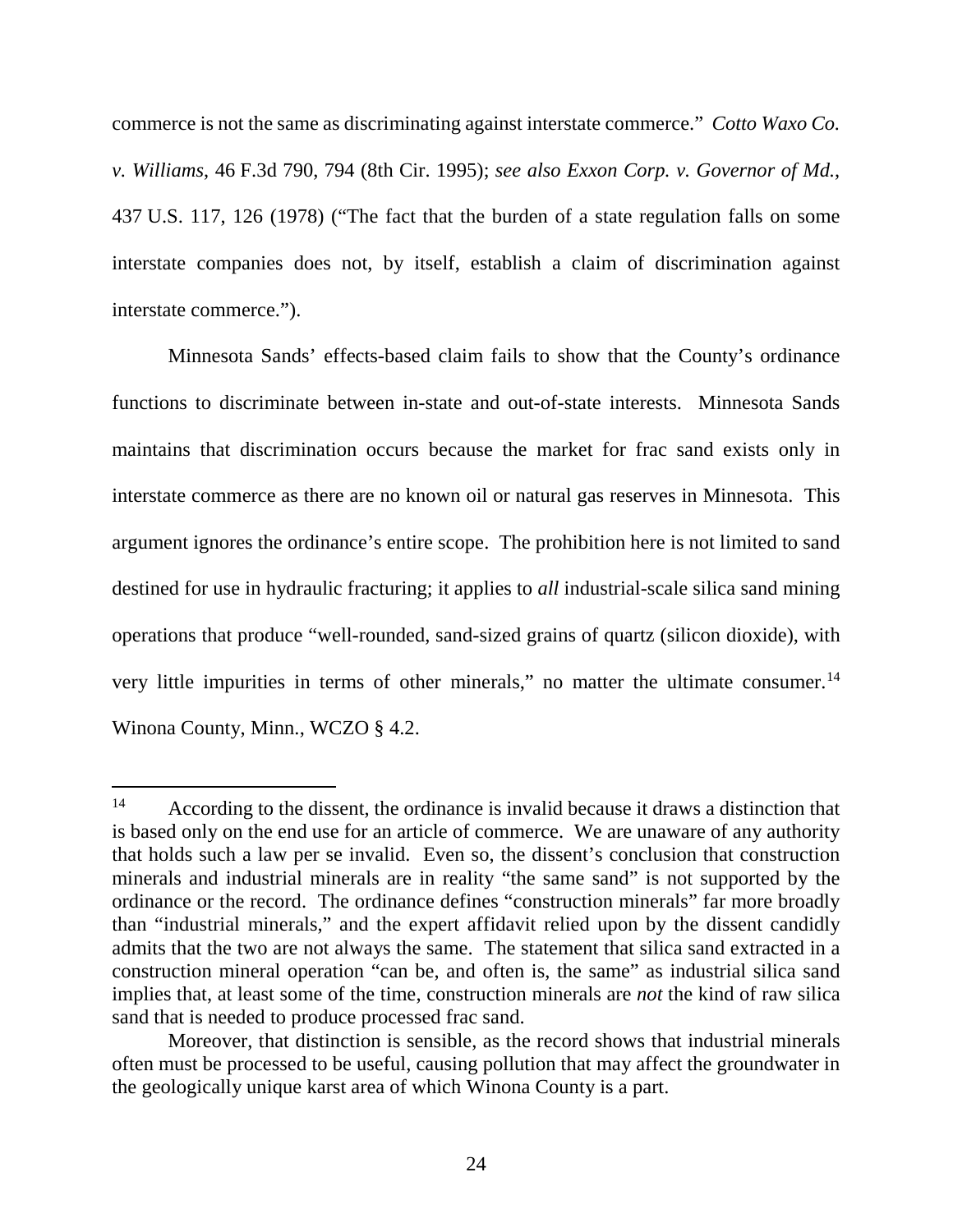Consequently, not only is the out-of-state market for frac sand deprived of the County's supply of silica sand, so are Minnesota consumers of silica sand, which according to the record includes the manufacturers of countertops, glass, and shingles. That the ordinance affects these two groups in the same manner obviates any concern that the County acts to "isolat[e itself] from the national economy," or to "saddle those outside the State with the entire burden" imposed by the ordinance. *City of Philadelphia*, 437 U.S. at 627–29. Instead, the adverse impact of the zoning ordinance on in-state consumers of silica sand is a "powerful safeguard against legislative abuse." *Clover Leaf Creamery Co.*, 449 U.S. at 473 n.17 (citing *S.C. State Highway Dept. v. Barnwell Bros., Inc.*, 303 U.S. 177, 187 (1938)).

In evaluating a dormant Commerce Clause claim, courts must assuredly be on alert for pure economic protectionism. *See id.* at 471. But the dormant Commerce Clause does not protect "the particular structure" of a given market from laws that do not discriminate against interstate commerce on their face, in purpose, or in practical effect. *See Exxon Corp.*, 437 U.S. at 127–28 (rejecting the argument that the Commerce Clause "protects the particular structure or methods of operation in the retail market" and noting that it "protects the interstate market, not particular interstate firms, from prohibitive or burdensome regulations"); *cf. Lochner v. New York*, 198 U.S. 45, 75 (1905) (Holmes, J., dissenting) ("[The] Constitution is not intended to embody a particular economic theory, whether of paternalism and the organic relation of the citizen to the state or of *laissez faire*.")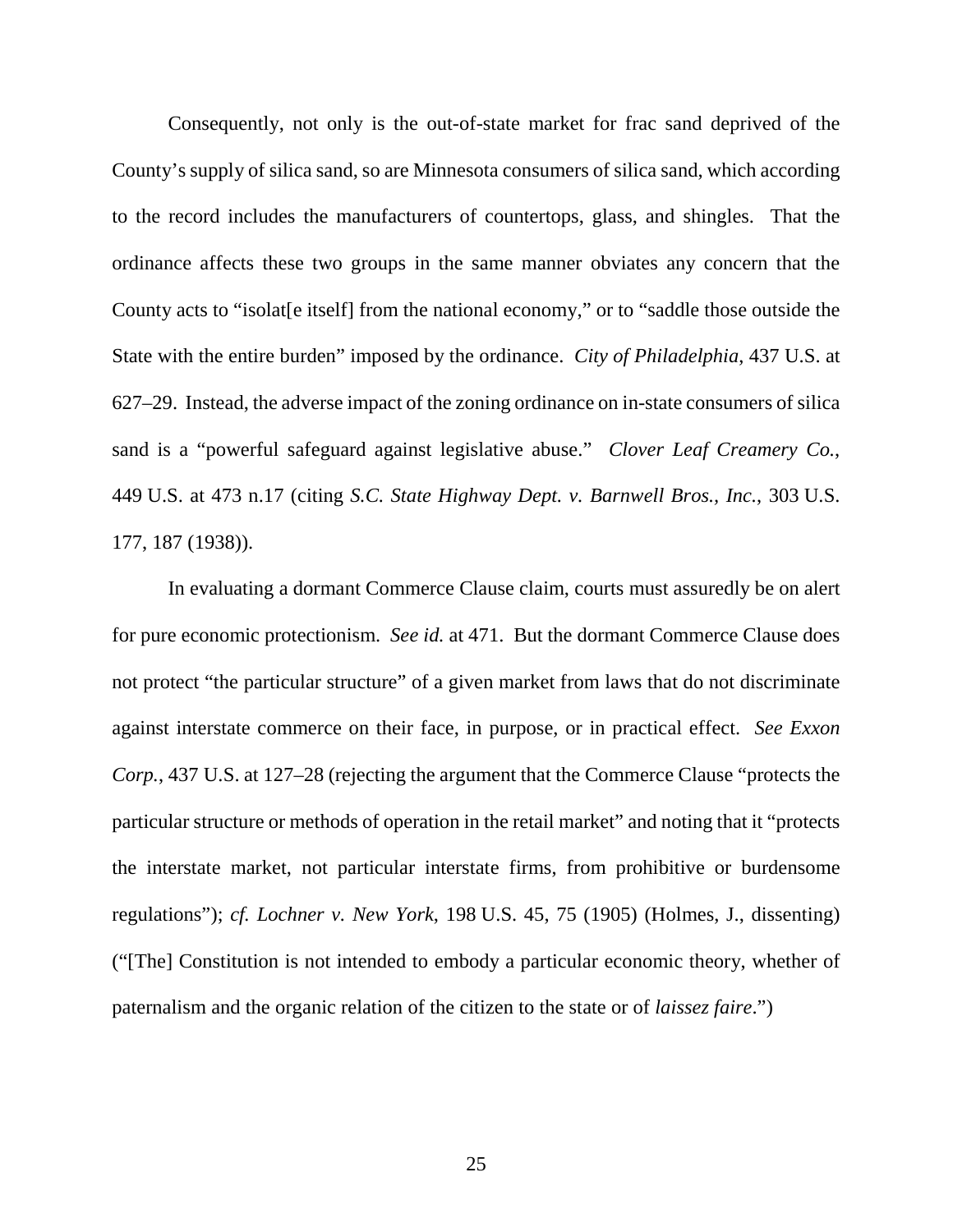Because the County's ordinance does not further economic protectionism in the sense that in-state interests benefit at the expense of out-of-state interests, we conclude that it does not discriminate against interstate commerce in purpose or in practical effect. Accordingly, we hold that Winona County's ordinance does not violate the dormant Commerce Clause on its face, in purpose, or in effect.<sup>[15](#page-25-0)</sup>

#### III.

Minnesota Sands' second claim is that the County's prohibition, in the ordinance, of industrial mineral operations amounts to an unconstitutional taking of the rights that it acquired under five property leases located within the County. The district court and the court of appeals concluded that Minnesota Sands' takings claims failed because the property interests that it claims were taken by the County had not yet accrued. For the reasons explained below, we agree with this conclusion.

<span id="page-25-0"></span><sup>&</sup>lt;sup>15</sup> We need not consider whether under *Pike v. Bruce Church*, the County's ordinance imposes a burden that "is clearly excessive in relation to the putative local benefits." 397 U.S. at 142. As confirmed by counsel for Minnesota Sands at oral argument, this question is not before us because it was not raised on appeal. The only reference to this argument in either court comes in Minnesota Sands' reply brief, by way of a single citation to a Supreme Court case that applied the *Pike* analysis, *Raymond Motor Transportation, Inc. v. Rice*, 434 U.S. 429, 447–48 (1978). We do not consider arguments that lack full development in the briefs and that, for lack of thorough argument, "may have inhibited the respondent's ability to argue the issue to our court." *State v. Myhre*, 875 N.W.2d 799, 806 (Minn. 2016) (citing *In re GlaxoSmithKline PLC*, 699 N.W.2d 749, 757 (Minn. 2005)). We also will not consider arguments that are first raised in a reply brief. Minn. R. Civ. App. P. 128.02, subd. 3 ("The reply brief must be confined to new matter raised in the brief of the respondent."). *See also Webb v. Downes*, 101 N.W. 966, 968 (Minn. 1904) (declining to "give any weight" to a claim raised for the first time in a reply brief).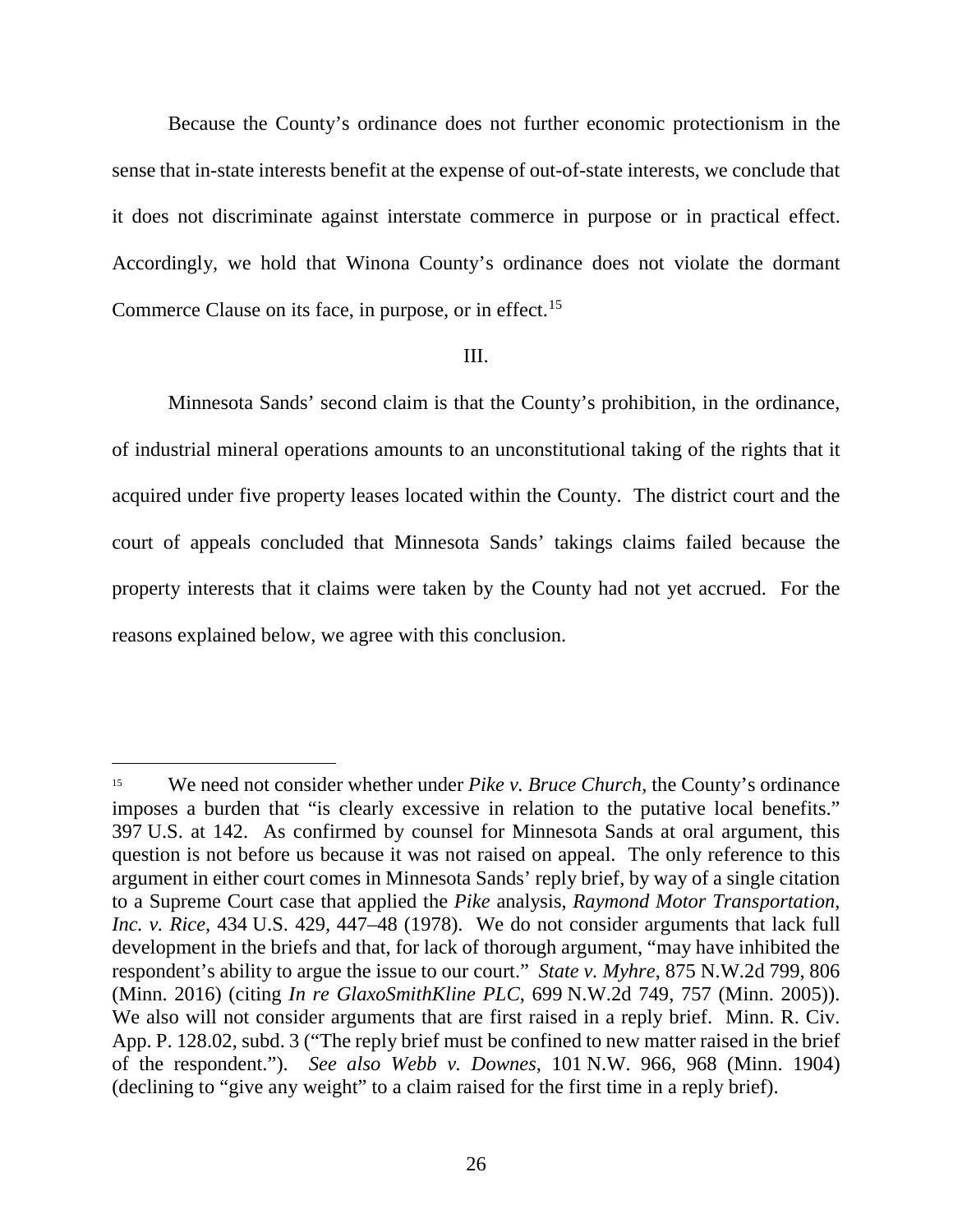The Takings Clause states that "private property [shall not] be taken for public use, without just compensation." U.S. Const. amend. V; *see also Chi., Burlington & Quincy R.R. Co. v. City of Chicago*, 166 U.S. 226, 241 (1897) (concluding that the Takings Clause applies to the states via the Fourteenth Amendment). The Minnesota Constitution, which also provides protection against the taking of property without just compensation, is slightly broader in scope, stating that "[p]rivate property shall not be taken, *destroyed or damaged* for public use without just compensation therefor, first paid or secured." Minn. Const. art. I, § 13 (emphasis added). Whether the county's action amounts to a taking is an issue of law that we review de novo. *Wensmann Realty, Inc. v. City of Eagan*, 734 N.W.2d 623, 631 (Minn. 2007).

Minnesota Sands raises its claims under both the state and federal constitutions. Unless a property owner contends that the Minnesota Takings Clause provides greater protections than the federal constitution, however, we may rely on cases interpreting the federal Takings Clause when interpreting our own. *See id.* at 633. Minnesota Sands does not maintain that the language in the Minnesota Takings Clause, or any decision of this court, gives it greater constitutional protection here than that afforded by the federal Takings Clause. Accordingly, we treat the company's federal and state takings claims together.

The first question in any takings analysis is to determine what, if any, property interest is at stake. *See Hall v. State*, 908 N.W.2d 345, 352 (Minn. 2018); *see also Phillips v. Washington Legal Found.*, 524 U.S. 156, 164 (1998); *Ruckelshaus v. Monsanto Co.*,

27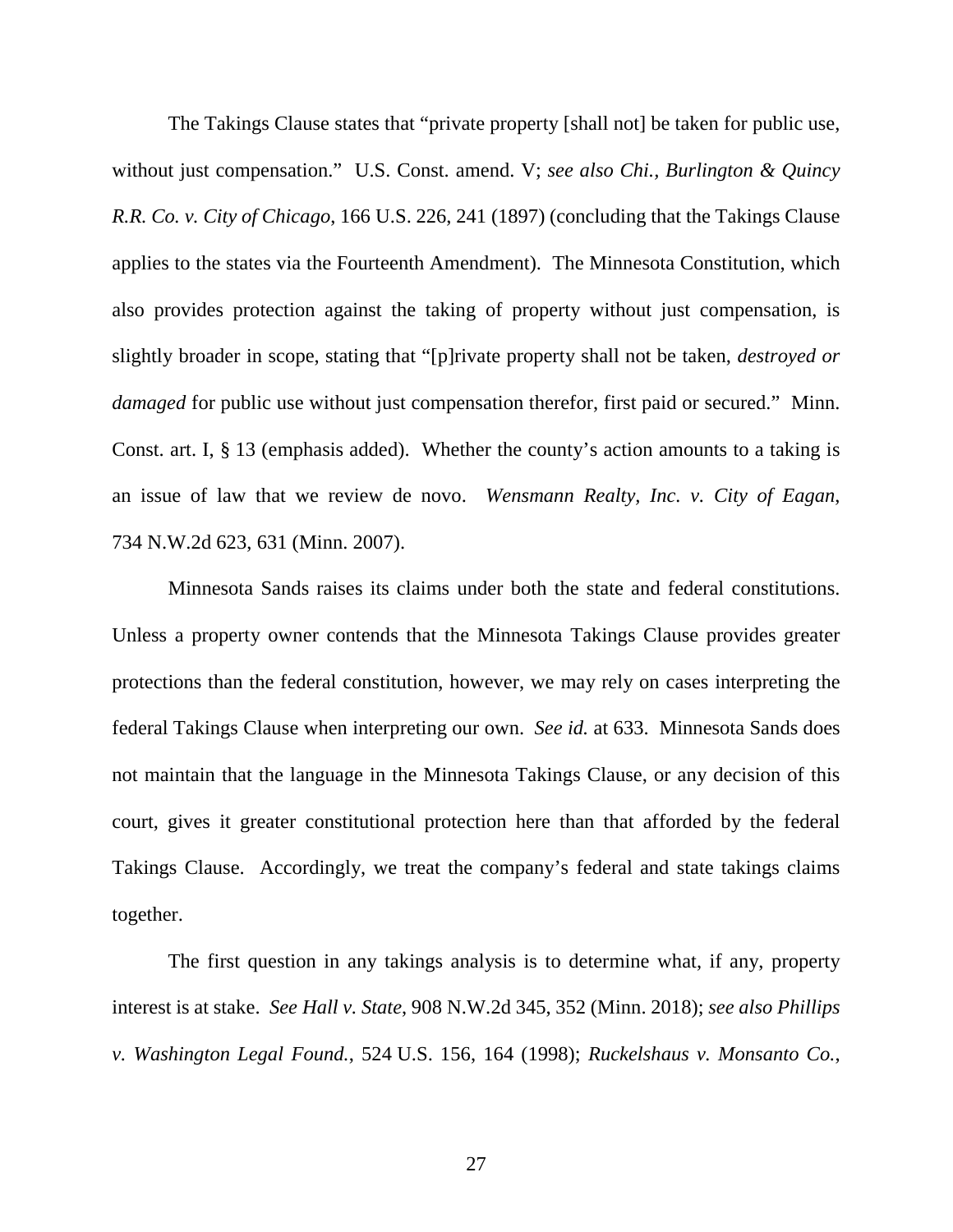467 U.S. 986, 1000 (1984). The Takings Clause does not "compensate property owners for property rights they never had." *Wensmann Realty, Inc.*, 734 N.W.2d at 635 (citation omitted). Unless the party has a property interest, no takings claim arises. Property interests that are protected by the Fifth Amendment "are not created by the Constitution. Rather, they are created and their dimensions are defined by existing rules or understandings that stem from an independent source such as state law." *Webb's Fabulous Pharms., Inc. v. Beckwith*, 449 U.S. 155, 161 (1980) (citation omitted); *see also Phillips*, 524 U.S. at 164.

Initially, we note that if the owners of the land affected had not partitioned their property rights, separating (at least part of) the mineral rights from their remaining rights in the land, this case would be relatively easy to decide. "[I]n instances in which a state tribunal reasonably concluded that the health, safety, morals, or general welfare would be promoted by prohibiting particular contemplated uses of land," the Supreme Court "has upheld land-use regulations that destroyed or adversely affected recognized real property interests." *Penn Cent. Transp. Co. v. City of New York*, 438 U.S. 104, 125 (1978) (citation omitted) (internal quotation marks omitted). "Zoning laws are, of course, the classic example, which have been viewed as permissible governmental action even when prohibiting the most beneficial use of the property." *Id.* (citations omitted). Of course, "if regulation goes too far it will be recognized as a taking." *Pa. Coal Co. v. Mahon*, 260 U.S. 393, 415 (1922). The Supreme Court has recognized that regulation goes "too far" when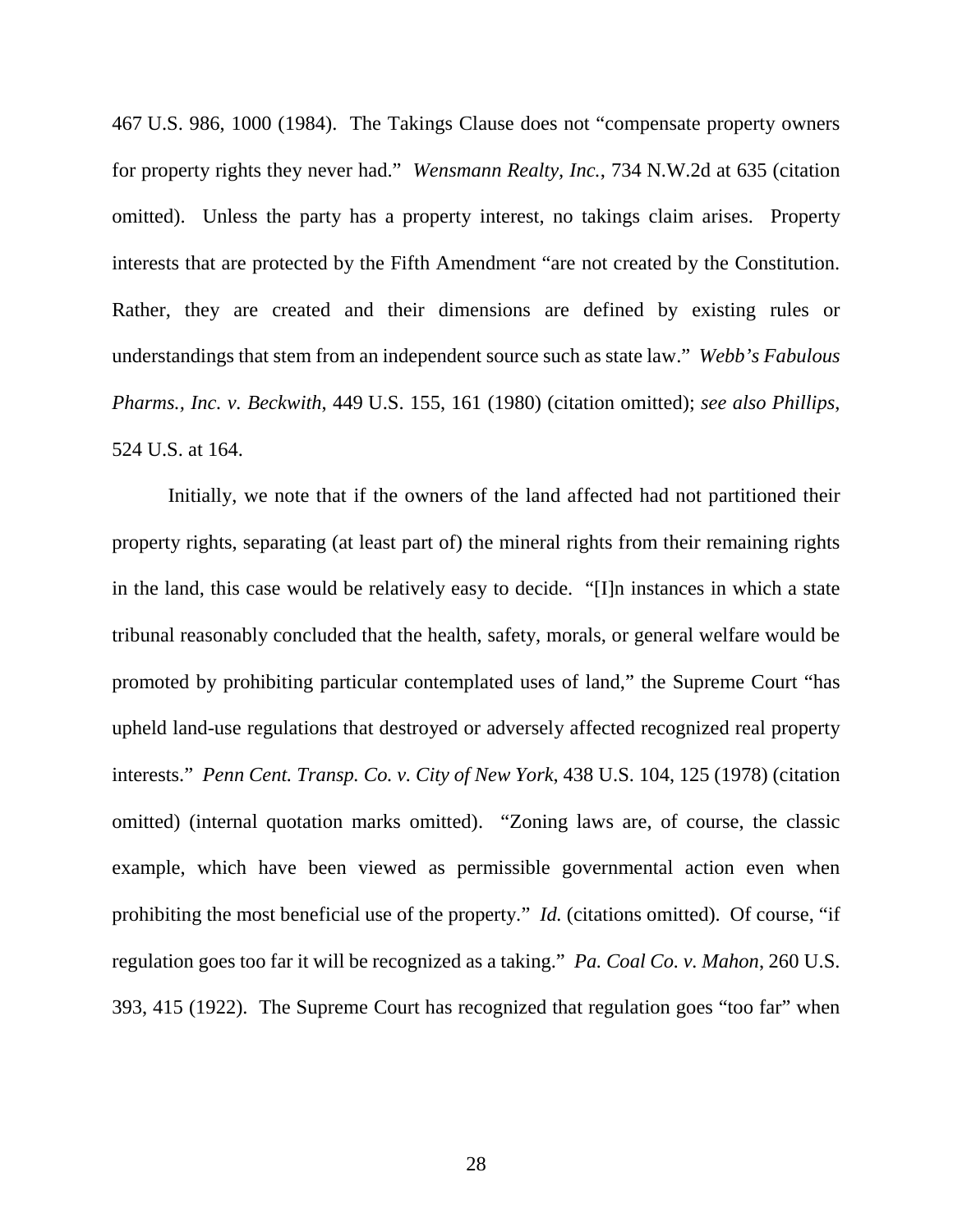it "denies all economically beneficial or productive use of land." *Lucas v. S.C. Coastal Council*, 505 U.S. 1003, 1015 (1992).

That scenario is clearly not the case here. Before enactment of the zoning ordinance amendment that Minnesota Sands challenges, a landowner in Winona County was required to apply for a conditional-use permit "for all extraction pits and land alteration operations," Winona County, Minn., WCZO § 9.10.1.a (2010). That requirement was without regard to whether the extraction involved "industrial minerals" or "construction minerals," a distinction drawn only by the amendment. That is, the previous zoning ordinance generally prohibited a land use—extraction of minerals—but allowed a potential exception to the prohibition by way of a conditional-use permit.

After the amendment to the ordinance, the extraction of construction minerals was regulated in the same way—a general prohibition, with the possibility of an exception, by a conditional-use permit—but concerning the specific extraction of industrial minerals, the possible exception was eliminated. Winona County, Minn., WCZO §§ 9.10.2, 9.10.3.a (2016). We are unaware of any authority that would make such a restriction unlawful. Certainly the amendment did not deprive the landowners of "all economically beneficial or productive use of [the] land." *Lucas*, 505 U.S. at 1015. When viewed as a land regulation in relation to the entire "bundle of rights"<sup>[16](#page-28-0)</sup> that the landowners held before the zoning ordinance amendment, the relatively limited regulation that the amendment

<span id="page-28-0"></span> <sup>16</sup> *See generally Lucas*, 505 U.S. at 1027.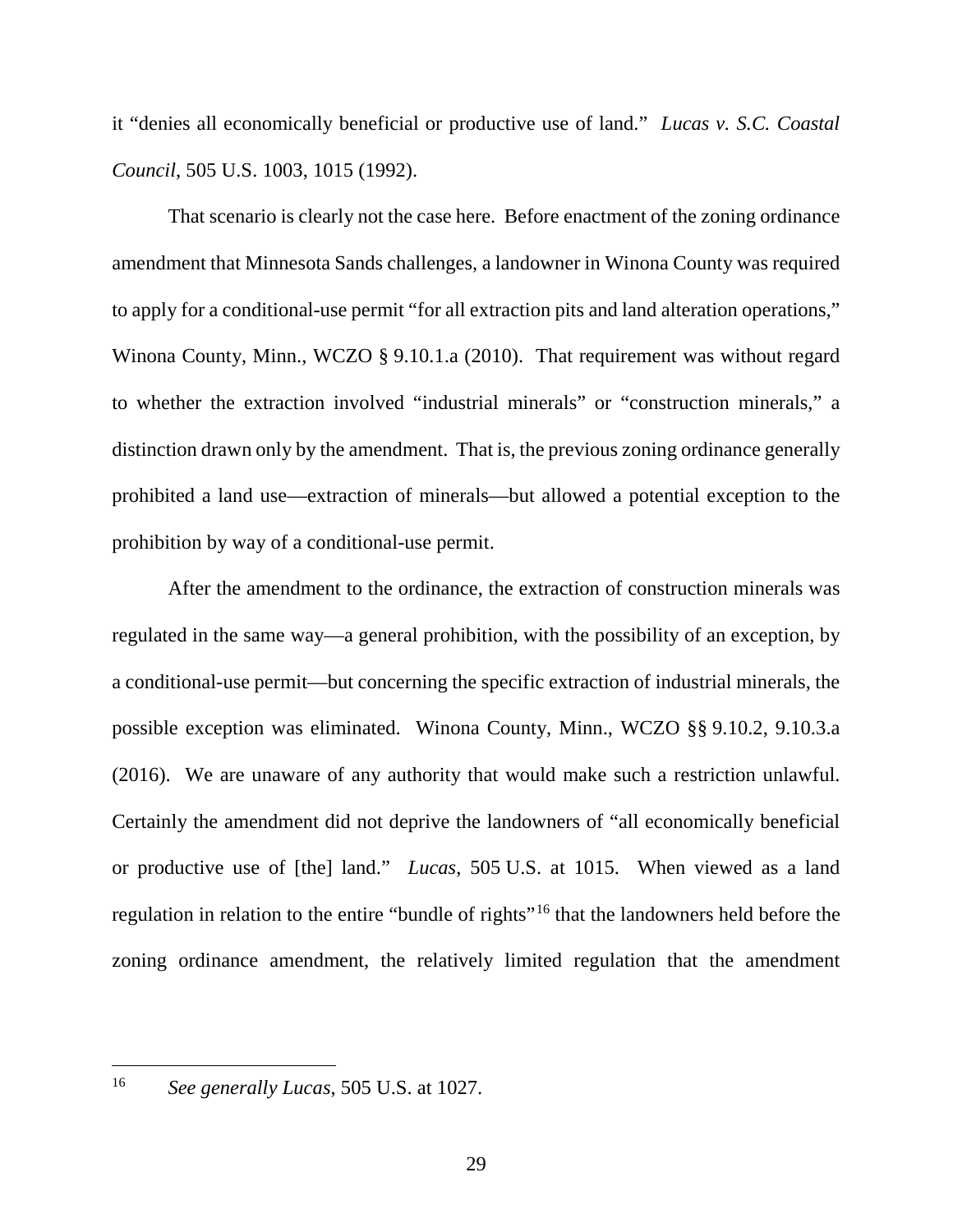provides would not qualify as a taking. *See generally Penn Cent. Transp. Co.*, 438 U.S. at 125–27 (discussing zoning ordinances that had been sustained against takings challenges).

Our analysis is complicated, however, because in Minnesota the right to subsurface minerals is separable from the rest of the land. *Washburn v. Gregory Co.*, 147 N.W. 706, 707 (Minn. 1914). And takings jurisprudence has historically recognized that such partitions must be respected. In *Pennsylvania Coal*, a landowner had conveyed the surface rights to certain land but reserved the right to remove coal from the land. 260 U.S. at 412. The Court held that a statute prohibiting the removal of coal in such a way as to cause the subsidence of surface structures—thereby making it commercially impracticable to mine the coal—was a taking. *Id.* at 414–15. In this case, Minnesota Sands alleges that it has leased the right to remove certain minerals. We therefore assume, for this takings-clause analysis, that the right to remove frac sand is a separate, concrete interest in land, the deprivation of which could be a taking.

Even granting that assumption, Minnesota Sands must still have a sufficiently concrete interest in the right to remove frac sand to be recognized as a property interest under Minnesota law. And of course, that Minnesota Sands has alleged that it holds a property right does not settle the issue of whether a taking has occurred. Indeed, as we set out below, we hold that Minnesota Sands' interest in the right to remove frac sand is, under Minnesota law, inchoate and therefore cannot sustain a takings claim.

Minnesota Sands maintains that because it owns leases that afford it the right under certain conditions—to remove and process frac sand, it has a compensable property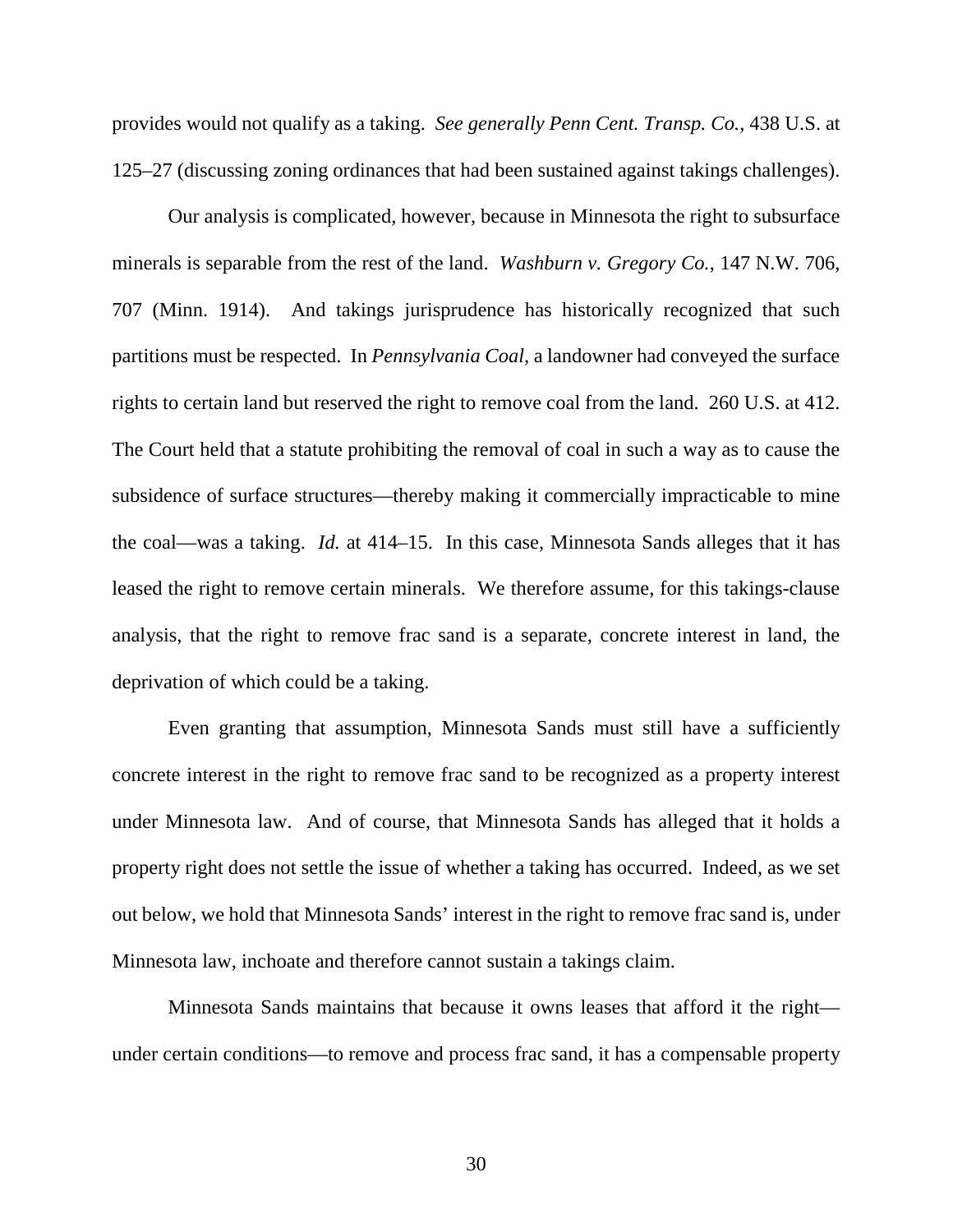interest. Leasehold interests may support a takings claim. *See Metro. Airports Comm'n v. Noble*, 763 N.W.2d 639, 643 (Minn. 2009) ("The established rule is that both the lessor and the lessee have a constitutionally protected property interest when leased property is taken by condemnation."). The mere existence of a property lease, however, is not enough for a lessee to establish the property-interest element of a takings claim.

The very nature of a lease is the granting of some subset of the fee owner's so-called "bundle of rights." *Cf. Gates v. Herberger*, 279 N.W. 711, 712 (Minn. 1938) ("The relation of landlord and tenant exists where one person occupies the premises of another in subordination to that other's title and with his consent."); 6A Steven J. Kirsch, *Minnesota Practice—Methods of Practice* § 51.41 (3d ed. 1990) ("Generally, the term [of a tenancy] is limited only by the desires of the parties and the power of the lessor to make a lease, depending on the extent of the lessor's interest in the premises."). The property interests, if any, belonging to a lessee therefore depend upon the terms of the lease. *Hous. & Redev. Auth. of St. Paul v. Lambrecht*, 663 N.W.2d 541, 546–47 (Minn. 2003) (noting that a tenant's right to just compensation depends on the specific terms of the lease agreement); *see also Ruckelshaus*, 467 U.S. at 1003 (noting that the term "property" as used in the Takings Clause may "denote the group of rights inhering in the citizen's relation to the physical thing, as the right to possess, use and dispose of it" (citation omitted)).

Looking to the five leases at issue here, we are unpersuaded that the property interests purportedly conveyed to Minnesota Sands by the fee owners were affected by the County's ordinance amendment. The leases cover the essential terms of a lease: they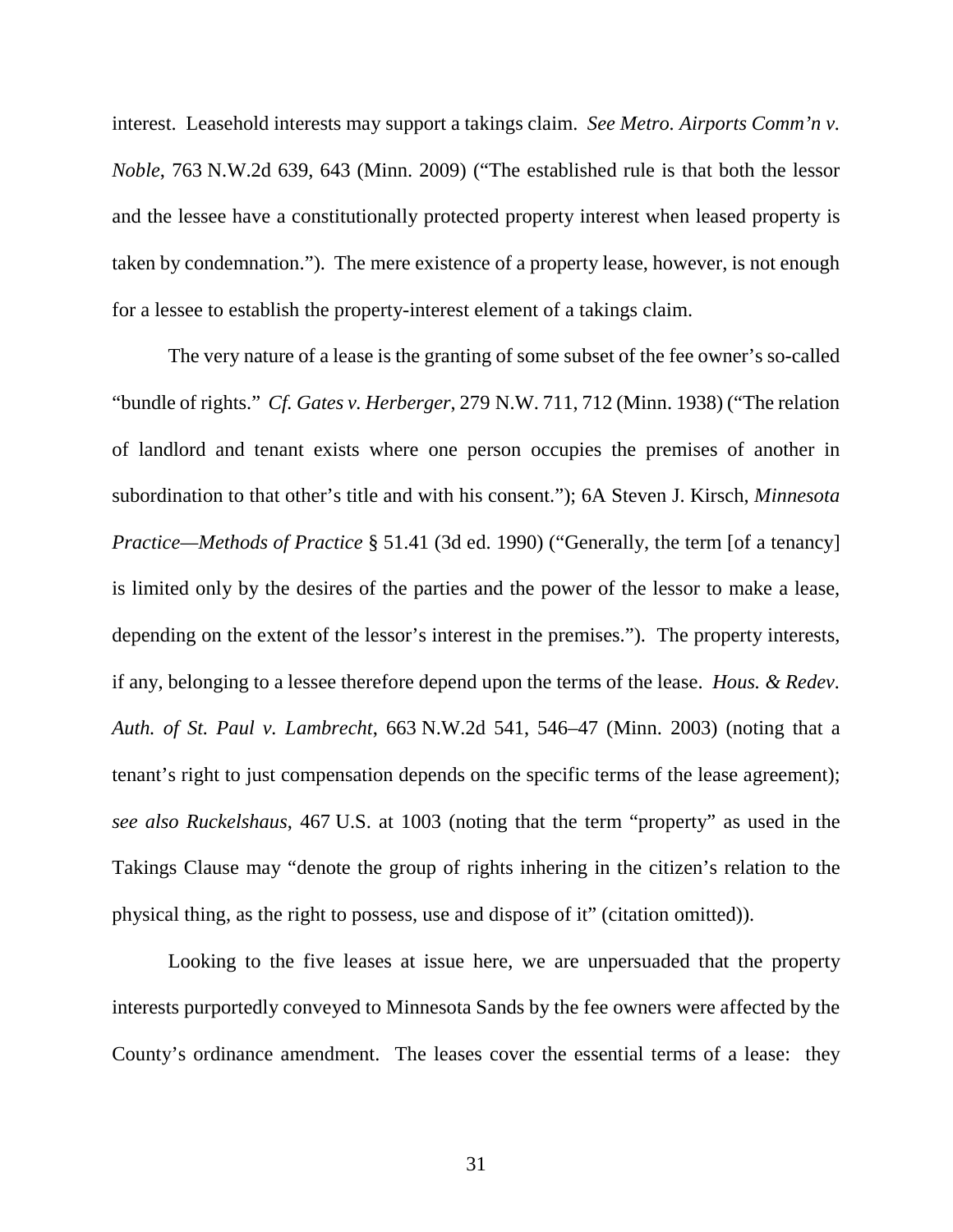identify the parties, define the premises and durational term, and the consideration to be paid to the landlord. *See, e.g.*, 6A Steven J. Kirsch, *Minnesota Practice—Methods of Practice* § 51.1 (3d ed. 1990) (noting that the essential terms of a lease include, among others, "[t]he names of the parties," "a description of the property," "the amount and terms of rent payments," and "the commencement, duration and termination of the rental period"); *see also* Restatement (Second) of Prop.: Landlord & Tenant § 2.2 (1977) (noting similar formal requirements of a written lease).

But the essential terms of these leases are subject to specific conditions that govern Minnesota Sands' rights to use and to possess the leased premises. The leases are confined to "the sole purpose of removing sand only." Under paragraph 5, entitled "Use and Condition of Premises," the leases state that the company "may use the Premises solely to mine Frac Sand to be used by [it] for commercial purposes." The leases grant possession of the premises to Minnesota Sands "on the commencement date,"[17](#page-31-0) yet virtually annul the right to possession in a clause that reserves to the landowners the "absolute right to continue to complete cropping and farming activities on the portion of the premises not affected by the mining operation."[18](#page-31-1) As a consequence of this reservation clause, Minnesota Sands

<span id="page-31-0"></span><sup>&</sup>lt;sup>17</sup> The first four leases were entered into in November 2011 "for a term commencing Nov. 1, 2011." The commencement date of the fifth lease was the date the agreement was signed by the parties, November 18, 2011.

<span id="page-31-1"></span><sup>&</sup>lt;sup>18</sup> The dissent disagrees with this characterization, contending that the leases gave Minnesota Sands "the right to enter the land, clear the land, and exclude others from the land." The leases did give Minnesota Sands the right to enter the land (to explore for materials) and to clear portions of the land (to explore for materials and otherwise prepare for mining) before extraction began. But they did not give Minnesota Sands the right to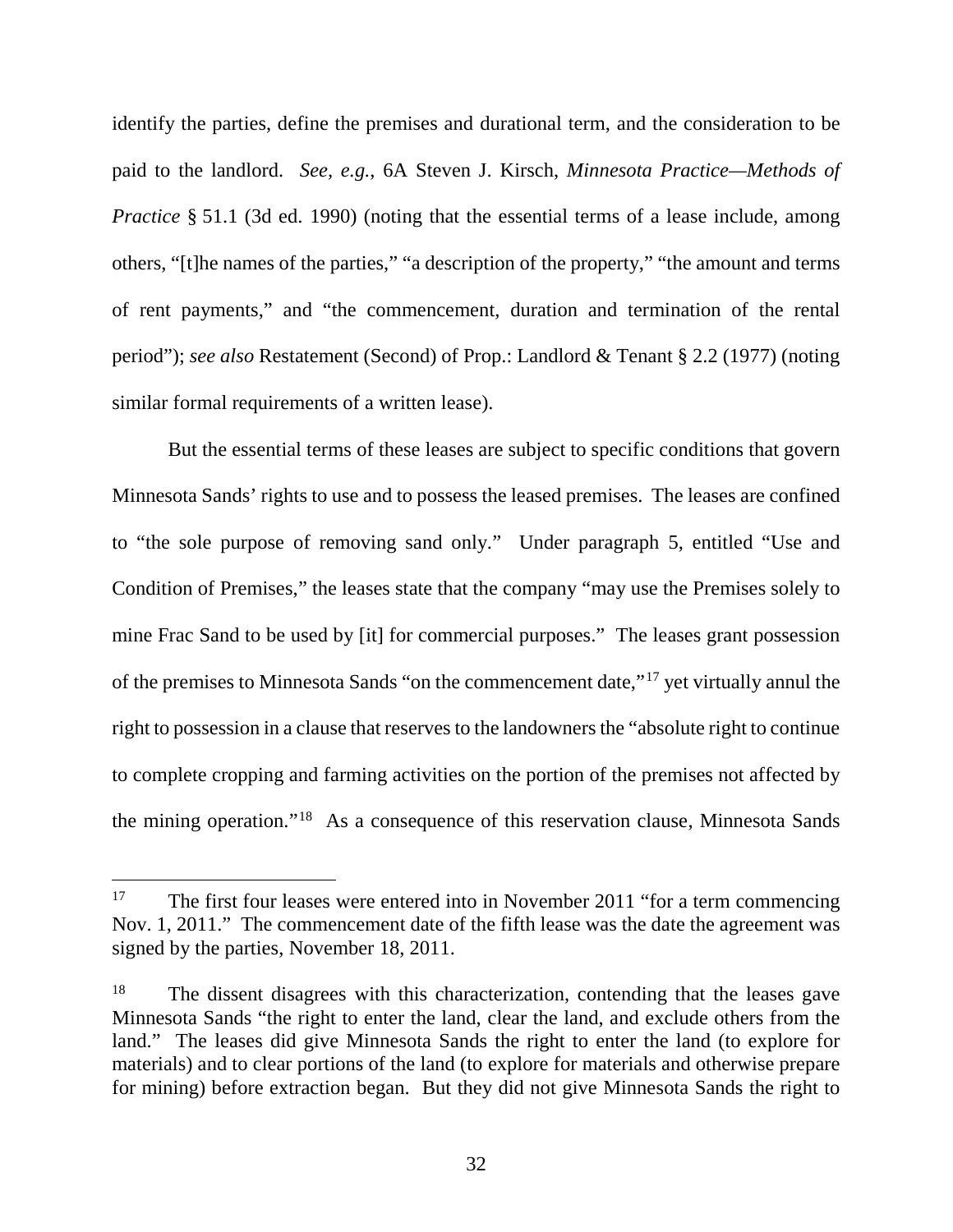had no right to use or possess the land until it was able to engage in silica sand mining. Until that condition was met, the leases reserved the rights to use and possess the premises to the lessors in absolute terms.

These lease terms are the fatal defect in Minnesota Sand's takings claim as a matter of Minnesota law. A transfer of the right to possession of the leased property is the defining feature of a leasehold interest. *See Gates*, 279 N.W. at 712 ("No particular form of words is necessary to create a tenancy. Any words that show an intention of the lessor to divest himself of the possession, and confer it upon another, but in subordination of his own title, is sufficient."); *see also* Restatement (Second) of Prop.: Landlord & Tenant § 1.2 (1977) ("A landlord-tenant relationship exists only if the landlord transfers the right to possession of the leased property.") The right of possession, we have said, "is transferred when the lease agreement gives the tenant control over the property and the power to exclude all

 $\overline{a}$ 

exclude others—not even the landowners—except from portions of the land "affected by the mining operation." At the "commencement date," the existence of any mining operation—and therefore full rights to possession and to exclude others—was both highly contingent, and in the distant future.

The highly contingent nature of Minnesota Sands' interests under the leases is demonstrated by other terms in those leases. Under paragraph 11, entitled "Zoning," the leases state that Minnesota Sands' obligations "are conditioned upon [it] obtaining any zoning or other governmental approvals required to permit the use set forth in paragraph 5," yet give the lessors "the right to object to any approvals or permits at or before any type of zoning, planning, county or township or commissioning authority." Minnesota Sands paid the lessors a one-time sum of \$1,000.00 upon execution. Beyond this initial sum, however, Minnesota Sands' remaining obligations to the landlord are all contingent upon the possibility that mining occurs: it promises to pay an additional \$9,000.00 "on obtaining a Conditional Use Permit" from the County, pay royalties for any sand that it later removes, maintain a stockpile of sand for "miscellaneous use" by the landlord, and restore the surface condition of the premises once mining concludes.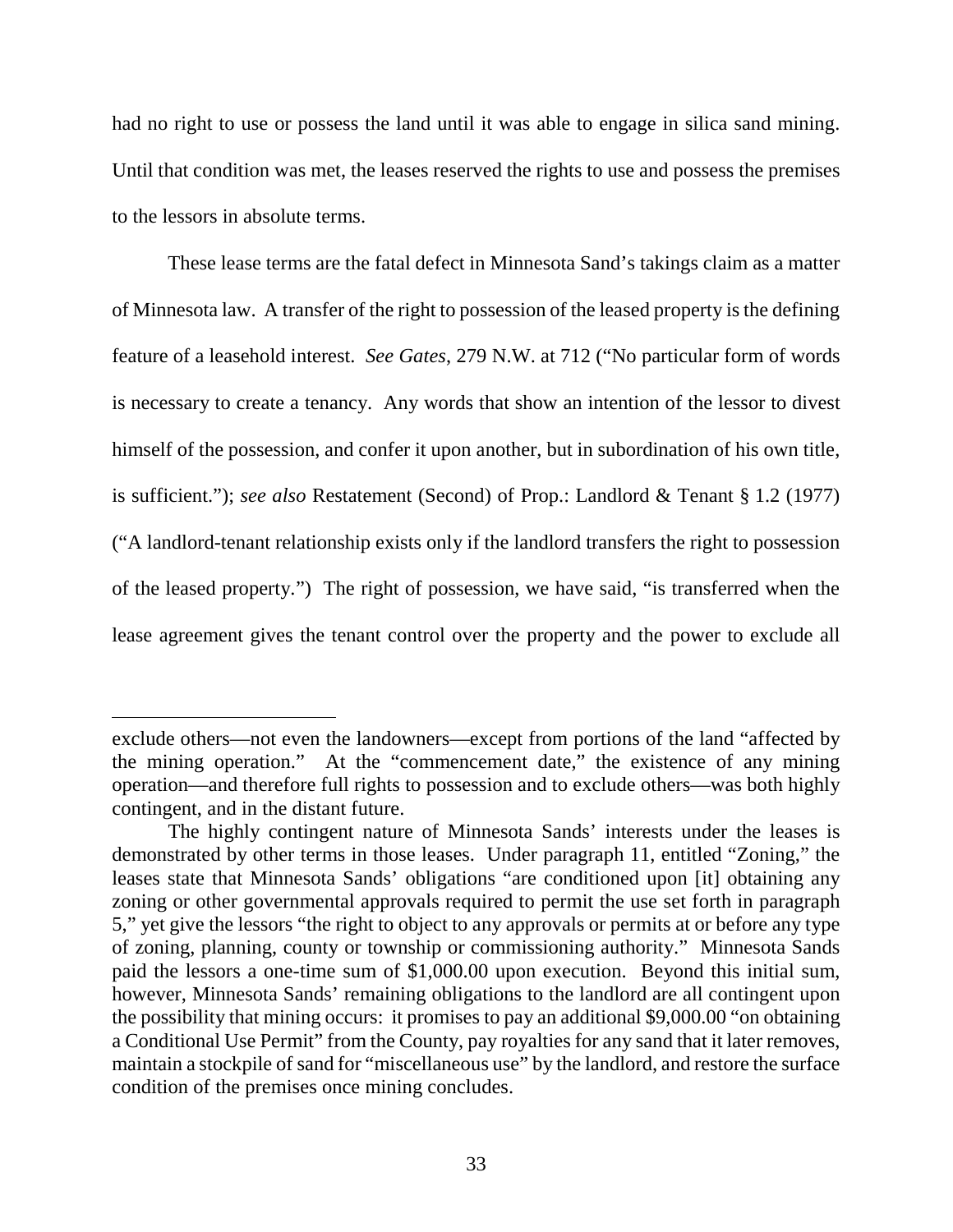others." *Cocchiarella v. Driggs*, 884 N.W.2d 621, 626–27 (Minn. 2016) (citing Restatement (Second) of Prop.: Landlord & Tenant § 1.2). For the leasehold interest to arise therefore requires a transfer of possession and control.

Here, the conditions precedent to acquiring possession and control under any of the leases demonstrate that Minnesota Sands does not have a fully-fledged leasehold interest under Minnesota law. Rather, the agreements at most grant Minnesota Sands expectancy interests that are too speculative to support a takings claim.<sup>[19](#page-33-0)</sup> The steps that Minnesota Sands had to have taken to make choate its inchoate rights under the lease agreements illustrate this point.

First, Minnesota Sands would have had to obtain a conditional-use permit for each silica sand mining operation. Under the County's zoning ordinance, a conditional-use permit applicant must submit "[a] statement of reasons warranting the intended use in the zoning district to insure compatibility of the proposed use with the County Comprehensive Plan." Winona County, Minn., WCZO § 5.5.3.3 (2016); *see also* Winona County, Minn., Winona County Comprehensive Plan (2014) (a document created to preserve and enhance

<span id="page-33-0"></span><sup>&</sup>lt;sup>19</sup> The dissent's claim that our decision affords the government immunity to regulate the leases "out of existence" is incorrect. Our decision proceeds on the uncontroversial premise that the government cannot "take" property rights that a party never had. *See Murr v. Wisconsin*, \_\_ U.S. \_\_, \_\_, 137 S. Ct. 1933, 1951 (2017) (Roberts, C.J., dissenting) (noting that the first question in a Takings Clause claim is "what 'private property' the government's planned course of conduct will affect"). Likewise, the government does not regulate out of existence a leaseholder's rights that terms of the lease never granted. It bears emphasizing that the rights granted under the terms of the lease agreements were determined by the parties. The decision to limit Minnesota Sands' rights to a contingency interest that would not become definite unless the government granted a conditional-use permit was the company's.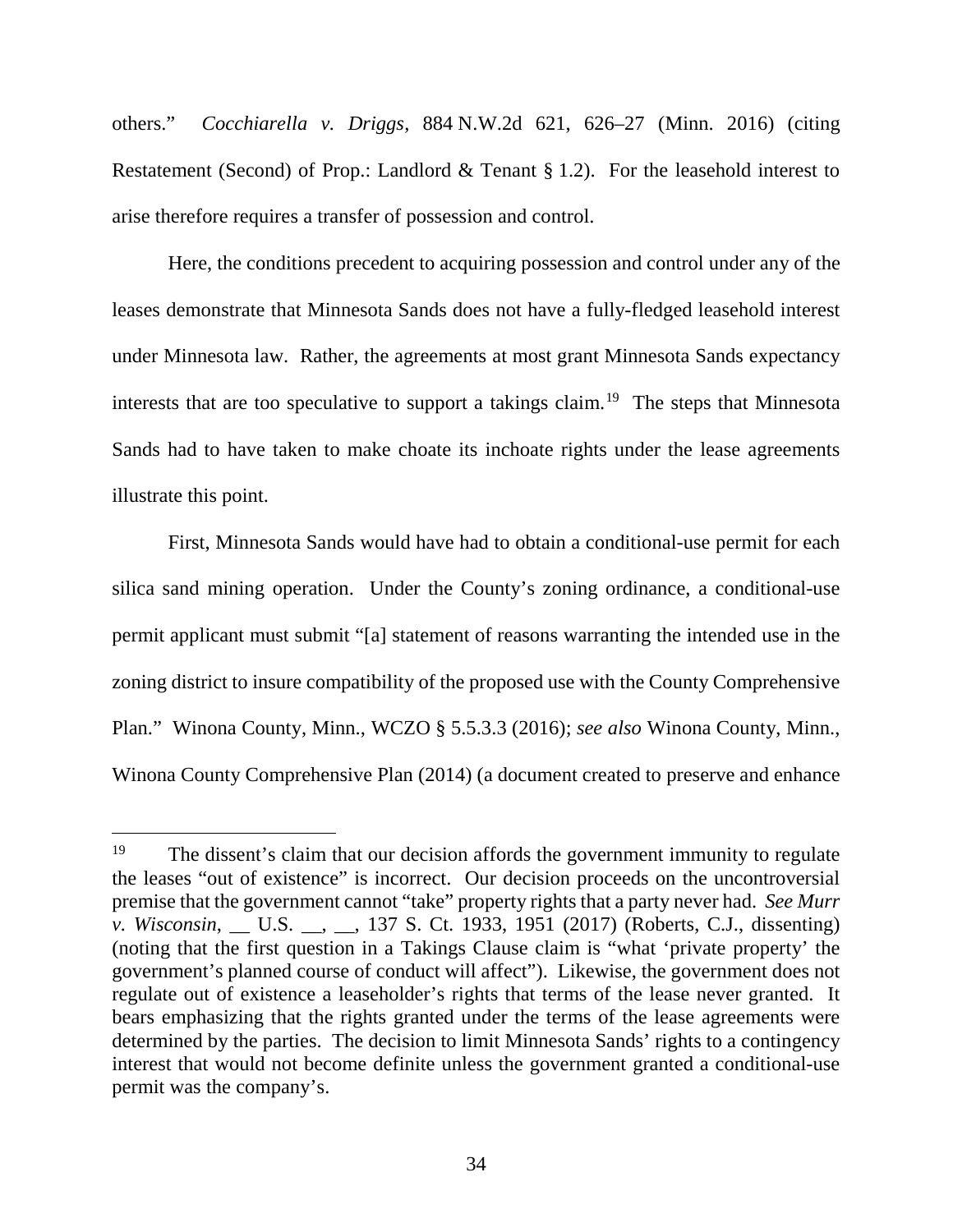"the area's culture, customs and economy along with its unique topography, natural resources and environment"). Among other procedural requirements, the application, with a detailed site plan, must first be submitted to the county planning director, who then files the application with the county planning commission for review. Winona County, Minn., WCZO § 5.5.4.1–.2 (2016); *see id.* § 5.5.3.4 (setting forth numerous site plan requirements including, but not limited to, the location of proposed structures, geological features, architectural plans, water table, landscaping plans, utilities, topography, adjacent land use, water supply systems, and storage of materials).

The application must include a Township Acknowledgment Form, which documents the "concerns, observation, and/or recommendation" of the town board of the subject property for the Planning Commission to consider. *Id.* § 5.5.3.5. An applicant only receives this form after contacting the town board "to seek a place on their agenda as a means to advise the [board] of the proposal." *Id.* A recommendation from the relevant township is also required, along with "[a]ny other relevant information and material requested by the Planning Director or the Planning Commission." *Id.* §§ 5.5.3.5–.7.[20](#page-34-0)

<span id="page-34-0"></span><sup>&</sup>lt;sup>20</sup> Even assuming that Minnesota Sands completed all of the foregoing steps, its eligibility for a permit on any project proposal could still be subject to the approval of the property owners. The leases contain contradictory provisions; the landowners are obliged to support approval, but they retain the right to "object to any approvals or permits at or before any type of zoning, planning, county or township or commissioning authority." The record does not shed any light on whether the property owners were inclined to give their approval, or give up their right to object, before Minnesota Sands had even developed individual site plans.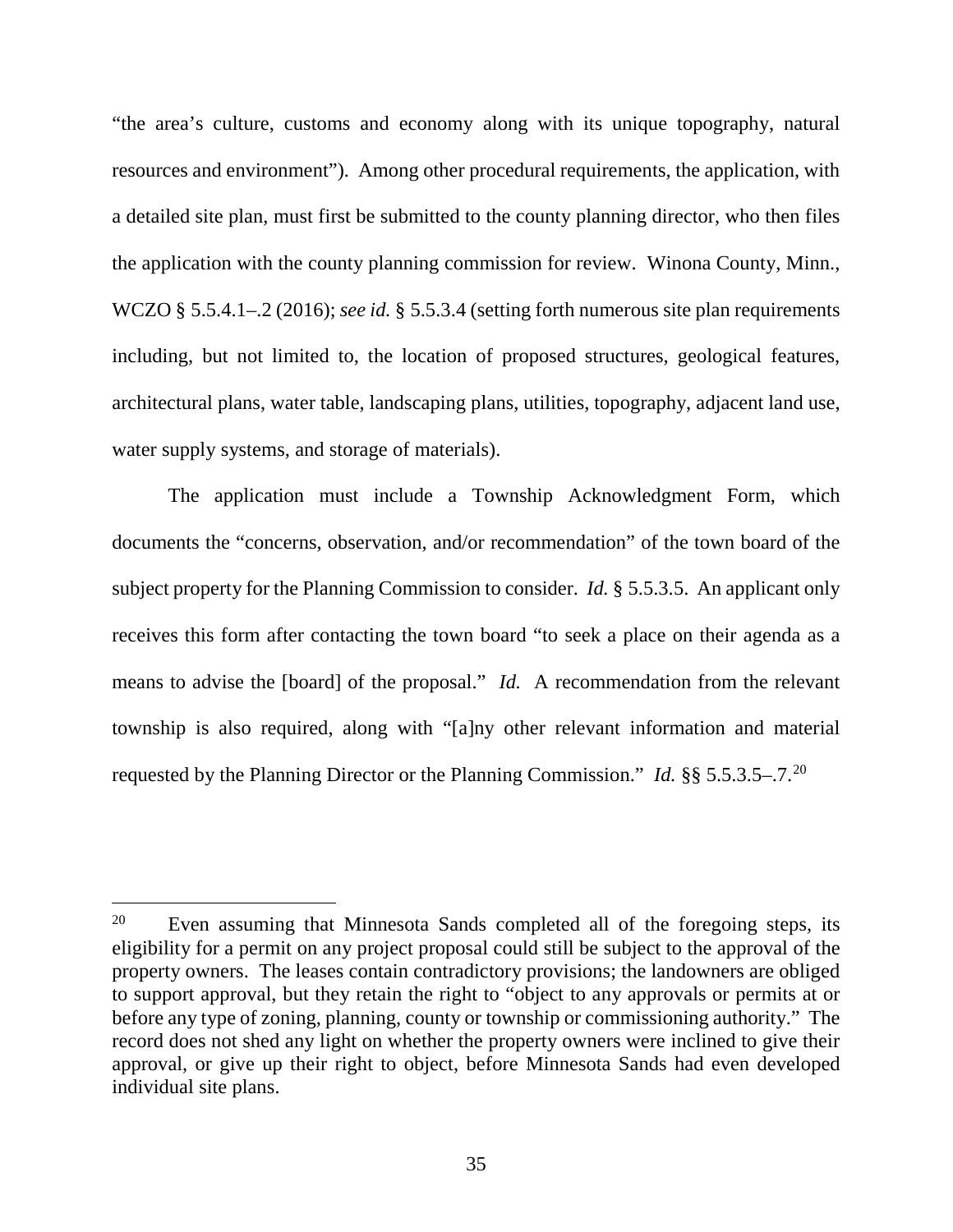Next, assuming that Minnesota Sands met the conditional-use permit requirements, it was simultaneously required to undergo the environmental review process set forth in Minnesota Statutes section 116C.991. Depending on the size of the proposed project, an environmental review entails the preparation of either an environmental assessment worksheet or a more detailed environmental impact statement. *See* Minn. Stat. § 116C.991(a) (environmental review for silica sand projects). The environmental review process is extensive. *See generally* Minn. Stat. § 116D.04 (2018) (laying out procedures and requirements for environmental assessment worksheets and environmental impact statements); Minn. R. 4410.1000–.9910 (2019) (same).<sup>21</sup> As demonstrated by Minnesota Sands' own decision in August 2012 to abandon its conditional-use application for two projects in the County after being told by the County that environmental review was required, an applicant's completion of this process depends upon many variables.

<span id="page-35-0"></span><sup>&</sup>lt;sup>21</sup> A detailed overview of the environmental review process is not necessary. Suffice it to say that the process has many potential steps that begin with an environmental assessment worksheet. Minn. R. 4410.0200, subp. 24. The worksheet is "a brief document which is designed to set out the basic facts necessary to determine whether an [environmental impact statement] is required for a proposed project." *Id.* The project's "responsible governmental unit" is established, which in turn reviews the worksheet and solicits public comment. *See* Minn. R. 4410.0500 (2019) (responsible governmental unit selection procedures); Minn. R. 4410.1600 (public comment period). If an environmental impact statement is needed, the process follows four additional steps: (1) "scoping" the environmental assessment worksheet to determine what issues and alternatives will be covered in the environmental impact statement, Minn. R. 4410.2100; (2) preparing the draft statement, which includes an analysis of project alternatives, mitigation measures, and cumulative potential effects, Minn. R. 4410.2600; (3) public review of the draft statement and preparing a final statement in response to public comments, Minn. R. 4410.2700; and (4) review of the statement's "adequacy" by the responsible governmental unit, Minn. R. 4410.2800.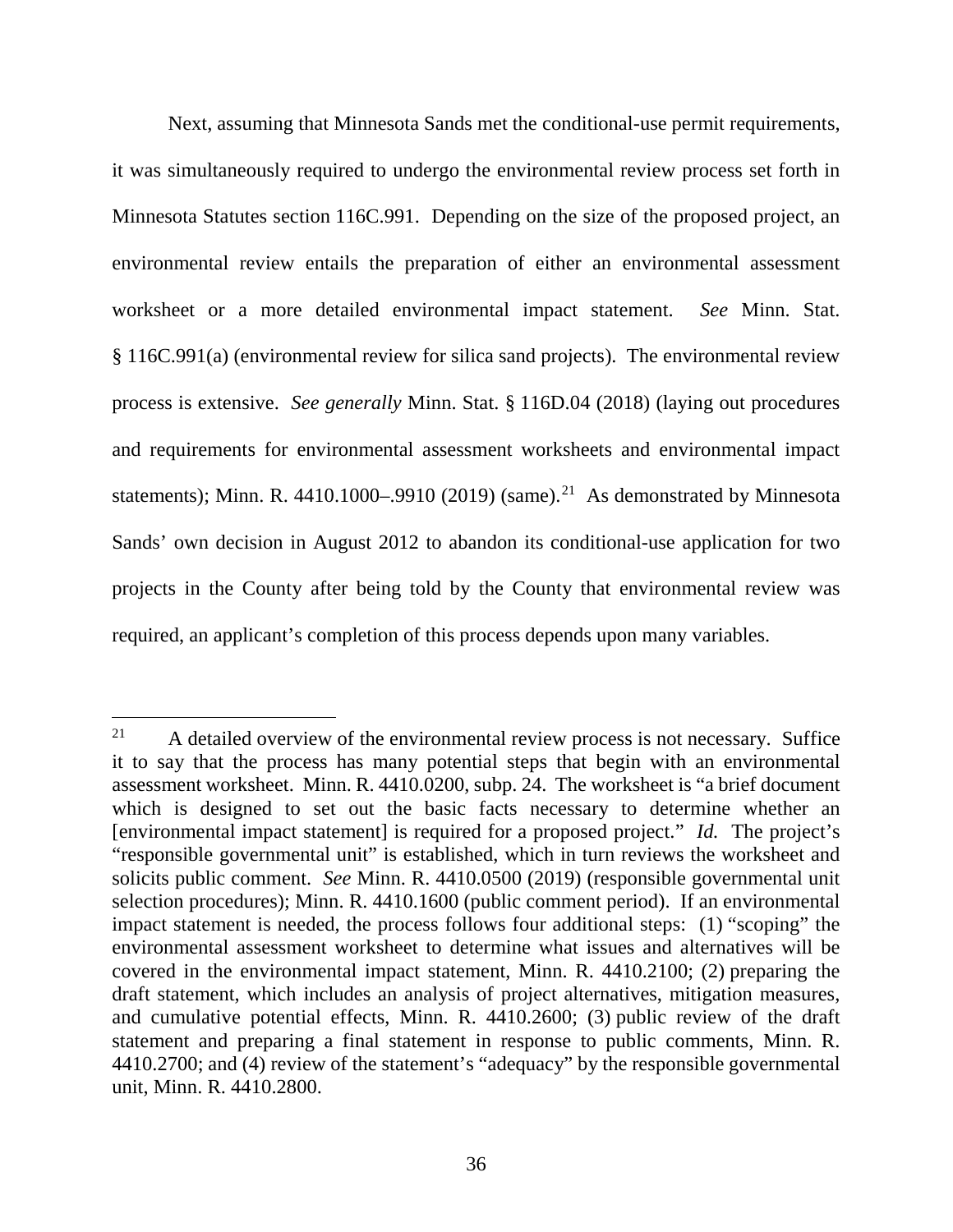But even if Minnesota Sands met all the foregoing criteria, the County was empowered to grant a conditional-use permit subject to "conditions it considers necessary to protect the public health, safety and welfare." Winona County, Minn., WCZO § 5.5.4.6. This provision raises another contingency. Whether Minnesota Sands would find it profitable to mine silica sand under potential additional conditions imposed by the County—and, therefore, obtain the right to possession—is, at this point, pure speculation.

Only after Minnesota Sands obtained the conditional-use permit could it engage in mining silica sand—the only activity for which it had the right to enter upon and use the premises that it leased. Until Minnesota Sands actually began that activity, the property owners retained "the absolute right to continue to complete cropping and farming activities on the portion of the premises." Thus, for example, if the company received a permit from the County to mine sand, but decided to wait until market conditions were optimal to do so, its right to possession and control of the premises would remain inchoate.<sup>[22](#page-36-0)</sup>

For a variety of understandable reasons—including a downturn in the hydraulic fracturing industry—Minnesota Sands never came close to securing the possessory rights described in its lease agreements. When the ordinance was passed that prohibited industrial mineral operations, Minnesota Sands' interest was, at most, a contingent-use interest under Minnesota law, for which it paid \$1,000.00 to keep that interest open for a term of years.

<span id="page-36-0"></span><sup>&</sup>lt;sup>22</sup> This conclusion accords with the common law rule as expressed by section 1.8 of the Restatement (Second) of the Law of Property. According to the Restatement, "[w]hen a stipulated event must occur before an otherwise validly created landlord-tenant relationship is to commence, the relationship is not established until such event occurs." Restatement (Second) of Prop.: Landlord & Tenant § 1.8 cmt. a (1977).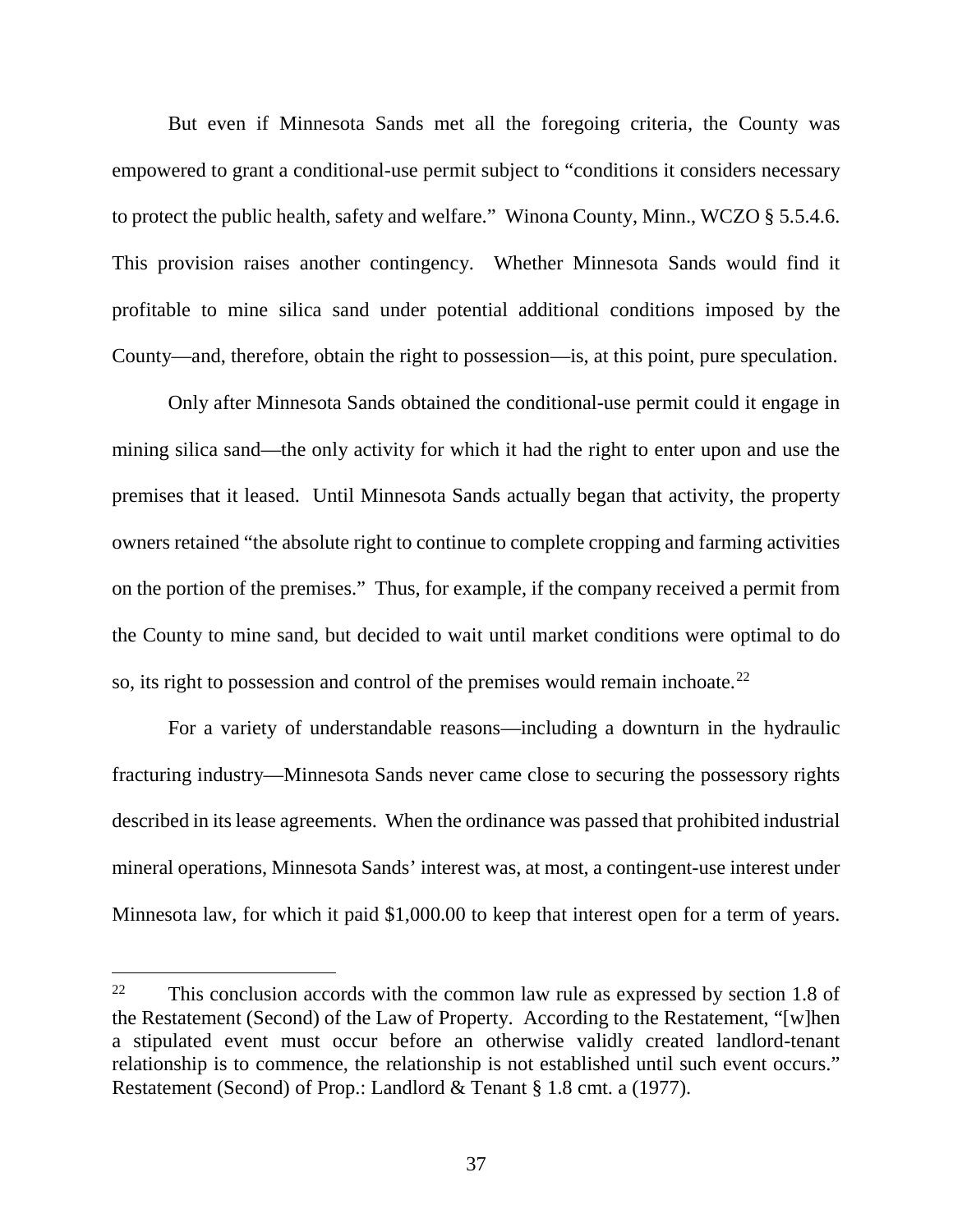*See Interest*, *Black's Law Dictionary* (10th ed. 2014) (defining "contingent interest" as an "interest that the holder may enjoy only upon the occurrence of a condition precedent"). A contractual interest that is contingent upon the discretionary decision of a governmental unit is not a property interest protected by the Fifth Amendment. *See, e.g.*, *Conti v. United States*, 291 F.3d 1334, 1342 n.5 (Fed. Cir. 2002) (declining to recognize a property interest in "the government's discretionary decision not to exercise its explicitly granted authority to revoke, suspend, or modify [a] permit" (citing *Bowen v. Pub. Agencies Opposed to Soc. Sec. Entrapment*, 477 U.S. 41, 55 (1986))); *see also Campbell v. United States*, 134 Fed. Cl. 764, 778 (Fed. Cl. 2017) (stating that "when a property interest is contingent on a favorable decision of a federal agency, it is not a cognizable property interest under the Takings Clause" (citing *Acceptance Ins. Cos. v. United States*, 583 F.3d 849, 858 (Fed. Cir. 2009))), *aff'd*, 932 F.3d 1331 (Fed. Cir. 2019). [23](#page-37-0)

Because under Minnesota law Minnesota Sands never had a present, or even non-contingent, possessory right to use, or to possess and control, the premises described in its lease agreements, we conclude that it did not have a property interest protected by

<span id="page-37-0"></span> $23$  The dissent implies that the Takings Clause forbids the government from requiring that a property owner seek its permission to make whatever use of her property that she wants. This view of the government's authority to regulate property rights is both misguided and wrong. The regulation of land use is "perhaps the quintessential state activity." *FERC v. Mississippi*, 456 U.S. 742, 768 n.30 (1982). And while a government cannot eliminate *all* productive use of the land, *Lucas*, 505 U.S. at 1026, the exercise of regulatory power—including zoning regulations—is squarely within constitutional bounds. *See Penn Cent. Transp. Co.*, 438 U.S. at 125.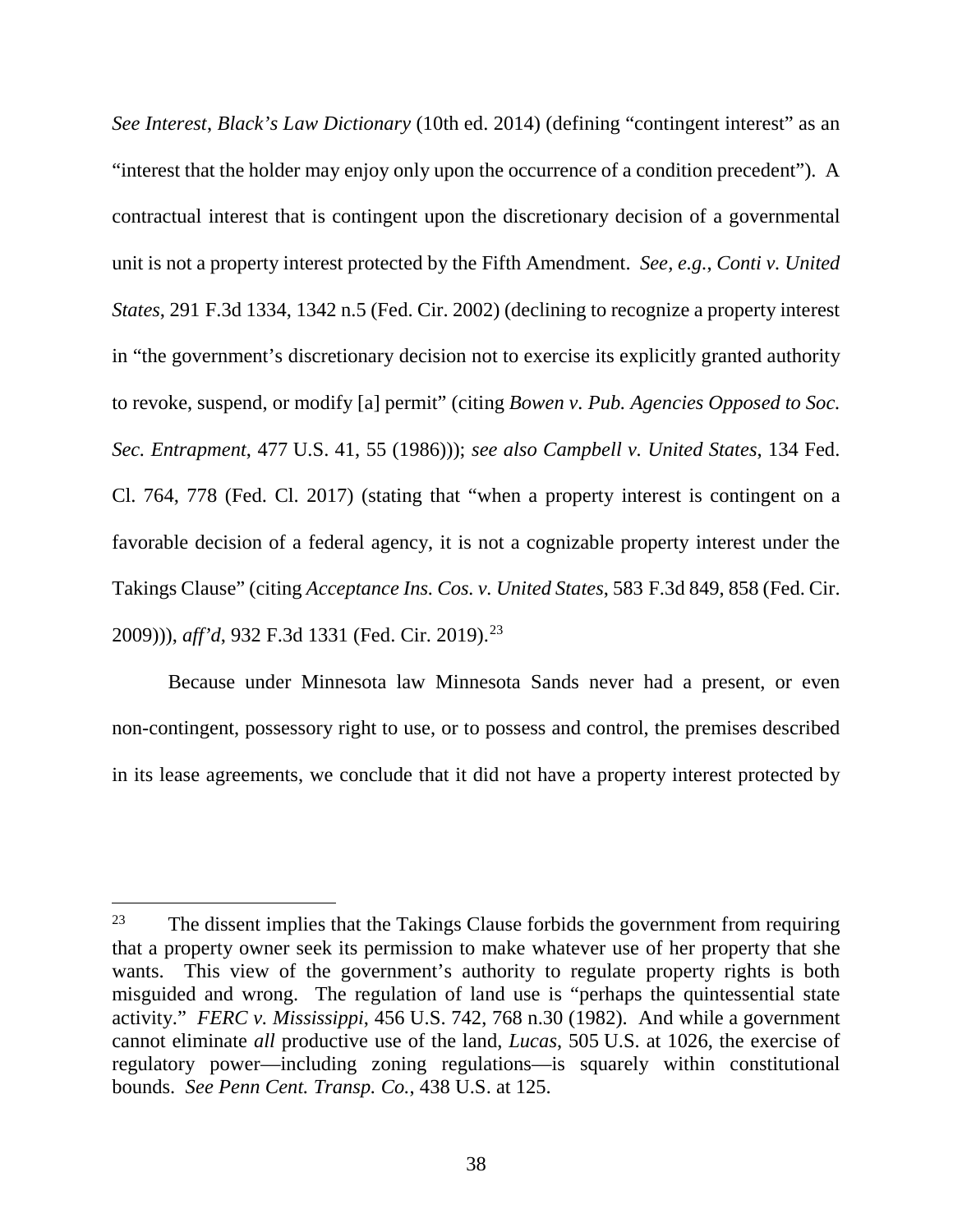the Fifth Amendment. Accordingly, Minnesota Sands' takings claims under the United States and Minnesota Constitutions fail.

# **CONCLUSION**

For the foregoing reasons, we affirm the decision of the court of appeals.

Affirmed.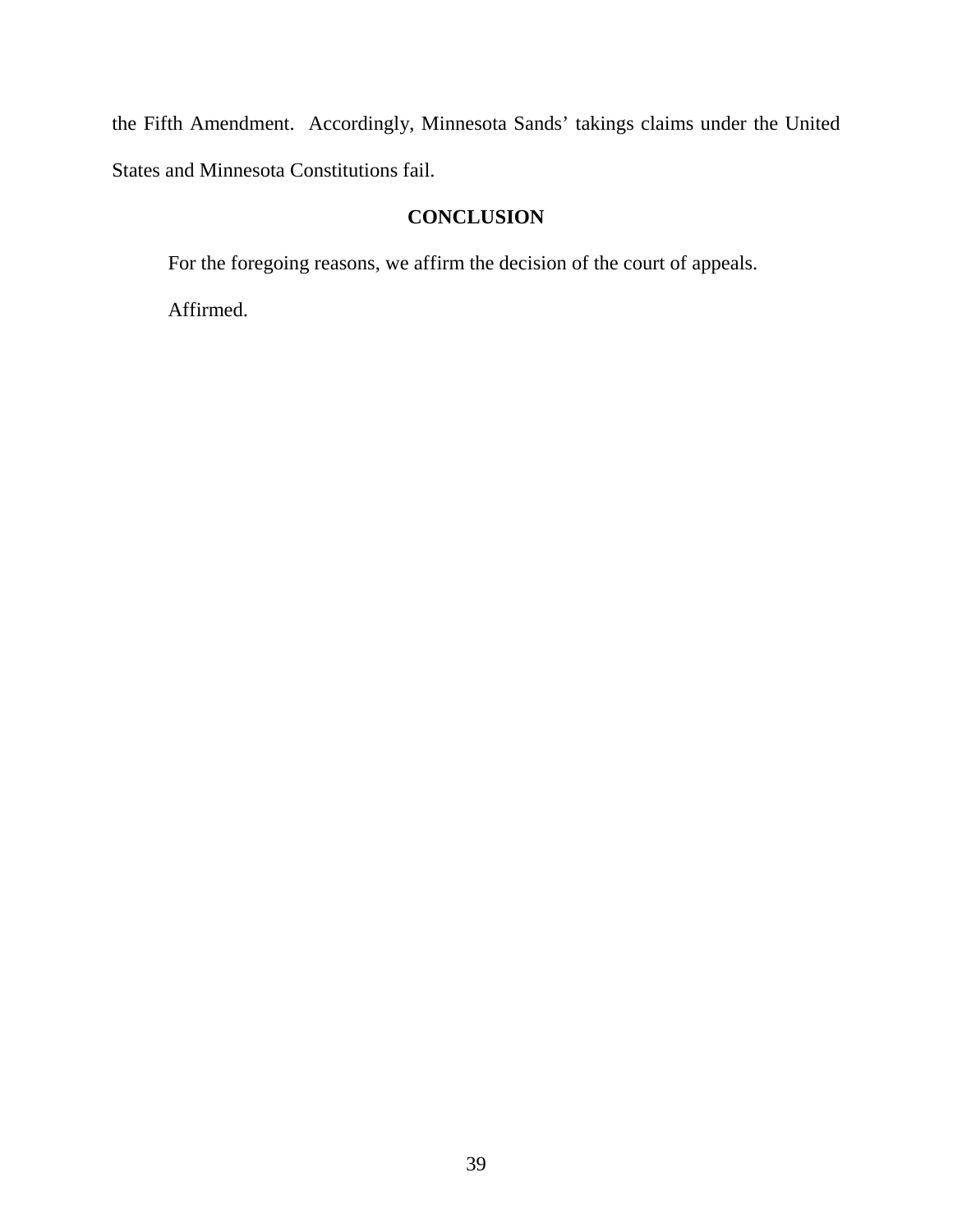#### D I S S E N T

ANDERSON, Justice (dissenting).

Respondent County of Winona passed an ordinance that allows silica sand to be mined and used for local purposes, but prohibits the export of that sand from Minnesota if the intended use of the sand outside the state is hydraulic fracturing of shale. Because protecting local mining and use of silica sand at the expense of out-of-state uses of that sand violates the Commerce Clause, and also because the analysis of the court defeats the purpose of the Takings Clause, I respectfully dissent.

I.

I first address whether the Winona County ordinance is valid under the Commerce Clause of the United States Constitution.

"The Commerce Clause presumes a national market free from local legislation that discriminates in favor of local interests." *C & A Carbone, Inc. v. Town of Clarkstown*, N.Y., 511 U.S. 383, 393 (1994); *see H.P. Hood & Sons, Inc. v. Du Mond*, 336 U.S. 525, 537–39 (1949) (noting that the "economic unit is the Nation," and production is encouraged "by the certainty that [the producer] will have free access to every market in the Nation, [and] that no home embargoes will withhold [its] exports"). The Commerce Clause "circumscribes a State's ability to prefer its own citizens in the utilization of natural resources found within its borders, but destined for interstate commerce," *Hicklin v. Orbeck*, 437 U.S. 518, 533 (1978), and precludes local protectionist measures, *New England Power Co. v. New Hampshire*, 455 U.S. 331, 339 (1982) (stating that the state's export ban on energy "is precisely the sort of protectionist regulation that the Commerce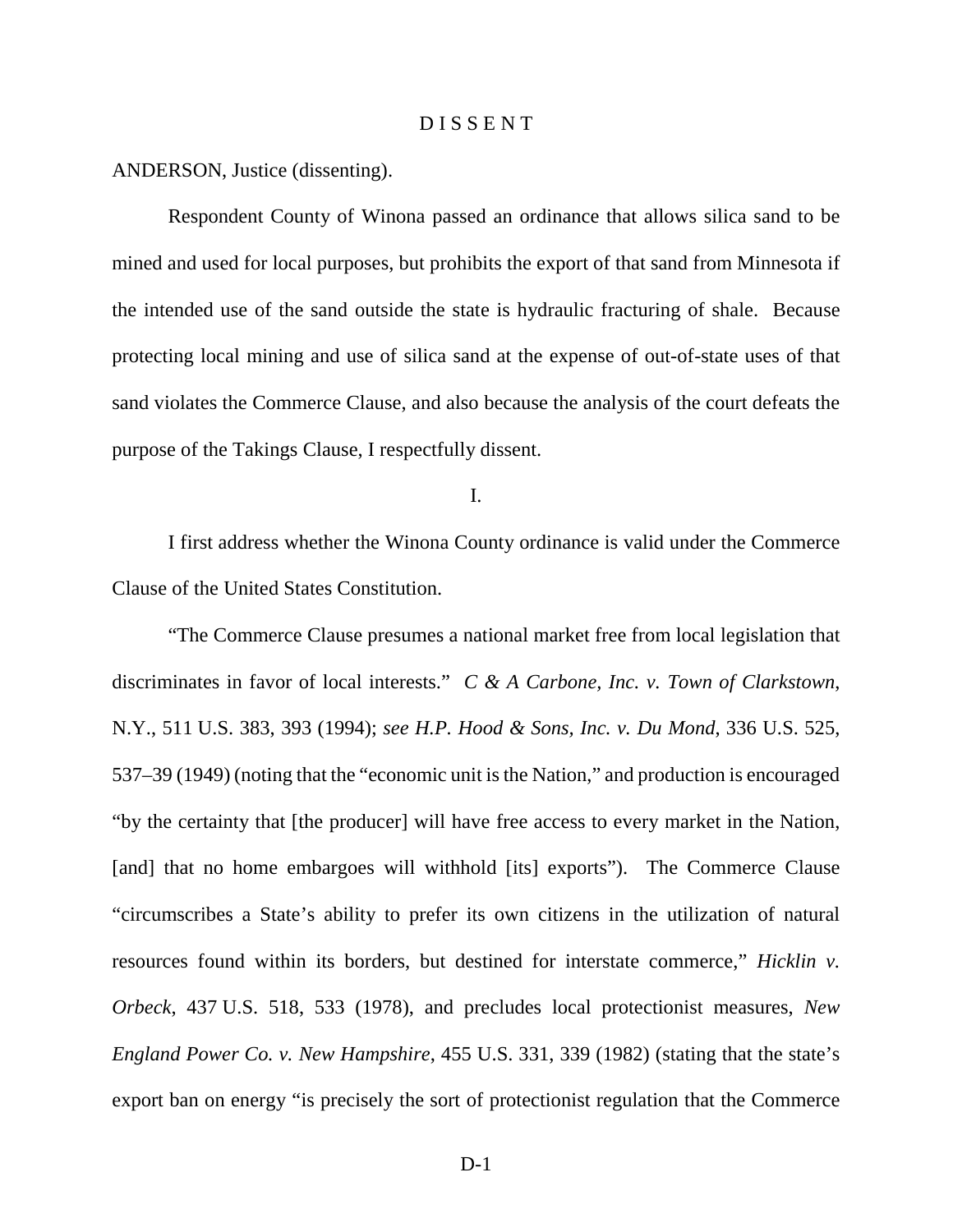Clause declares off-limits to the states"). Thus, "a State may not accord its own inhabitants a preferred right of access over consumers in other States to natural resources located within its borders." *City of Philadelphia v. New Jersey*, 437 U.S. 617, 627 (1978) (citations omitted).

"If a restriction on commerce is discriminatory, it is virtually *per se* invalid." *Or. Waste Sys., Inc. v. Dep't of Envtl. Quality of Or.*, 511 U.S. 93, 99 (1994). The law "must be invalidated" unless " 'it advances a legitimate local purpose that cannot be adequately served by reasonable nondiscriminatory alternatives.' " *Id.* at 100–01 (quoting *New Energy Co. of Ind. v. Limbach*, 486 U.S. 269, 278 (1988)). "The virtually *per se* rule of invalidity applies not only to laws motivated solely by a desire to protect local industries from out-of-state competition, but also to laws that respond to legitimate local concerns by discriminating arbitrarily against interstate trade." *Chem. Waste Mgmt., Inc. v. Hunt*, 504 U.S. 334, 344 n.6 (1992) (citations omitted) (internal quotation marks omitted).

In simple terms, Winona County's ordinance prohibits all excavation, mining, and processing of "industrial minerals." *See* Winona County, Minn., Winona County Zoning Ordinance (WCZO) § 9.10.2 (2016). But the details of this ordinance show a very specific distinction between permitted "local" uses of "sand" as opposed to an export ban for one narrow use: sand, specifically silica sand, intended "for use in the hydraulic fracturing of shale to obtain oil and natural gas." *Id.* § 4.2 (2016) (definition of "Industrial Minerals"). No one contends—and the record certainly does not establish—that there are any local or Minnesota uses of silica sand for hydraulic fracturing of shale to obtain oil and natural gas;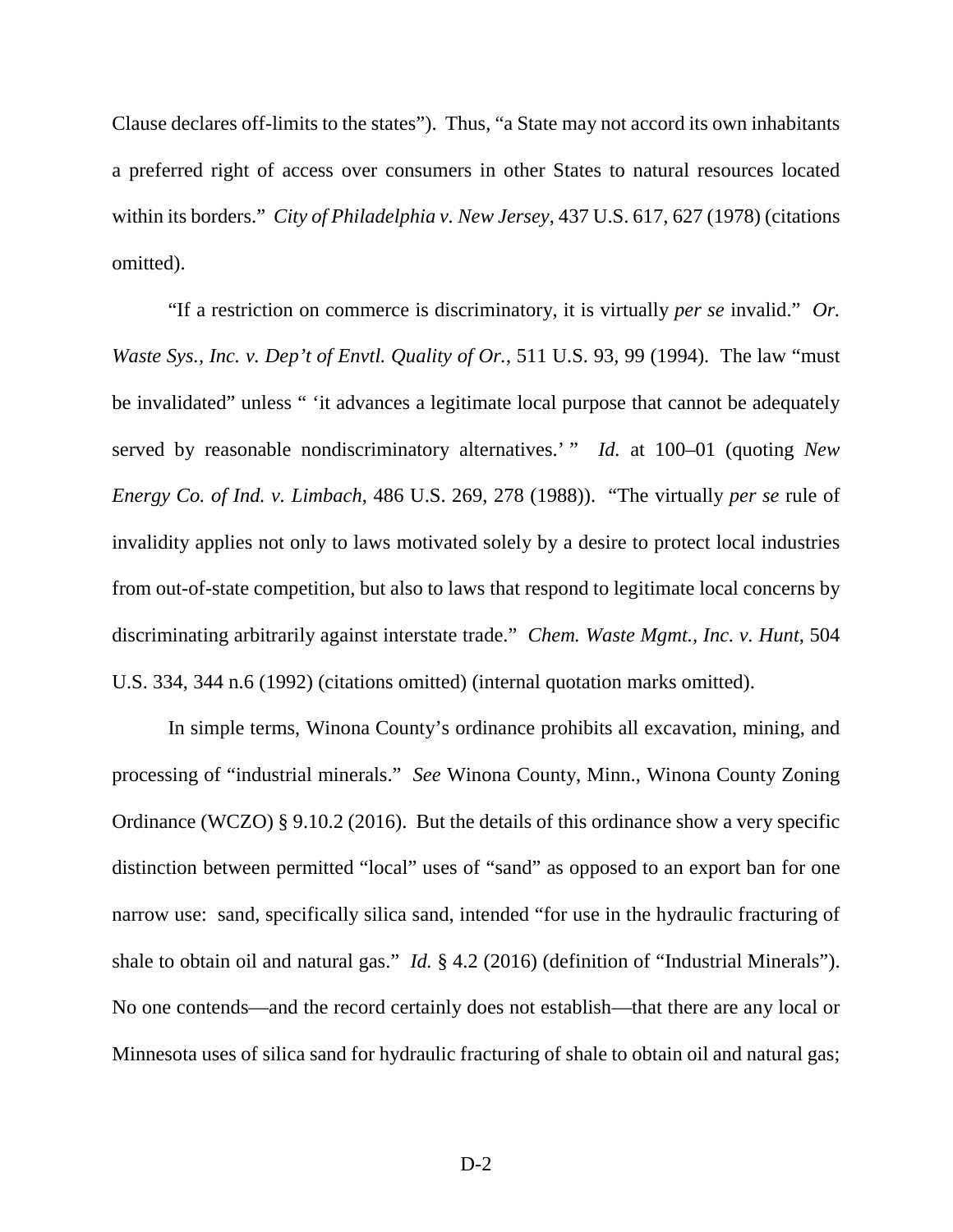thus, the plain terms of the ordinance can be read only as a ban on the export of silica sand when the intended out-of-state use is for hydraulic fracturing.

It is on this point that I part ways with the court. The potential barrier constructed by the court for a hypothetical in-state purchaser of silica sand ignores the *benefit* conferred by the ordinance on permitted "local" uses of sand.<sup>[1](#page-41-0)</sup> Winona County admits that the permitted "construction minerals" under the ordinance includes silica sand that is "identical" to the silica sand that is a prohibited "industrial mineral." The ordinance creates no barrier for an in-state purchaser of silica sand and imposes differential treatment only with respect to an intended out-of-state use for silica sand. *See Or. Waste Sys., Inc.*, 511 U.S. at 99 (explaining that the Supreme Court uses the term "discrimination" to mean "differential treatment of in-state and out-of-state economic interests that benefits the former and burdens the latter"). The term "industrial minerals" includes "silica sand" but then excludes that same sand when it would be used as "construction minerals." Winona County, Minn., WCZO § 4.2. I cannot agree with the court that there is no discrimination between the economic interests of in-state users versus out-of-state users when the plain terms of the ordinance draw distinctions based only on the intended use.

Despite the mutual exclusions in the definitions, the record suggests that one mineral is different from another only to the extent that its use is either local or nonlocal. One county official, who is charged with administering the zoning ordinance, recognized that

<span id="page-41-0"></span><sup>&</sup>lt;sup>1</sup> Although the court refers to this as "industrially produced silica sand," the ordinance does not. The ordinance prohibits the "excavation, extraction, mining, and processing of industrial minerals," and those minerals are defined as "silica sand," which is not a "construction mineral[]" used for "local" purposes.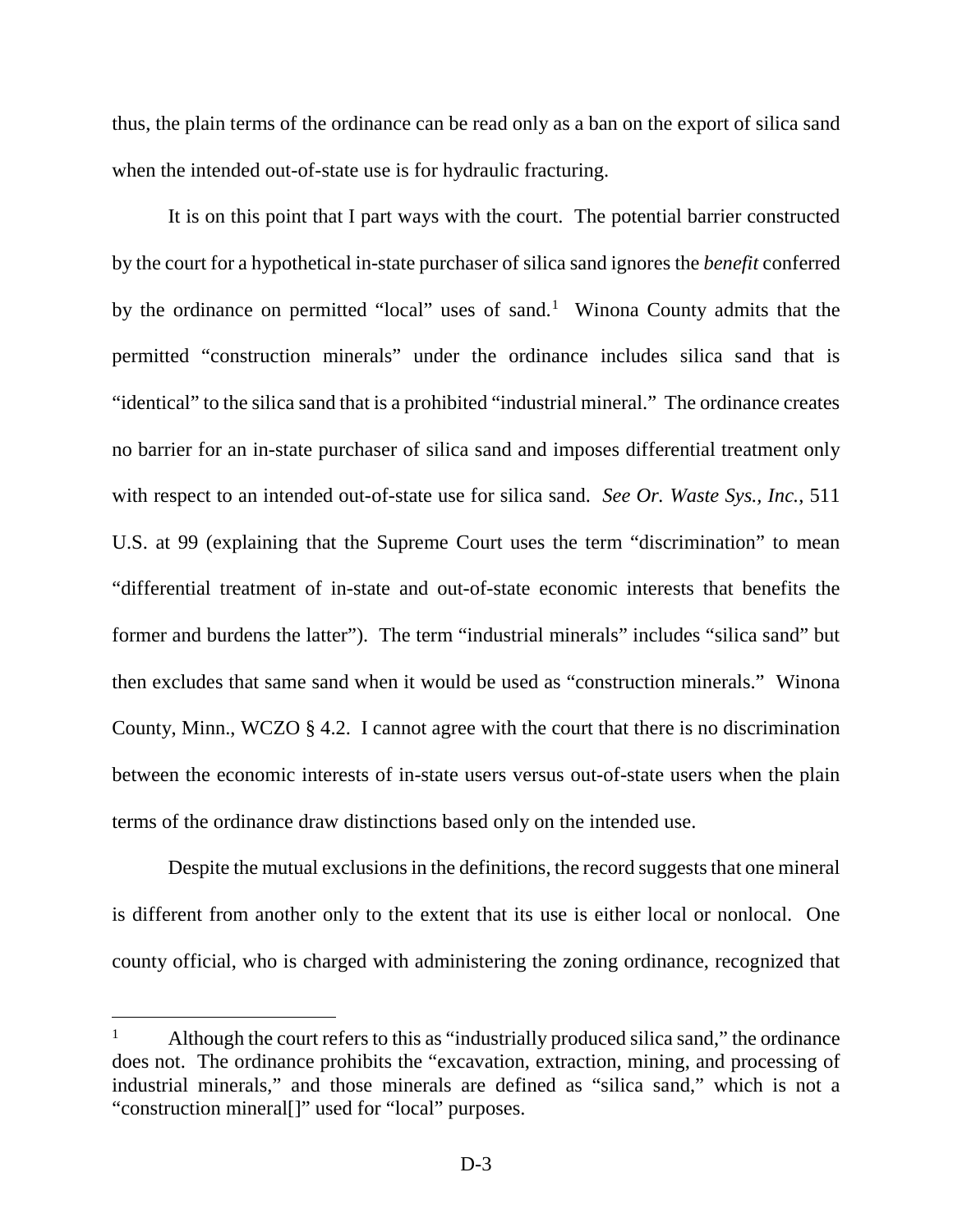" 'sand and gravel' considered [by the zoning ordinance as] a construction mineral may include 'silica sand,' as silica sand is found throughout the County and used for construction purposes and animal bedding." And in an affidavit, a consultant for appellant Minnesota Sands stated that "the composition of the two types of sand can be, and often is, the same" and that "[t]he process to mine silica sand, when used as a proppant in hydraulic fracturing, and silica sand, when used . . . as a construction or bedding material[,] does not differ in any material way."

These facts, which we must accept as true for summary judgment purposes, *see Rochester City Lines, Co. v. City of Rochester*, 868 N.W.2d 655, 661 (Minn. 2015), establish that end use alone defines the mineral. If sand were to be used for "local" purposes—for construction purposes or animal bedding, for example—then it would be mined as a "construction mineral," which is permissible. But if the same sand were "commercially valuable for use" in fracking that cannot occur locally (the court and the parties agree that fracking does not occur in Minnesota) and used as a fracking proppant, then the sand would be mined as an "industrial mineral," which is not permissible under the ordinance. This differential treatment, which allows local mining to proceed without impairment, while selectively banning the mining of the same resource for nonlocal uses, violates the Commerce Clause.

The ordinance "preserves local commerce, to the benefit of local consumers of silica sand, who are insulated from the effects of unrestricted trade in silica sand," *Minn. Sands, LLC v. Cty. of Winona*, 917 N.W.2d 775, 789 (Minn. App. 2018) (Johnson, J., concurring in part and dissenting in part), giving locals a "preferred right of access," *City of*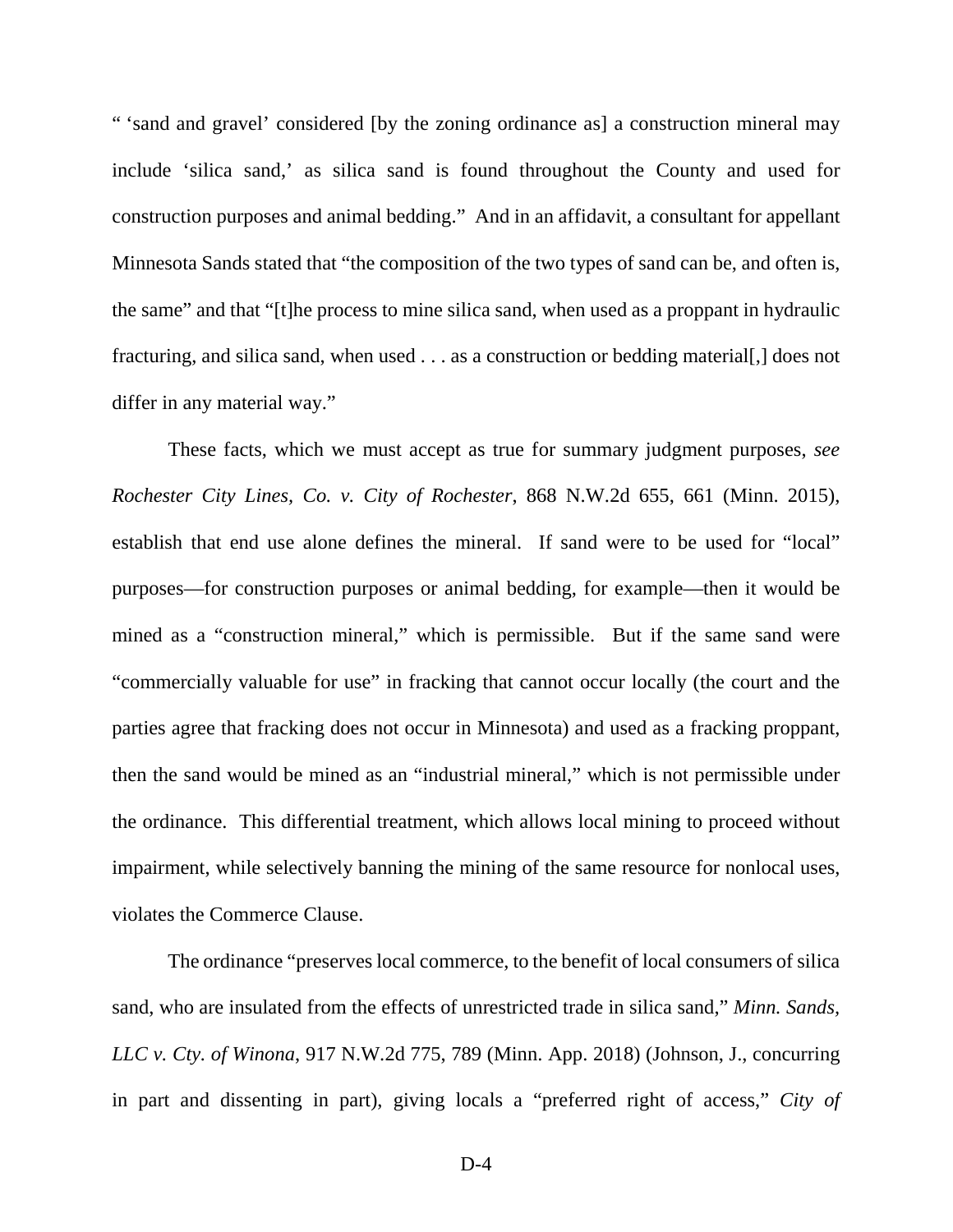*Philadelphia*, 437 U.S. at 627, to sand located within the county borders. This "is precisely the sort of protectionist regulation that the Commerce Clause declares off-limits." *New England Power Co.*, 455 U.S. at 339. The Supreme Court of the United States correctly overturned another Minnesota law over a century ago, stating that "[o]ur duty to maintain the Constitution will not permit us to shut our eyes to [the] obvious and necessary results of the Minnesota statute." *Minnesota v. Barber*, 136 U.S. 313, 323 (1890) (striking down a Minnesota law that required a Minnesota inspector to certify meat within 24 hours before slaughter, because, in effect, it was an absolute ban on the sale of out-of-state meat).

Because the discrimination appears on the face of the ordinance by way of an affirmative distinction drawn between local and nonlocal uses of sand, the ordinance is subject to per se invalidation.*See Or. Waste Sys., Inc.*, 511 U.S. at 99. Winona County does not explain why the ordinance "advances a legitimate local purpose that cannot be adequately served by reasonable nondiscriminatory alternatives." *Id.* at 100–01 (quoting *New Energy Co. of Ind.*, 486 U.S. at [2](#page-43-0)78). The ordinance, therefore, should be invalidated.<sup>2</sup> I would reverse the district court's summary judgment in favor of Winona County.

<span id="page-43-0"></span><sup>&</sup>lt;sup>2</sup> The court concludes that this ordinance does not confer any benefit to in-state economic interests. But on its face, the ordinance allows Winona County to hoard more sand for local construction purposes. And although it may not be a proclaimed purpose, it cannot be overlooked that the effect specifically harms the out-of-state fracking industry an industry that groups who advocated for this ordinance have animus towards—by depriving it of sand from Winona County.

Regardless of how much or how little sand is removed, the ban is effective whenever out-of-state fracking occurs. It is, of course, conceivable that the County, using its police powers, could constitutionally ban sand mining activities altogether. But what the County cannot do is what the County did here—tailor a local ordinance to shield and protect local interests while using its ordinance power to devastating effect against the out-of-state fracking industry.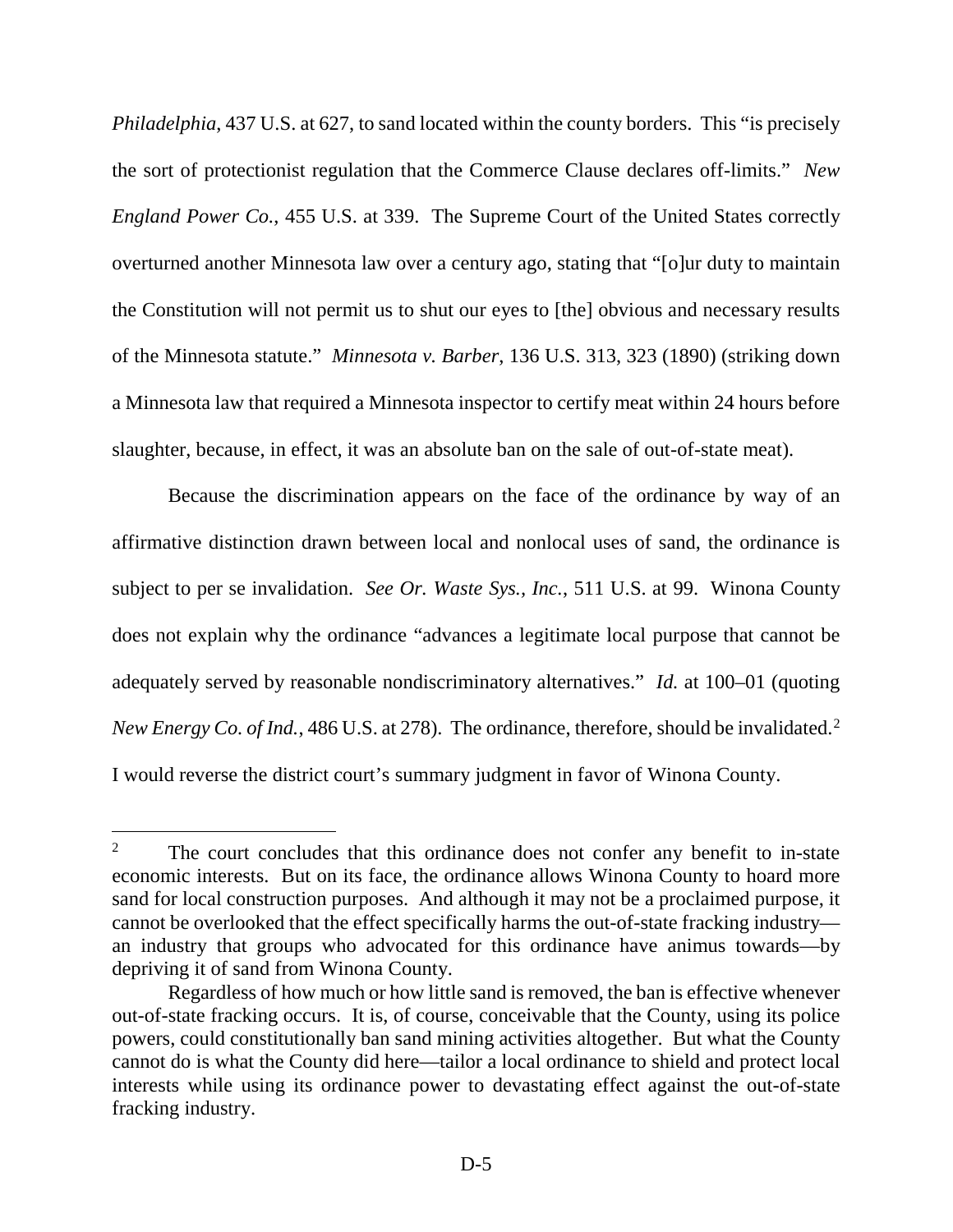The court disagrees, concluding that "[t]he absence of any express distinction between in-state and out-of-state interests causes Minnesota Sands' claim of facial discrimination to fail." To be sure, as the court describes, many laws invalidated by the Supreme Court have employed an express distinction between in-state and out-of-state interests. But those laws were enacted by a legislative body with statewide authority; there is no talismanic significance to the words "in-state" or "out-of-state" because we consider here an ordinance enacted by a *local* legislative body that does not have statewide authority.<sup>[3](#page-44-0)</sup> The Supreme Court has invalidated ordinances enacted by a local legislative authority to shield local interests—even if not statewide interests—from interstate commerce. *See, e.g.*, *Dean Milk Co. v. City of Madison, Wis.*, 340 U.S. 349, 354 (1951) (concluding that a city ordinance that restricted milk sales in the city unless processed within a 5-mile radius from the city center "erect<sup>[s]</sup> an economic barrier protecting a major *local* industry against competition from without the State" and "plainly discriminates against interstate commerce" (emphasis added)); *Sprout v. City of South Bend, Ind.*, 277 U.S. 163, 167–71 (1928) (finding a city ordinance that required a city license to conduct bus services without making distinctions between interstate and intrastate services invalid

<span id="page-44-0"></span> <sup>3</sup> *Fort Gratiot Sanitary Landfill, Inc. v. Michigan Dept. of Natural Resources*, 504 U.S. 353 (1992), undermines the court's rationale that discriminating against other in-state interests saves Winona County's ordinance. In *Fort Gratiot*, a state law allowed individual counties to burden other in-state counties, in addition to other states, by refusing to receive trash from either. The state law violated the Commerce Clause because it allowed each of the state's counties to "isolate itself from the national economy." *Id.* at 361. Here, the fact that the term "local" can be stretched to mean that Winona Country burdens other counties in addition to other states does not make the ordinance constitutional. The ordinance isolates the local sand industry from the national economy for frac sand.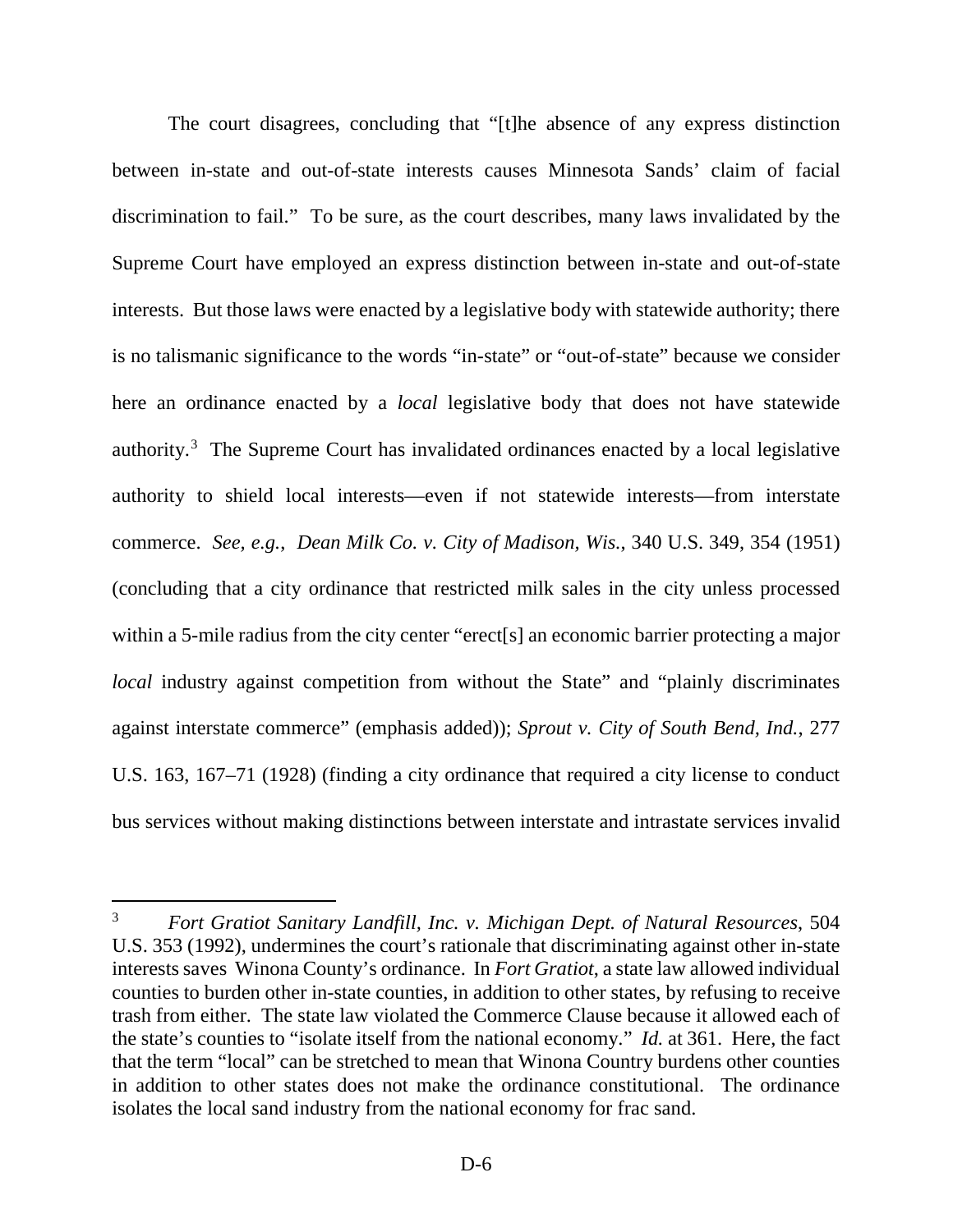under the Commerce Clause and stating that the "privilege of engaging in [interstate] commerce is one which a State cannot deny"); *see also C & A Carbone*, 511 U.S. at 391– 92 (summarizing cases where "offending *local* laws [that] hoard[ed] a *local* resource . . . for the benefit of *local* businesses" were struck down (emphasis added)); *Fort Gratiot Sanitary Landfill, Inc. v. Mich. Dep't of Nat. Res.*, 504 U.S. 353, 361 (1992) (holding that a county "evenhandedly" discriminating against other counties in addition to other states does not save the law banning acceptance of solid waste because a state "may not avoid the strictures of the Commerce Clause by curtailing the movement of articles of commerce through subdivisions of the State, rather than through the State itself"); *Chem. Waste Mgmt.*, 504 U.S. at 344 n.6 (stating that "[t]he virtually per se rule of invalidity applies not only to laws motivated solely by a desire to protect *local* industries from out-of-state competition, but also to laws that respond to legitimate *local* concerns by discriminating arbitrarily against interstate trade" (emphasis added) (citations omitted) (internal quotation marks omitted)).

The court also decides that local commerce is somehow transformed into interstate commerce because the local uses of construction sand might extend into neighboring counties that happen to be located in Wisconsin. The court's narrow view of interstate commerce is not supported by fundamental principles of the dormant Commerce Clause; longstanding case law also rejects this limited view of interstate commerce. *See H.P. Hood & Sons, Inc.*, 336 U.S. at 539 ("Our system, fostered by the Commerce Clause, is that every farmer and every craftsman shall be encouraged to produce by the certainty that he will have free access to every market in the Nation, [and] that no home embargoes will withhold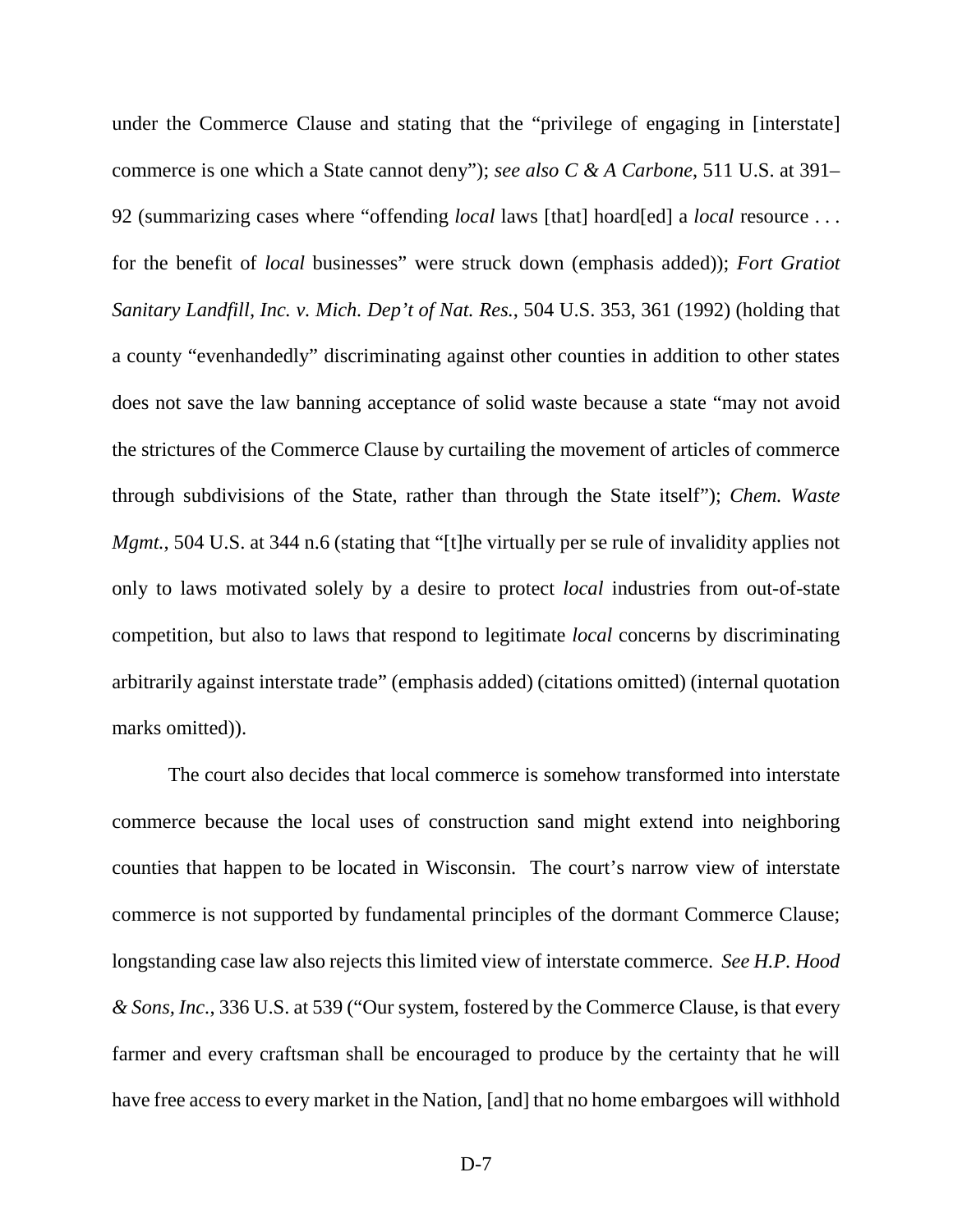his exports . . . ."); s*ee also Wyoming v. Oklahoma*, 502 U.S. 437, 469 (1992) (Scalia, J., dissenting) ("Our negative Commerce Clause jurisprudence grew out of the notion that the Constitution implicitly established a national free market . . . ."). A Minnesota meat inspection ordinance, invalidated by the Supreme Court under the dormant Commerce Clause, *Barber*, 136 U.S. at 323, was not saved by the plausible fact (although not explored by the Supreme Court) that some butchers in western Wisconsin were able to bring their meat to Minnesota for inspection within 24 hours before slaughtering. The focus of the dormant Commerce Clause is the national economy; Winona County's ordinance protects local users of sand and burdens users of sand located outside of Minnesota. This Winona County cannot do.

In sum, Winona County's ordinance erects a facially discriminatory ban on silica sand mining when intended for hydraulic fracturing that is per se invalid. Minnesota Sands is entitled to relief, and the court of appeals should be reversed.

#### II.

But even if we concluded that the local ordinance at issue here does not fall on Commerce Clause grounds, Minnesota Sands has protected constitutional interests in its leasehold property under the Takings Clause. The court concludes otherwise, in the process defeating the constitutional protection of private property that the Takings Clause extends and reaching a result that is inconsistent with controlling Supreme Court decisions.

The Takings Clause provides that "private property [shall not] be taken for public use, without just compensation." U.S. Const. amend. V; *see also* Minn. Const. art. I, § 13. "A property owner has an actionable Fifth Amendment takings claim when the government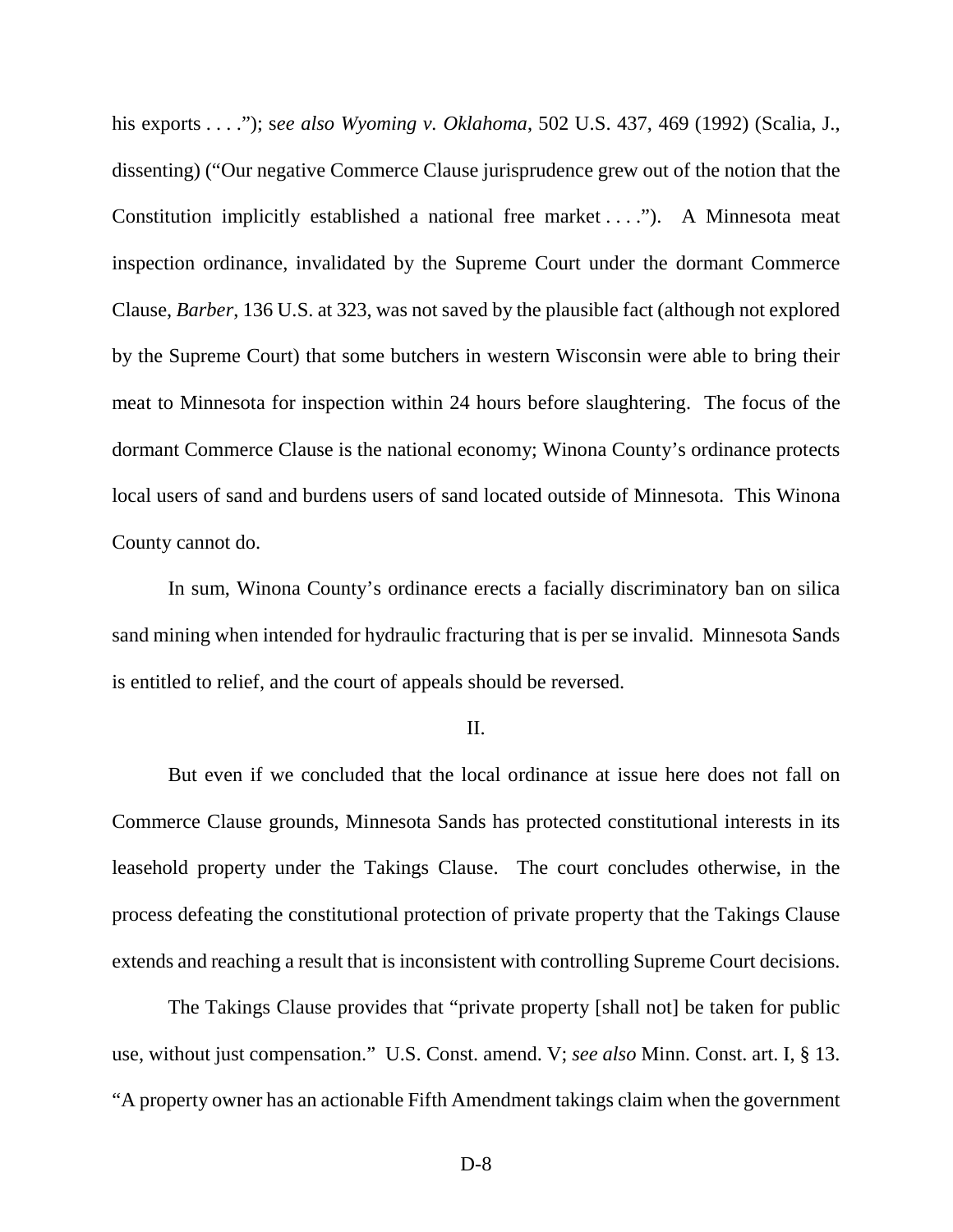takes his property without paying for it." *Knick v. Twp. of Scott, Pa.*, \_\_\_ U.S. \_\_\_, \_\_\_, 139 S. Ct. 2162, 2167 (2019).

When determining the scope of "property" subject to the Takings Clause, we must be "mindful of the basic axiom that property interests are not created by the Constitution" but "are created and their dimensions are defined by existing rules or understandings that stem from an independent source such as state law." *Ruckelshaus v. Monsanto Co.*, 467 U.S. 986, 1001 (198[4](#page-47-0)) (citations omitted) (internal quotation marks omitted).<sup>4</sup> The "existing rules or understandings" to which we must look are traditional property law rules. We may not "sidestep the Takings Clause by disavowing traditional property interests long recognized under state law." *Phillips v. Wash. Legal Found.*, 524 U.S. 156, 167 (1998).

<span id="page-47-0"></span><sup>&</sup>lt;sup>4</sup> Indeed, the right to own property is not created by the government; rather, it predates our Constitution and is properly thought of as belonging to the natural rights all people possess. *See, e.g.*, John Locke, *Second Treatise of Civil Government and a Letter Concerning Tolerance* ¶ 27 (J.W. Gough ed. 1948).

Though the earth, and all inferior creatures be common to all men, yet every man has a property in his own person; this nobody has any right to but himself. The labour of his body and the work of his hands we may say are properly his. Whatsoever, then, he removes out of the state that nature hath provided and left it in, he hath mixed his labour with, and joined to it something that is his own, and thereby makes it his property. It being by him removed from the common state nature placed it in, it hath by this labour something annexed to it that excludes the common right of other men. For this labour being the unquestionable property of the labourer, no man but he can have a right to what that is once joined to, at least where there is enough and as good left in common for others.

*Id.*; *see also* 1 William Blackstone, *Commentaries on the Laws of England* 138 (1771) (identifying property as an absolute right).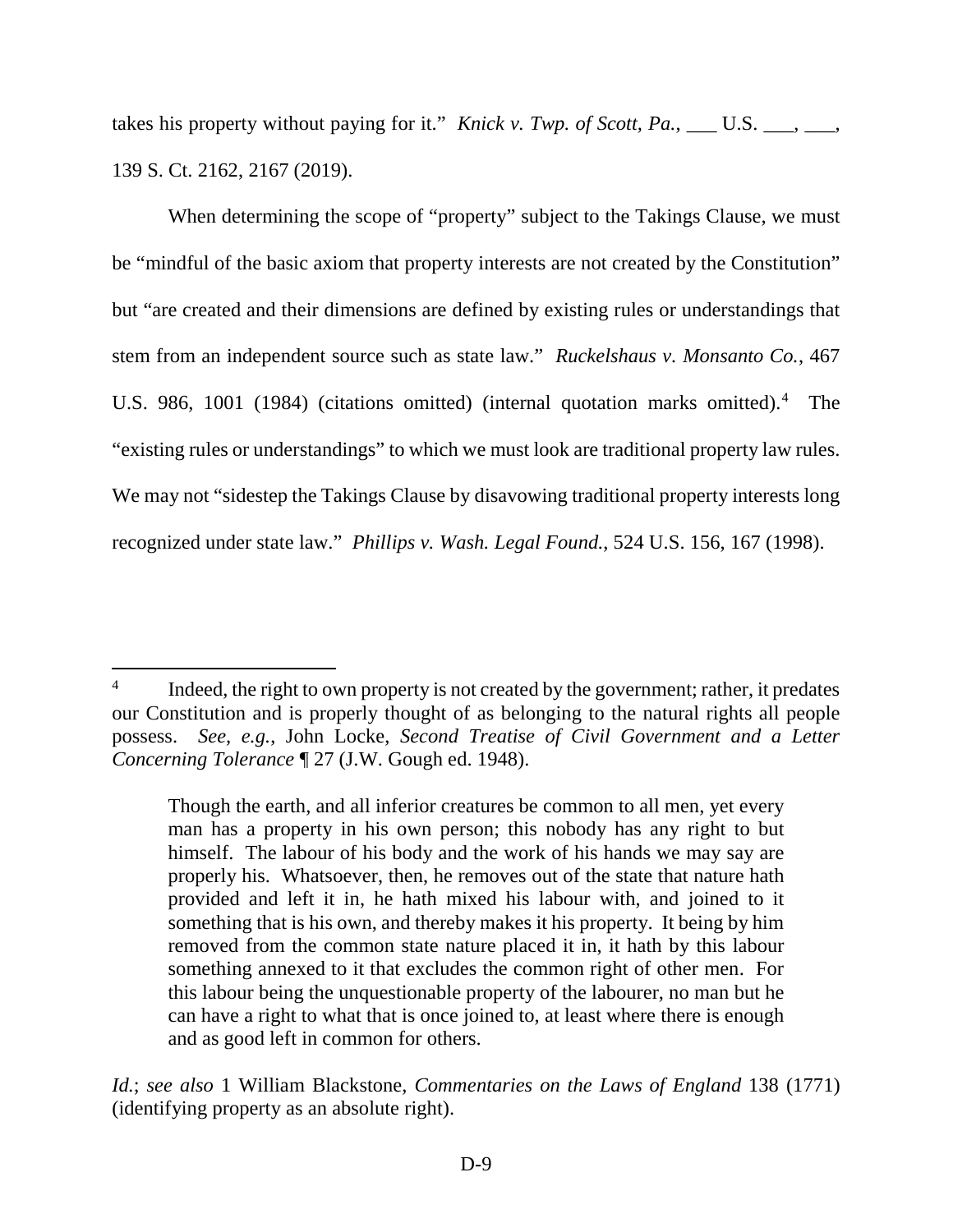We have long recognized that mineral leases are protectable property interests under Minnesota law. "It is well settled in this state, as elsewhere, that the owner of land may segregate the mineral estate from the rest of the land, and convey either interest without the other." *Washburn v. Gregory Co.*, 147 N.W. 706, 707 (Minn. 1914). We have acknowledged that "[t]he customary method of developing, working, and obtaining profits from mineral lands, at the time of the adoption of our Constitution, was, by means of mineral leases." *State v. Evans*, 108 N.W. 958, 960 (Minn. 1906); *see also Sehlstrom v. Sehlstrom*, 925 N.W.2d 233, 238 (Minn. 2019) (" 'For what,' says Lord Coke . . . 'is the land, but the profits thereof.' " (citation omitted)); *Evans*, 108 N.W. at 960 ("The contention . . . that iron ore in place is a part of the land, that there may be a separate ownership of the surface and the minerals of land, [and] that the mineral leases in question create an interest in the land . . . must be, and is, conceded.").

Because mineral leases, including the leases at issue here, have been "long recognized" as property, *Phillips*, 524 U.S. at 167, the protected property interest defined by those leases may not be regulated out of existence by the government, *see Pa. Coal Co. v. Mahon*, 260 U.S. 393, 415 (1922) (explaining that regulation will be recognized as a Fifth Amendment taking if it "goes too far").<sup>[5](#page-48-0)</sup> Put another way, leasehold interests are

<span id="page-48-0"></span> <sup>5</sup> Prior to its decision in *Lucas v. South Carolina Coastal Council*, the Supreme Court had been unclear about what constitutes the denominator in determining whether a taking should be analyzed as a total taking or a diminution in value. 505 U.S. 1003, 1016–17 n.7 (1992). In determining the denominator, *Lucas* clarified that a protectable property interest is "shaped by the State's law of property—*i.e.*, whether and to what degree the State's law has accorded legal recognition and protection to the particular interest in land with respect to which the takings claimant alleges a diminution in (or elimination of) value." *Id.*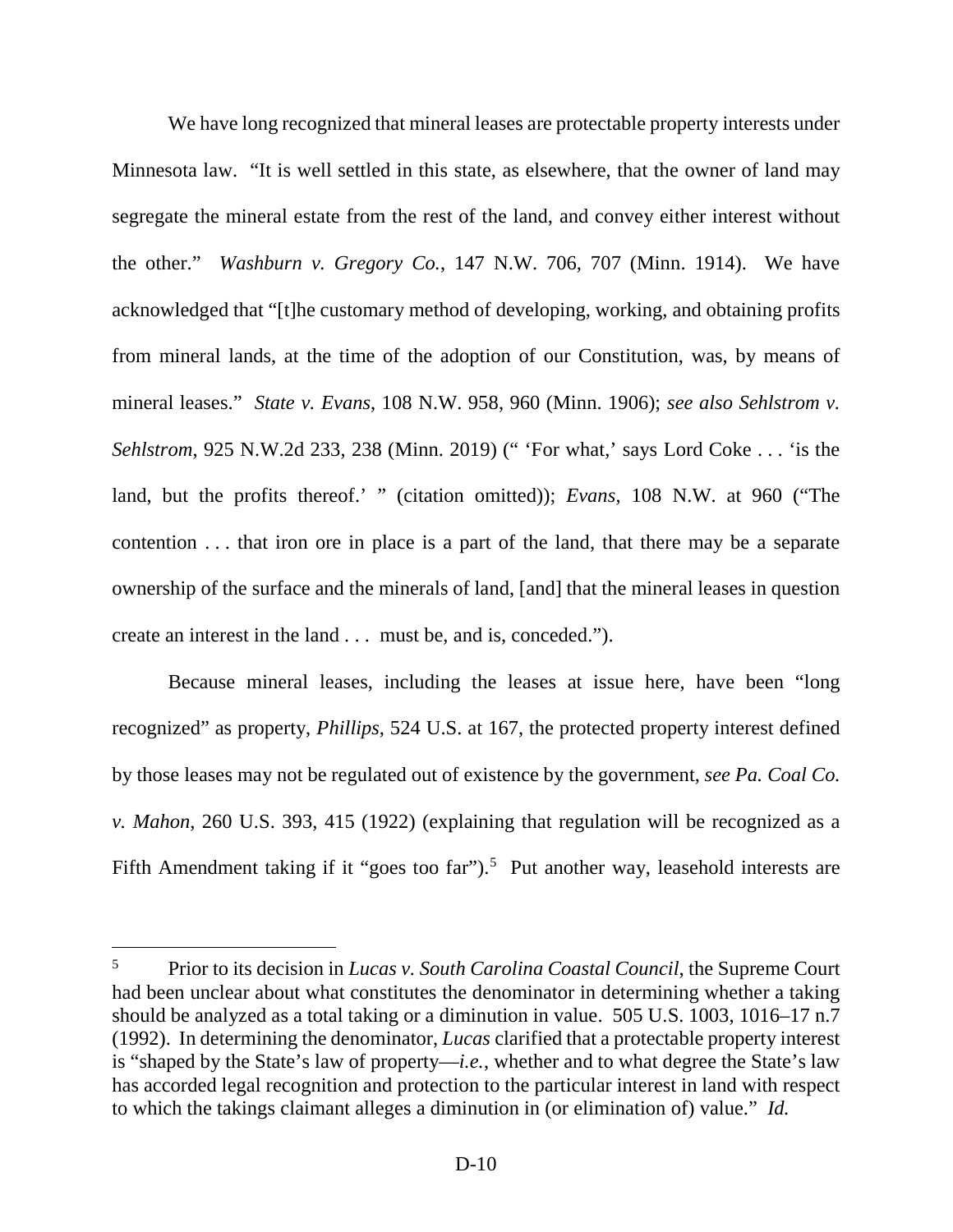protected by the Takings Clause of the United States Constitution. Because Minnesota Sands argues that its mineral leases were taken by the county ordinance, this case should, at a minimum, be remanded to the district court for an inquiry that considers factors "such as the economic impact of the regulation, its interference with reasonable investmentbacked expectations, and the character of the government action." *Horne v. Dep't of*  Agric., \_\_\_ U.S. \_\_\_, \_\_\_, 135 S. Ct. 2419, 2427 (2015) (discussing the takings factors to be considered under *Penn Cent. Transp. Co. v. New York City*, 438 U.S. 104, 124 (1978)).

The court disagrees, rejecting the takings claim because it concludes that Minnesota Sands does not have a vested property interest protected by the Takings Clause. The court offers several reasons why this is so. First, Minnesota Sands has not obtained conditionaluse permits, which may entail "potential additional conditions" that may not be acceptable to Minnesota Sands. Nor has Minnesota Sands pursued environmental review, which would involve "many potential steps" and "many variables." Last, the court speculates that Minnesota Sands might not "find it profitable to mine silica sand" after all these steps are completed.<sup>[6](#page-49-0)</sup> Thus, the court holds that, "[b]ecause under Minnesota law Minnesota

 $\overline{a}$ 

In Minnesota, as recognized in *Washburn* and *Evans*, severed mineral rights are a recognized property interest. Minnesota Sands holds those rights, and only those rights. These rights were nearly completely extinguished by Winona County's ordinance, and thus, under Supreme Court precedent, it is necessary to analyze the facts here using the framework of full deprivation (i.e., as a deprivation of all economically viable use), rather than treating these circumstances as a deprivation in value.

<span id="page-49-0"></span><sup>&</sup>lt;sup>6</sup> In addition to these contingencies, the court also suggests that Minnesota Sands would need "approval of the property owners" to mine sand but then states that "[t]he record does not shed any light on whether the property owners were inclined to give their approval, or give up their right to object, before Minnesota Sands had even developed individual site plans." But the court is incorrect on the record: Each landlord also expressly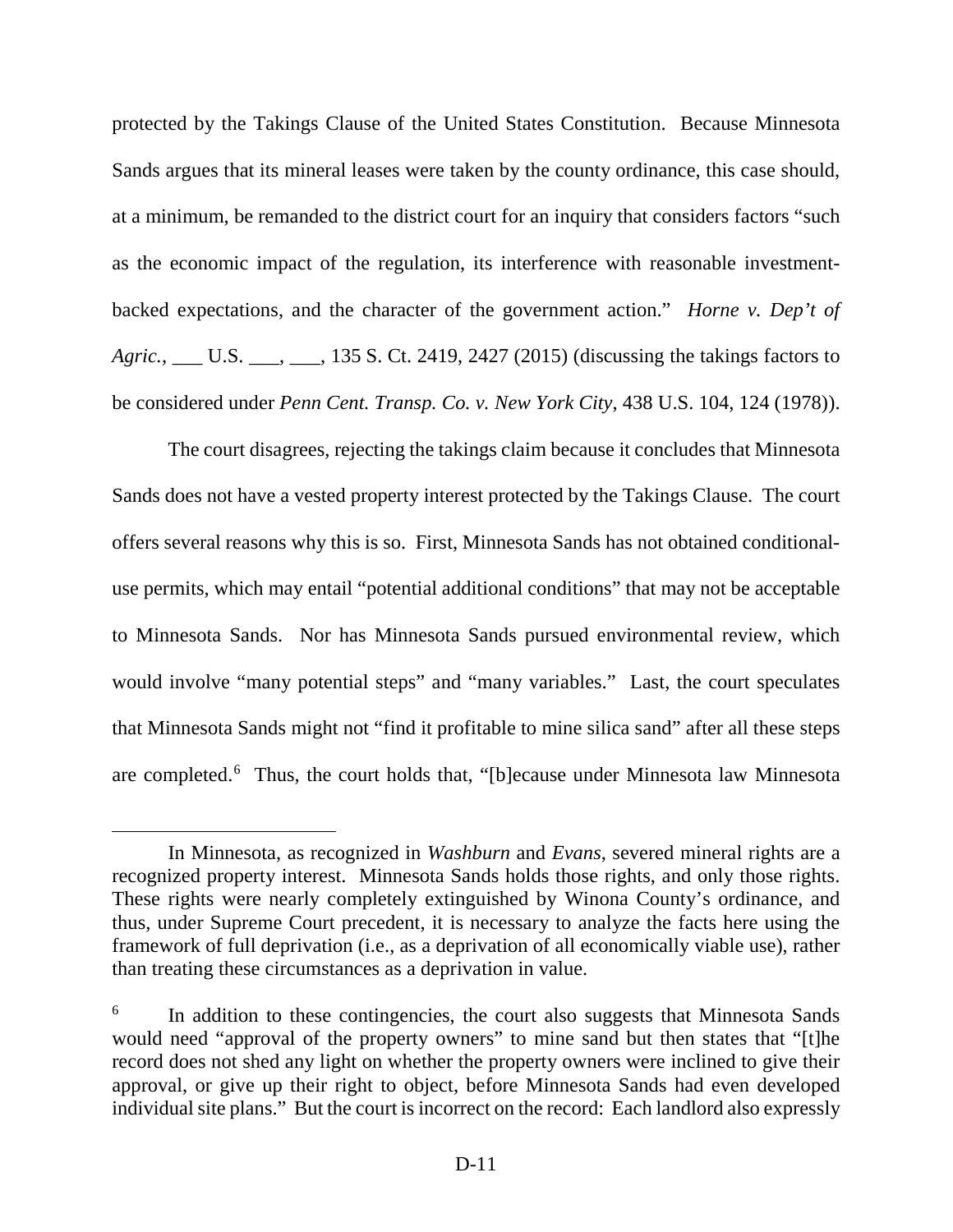Sands never had a present, or even non-contingent, possessory right to use, or to possess and control, the premises described in its lease agreements, . . . it did not have a property interest protected by the Fifth Amendment."

The court's reasoning presents both factual and legal difficulties. Factually, the court's conclusion requires that we simply ignore lease provisions that cut against a vesting theory. For example, the leases expressly state that Minnesota Sands "shall be entitled to possession on the commencement date." With that entitlement to possession, Minnesota Sands also has "the right to make use of all roadways presently existing on the Property" and the right to "clear brush and undergrowth from such portions of the Property as may be reasonably necessary to explore for materials or to locate pits, quarries, roads and stockpile areas." The leases also give Minnesota Sands an exclusive right to mine the leased premises. Each lessor "represent[ed] that it has not previously leased or assigned the mineral rights to the premises to any other party" and "covenant[ed] not to lease, grant or assign the mineral rights to the premises described above, during the term of this lease." Thus, under the terms of the leases, Minnesota Sands has the right to enter the land, clear the land, and exclude others from the land, demonstrating that it has the required "immediate, fixed right of present or future enjoyment" of the property to have a vested leasehold. *Vest*, *Black's Law Dictionary* (11th ed. 2019).

Legally, even if we could accept the court's abridged take on the leases, I disagree with its abridged take on the Fifth Amendment. Under the court's view of this

promised, in the relevant leases, "to assist and cooperate in obtaining any such approvals or permits."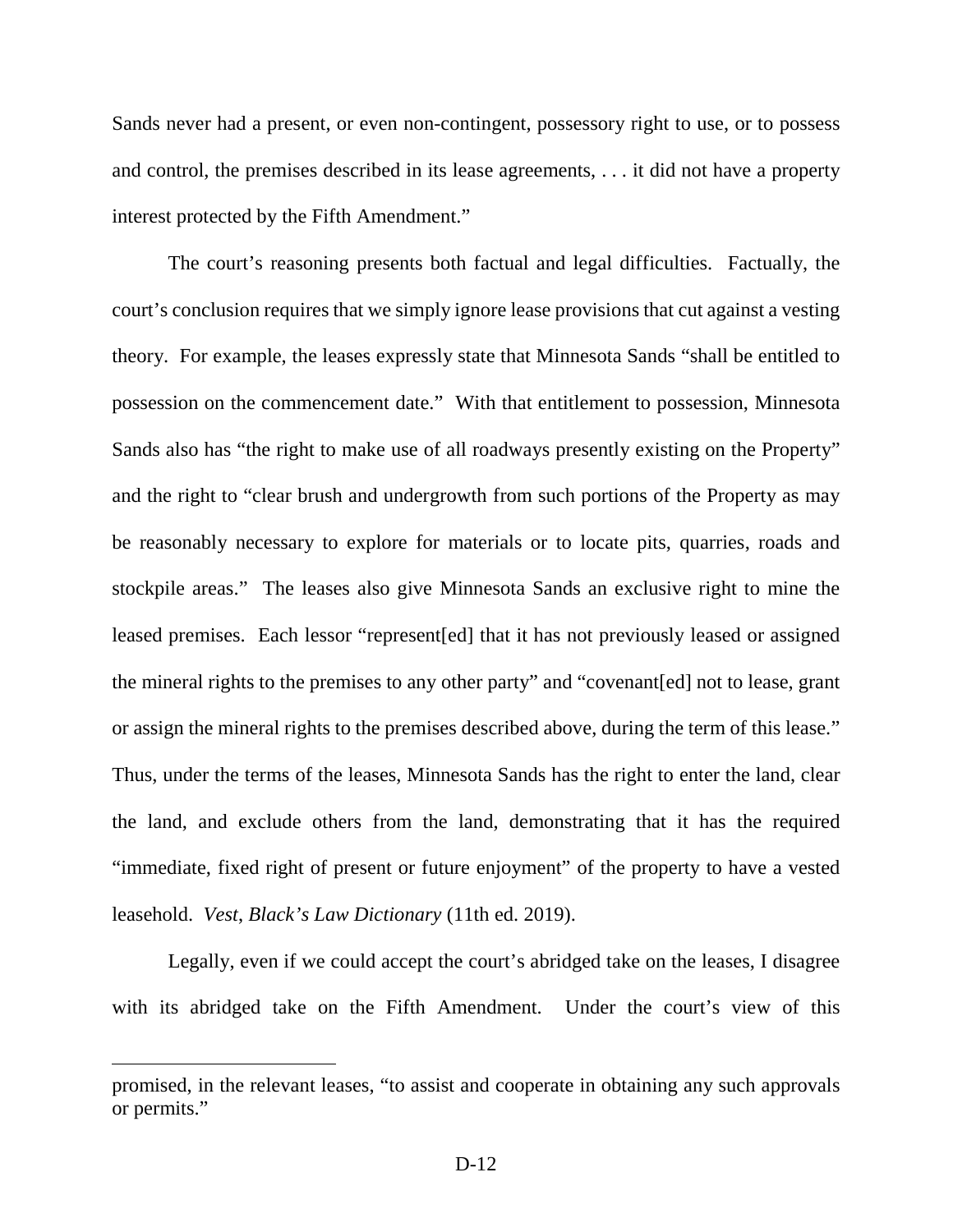constitutional protection, it does not matter how significant the interference of a regulation is with the "reasonable investment-backed expectations" of a property owner. *Horne*, \_\_\_ U.S. at \_\_\_, 135 S. Ct. at 2427 (discussing the *Penn Central* factors). Indeed, according to the court, it does not matter if the government subjected the owner's private property to a total regulatory taking, *see Lucas v. S.C. Coastal Council*, 505 U.S. 1003, 1016 (1992), if the owner's property was not sufficiently "vested" before the regulation became effective. An owner's regulatory takings claim, partial or total, may proceed only *after* the owner has a "vested interest to use" the property as expected. Here, according to the court, that means that Minnesota Sands has no constitutionally protected property interest until Winona County approves mining silica sand for hydraulic fracturing, which is the proposed use of Minnesota Sands' leaseholds. Therefore, under the court's logic, Minnesota Sands may not bring a Takings Clause challenge to Winona County's frac sand mining ban until Winona County first permits frac sand mining.<sup>[7](#page-51-0)</sup>

This vesting analysis defeats the very purpose of the Takings Clause. If a government regulation reduces private property to the point where it is only "contingent," "speculative," and "inchoate" (as the court variously describes the postregulation leases of Minnesota Sands), it has not gone "too far," *Pa. Coal Co.*, 260 U.S. at 415, as one might

<span id="page-51-0"></span>The court contends that a governmental unit can insulate itself from the Takings Clause by relying on the ability of the government to manipulate zoning and land use controls. This is not, and cannot be, the law; the Takings Clause cannot be voided by local ordinance, no matter how eager Winona County is to limit out-of-state interests. I agree with amici, "the inability to get a [conditional-use permit] is properly analyzed as a *taking* of property, not a flaw in the property interest." (Emphasis added.) The fact that a takings claim, either partial or total, could have arisen under the prior regulations cannot now mean that a takings claim cannot arise from a more absolute and total ban on mining frac sand.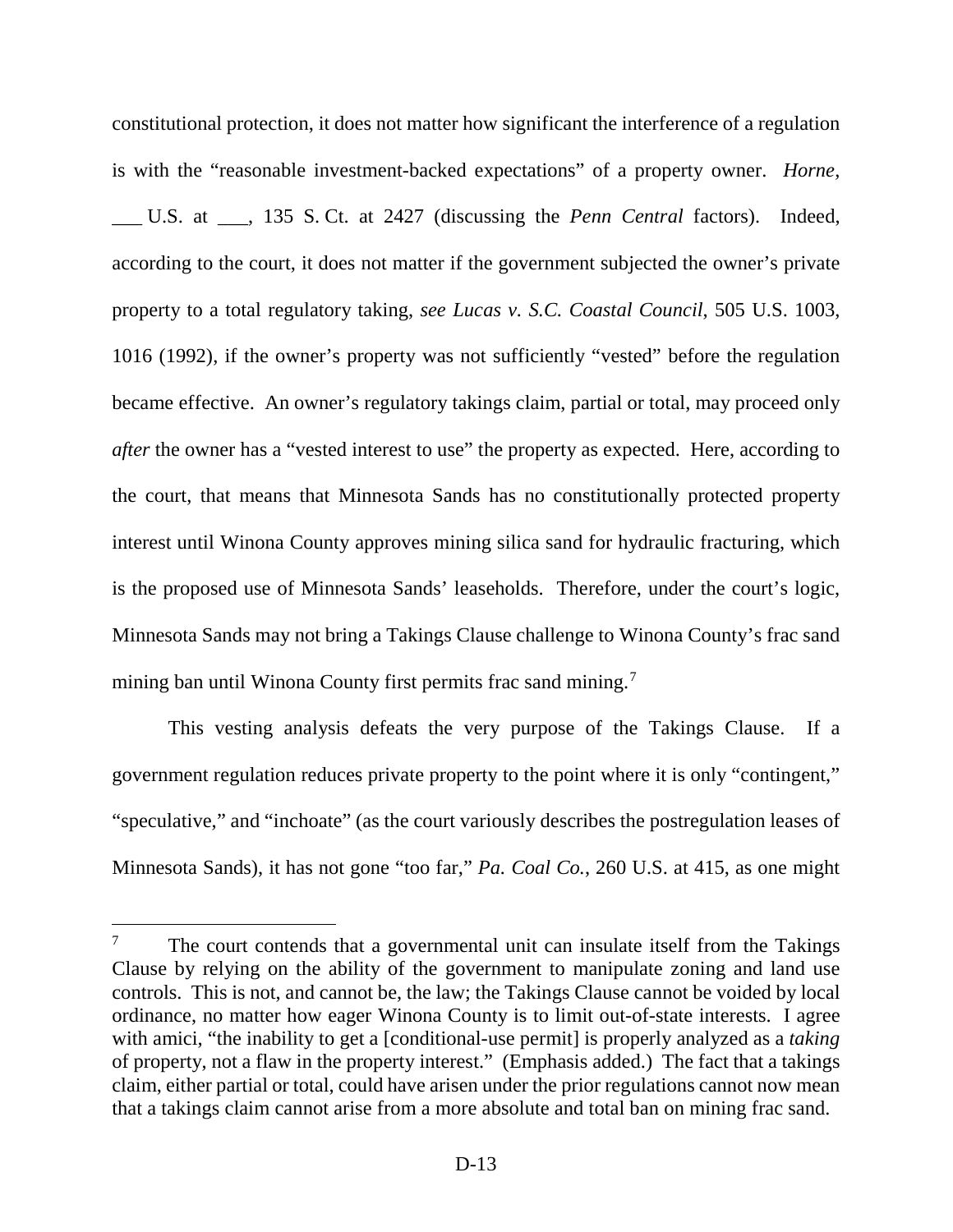expect. But under the court's analysis, the regulation does not even trigger Takings Clause protection. The court thus gives confiscatory government regulation immunity from the Takings Clause.

The court's logic is at odds with several Supreme Court decisions. *See Lucas*, 505 U.S. at 1026, 1032 (reversing the South Carolina Supreme Court, which took a Takings Clause approach that "would essentially nullify *Mahon*'s affirmation of limits to the noncompensable exercise of the police power"); *see also Palazzolo v. Rhode Island*, 533 U.S. 606, 626–27 (2001) (rejecting a "sweeping" rule of the Rhode Island Supreme Court that "absolve[d] the State of its obligation to defend any action restricting land use, no matter how extreme or unreasonable"); *Phillips*, 524 U.S. at 167 (forbidding state efforts to "sidestep the Takings Clause").

There is not now, nor has there ever been, a vesting requirement under the Takings Clause. The Supreme Court has not required that a claimant obtain vested rights in a prohibited use before bringing a regulatory takings challenge. *See, e.g.*, *Palazzolo*, 533 U.S. at 614–15, 632 (allowing a regulatory takings claim to proceed despite claimant never having obtained authorization to fill a salt marsh); John J. Delaney & Emily J. Vaias, *Recognizing Vested Development Rights as Protected Property in Fifth Amendment Due Process and Takings Claims*, 49 Wash. U. J. Urb. & Contemp. L. 27, 37 n.38 (1996) (noting that "in *Lucas*, there is no indication that the successful plaintiff possessed vested rights, because plaintiff did not possess a building permit, and under South Carolina law, vesting occurs only upon issuance of a building permit and expenditures in reliance thereon"). Nor have we adopted the vesting requirement imposed today. *See Hubbard*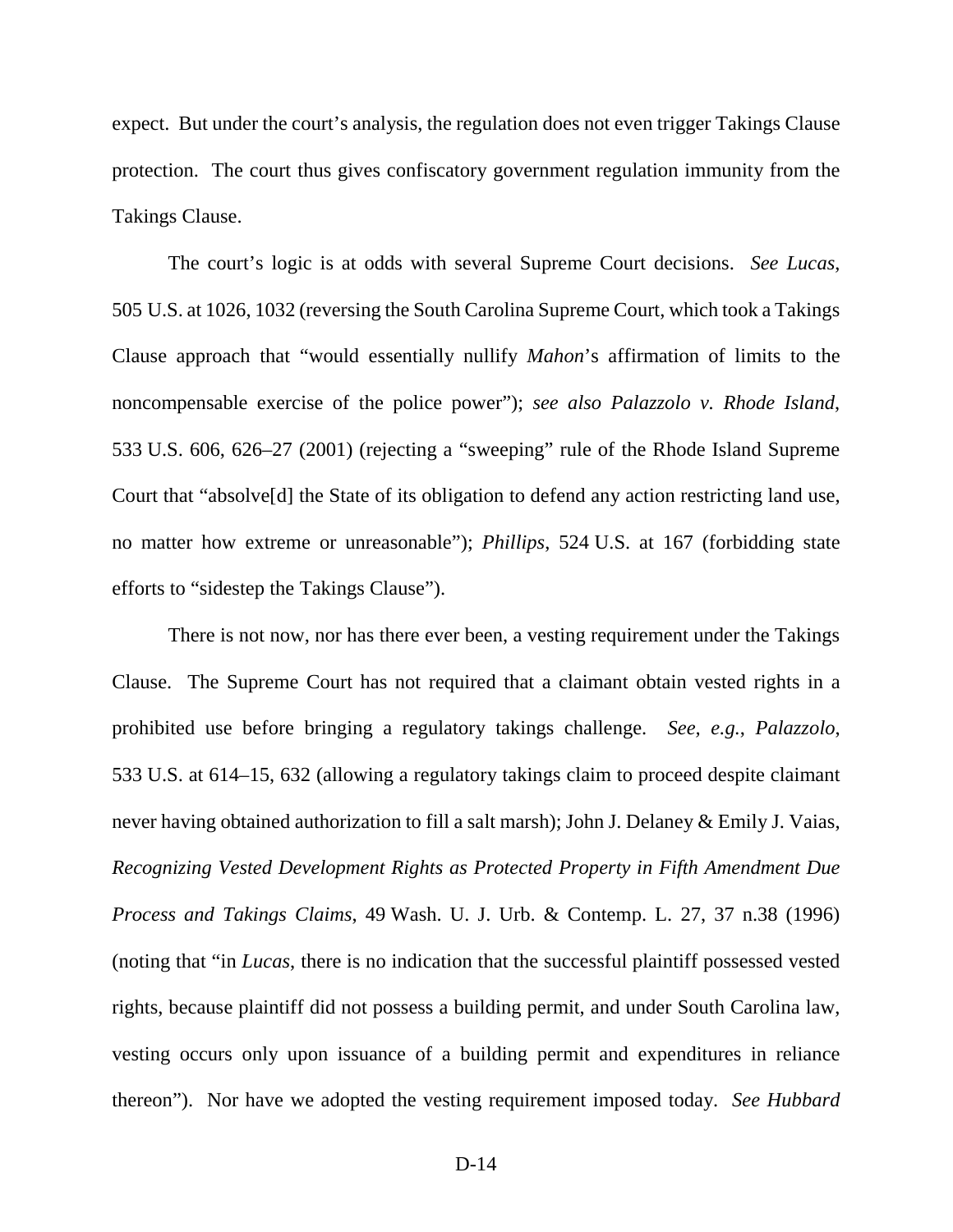*Broad., Inc. v. City of Afton*, 323 N.W.2d 757, 759, 766 (Minn. 1982) (analyzing the merits of a takings claim even though the claimant's property interest was "conditioned upon the granting . . . of a special-use permit").

The decisions on which the court relies add little weight to its vesting theory. In *Conti v. United States*, the federal government banned the use of gillnets for harvesting swordfish. 291 F.3d 1334, 1337 (Fed. Cir. 2002). A fisherman who used gillnets argued that the ban was a taking of his swordfishing permit. *Id.* Rejecting this argument, the *Conti* court looked to the fact that the fisherman "could not assign, sell, or otherwise transfer the permit" and that he "lacked the authority to exclude others from the Atlantic Swordfish Fishery," both traditional hallmarks of property. *Id.* at 1341. Therefore, the court held, "[t]he absence of crucial indicia of a property right, coupled with the government's irrefutable retention of the right to suspend, revoke, or modify [the fisherman's] swordfishing permit, compels the conclusion that the permit bestowed a revocable license, instead of a property right." *Id.* at 1342.

An interest in a revocable, nonexclusive, swordfishing permit is nothing like, and indeed is substantially less than, the interest of Minnesota Sands in its mineral-rights leases. These leases bear traditional hallmarks of property; for example, the right of quiet enjoyment as well as the right to alienate—after all, Minnesota Sands acquired its leasehold interests by assignment. Each lease gives Minnesota Sands an exclusive right to mine the leased premises. Not only did each lessor "represent[] that it has not previously leased or assigned the mineral rights to the premises to any other party[,]" but also expressly "covenant[ed] not to lease, grant or assign the mineral rights to the premises described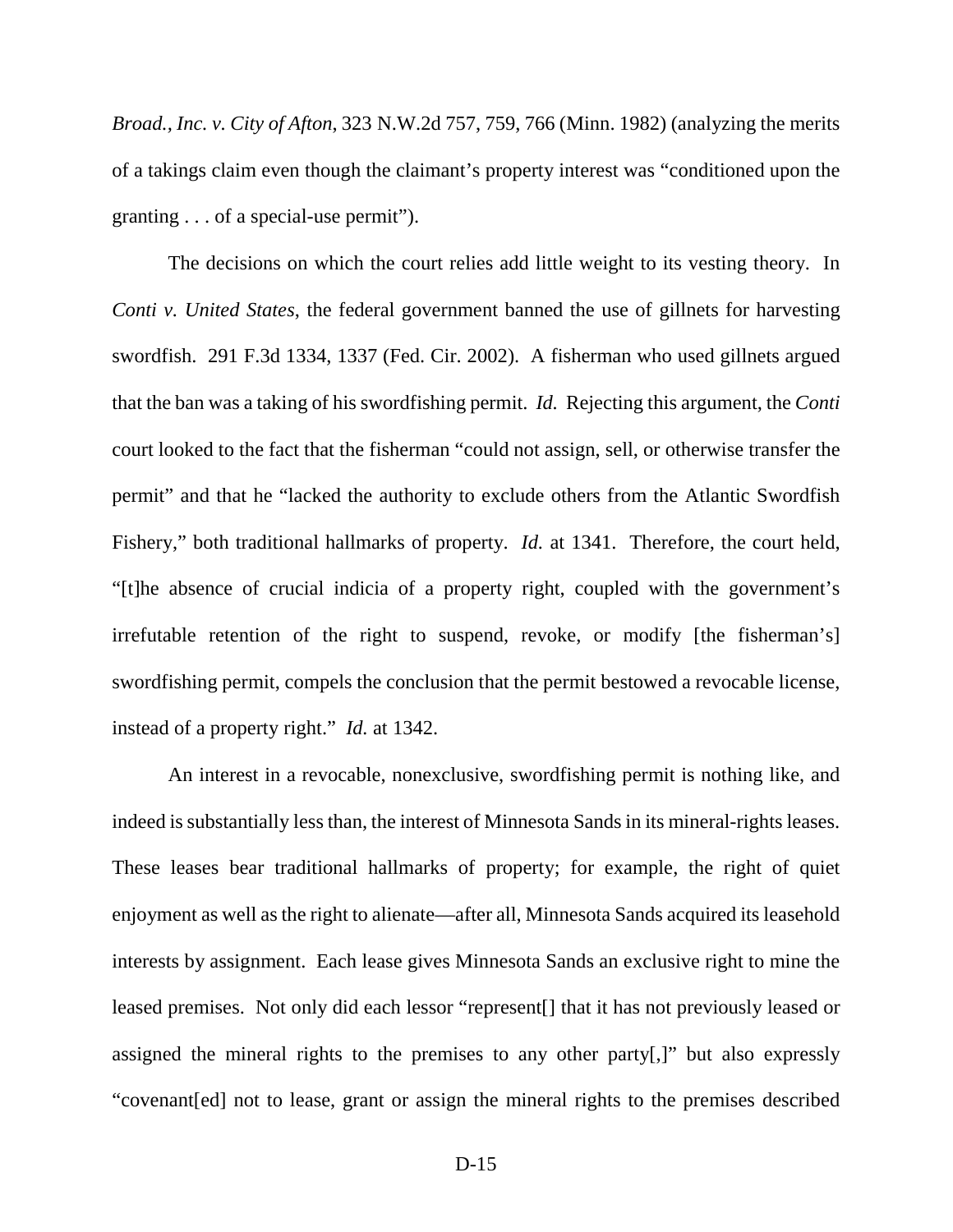above, during the term of this lease." Nor do the leases of Minnesota Sands suggest that they are revocable at will by the government. Most importantly, Minnesota recognizes severable rights in minerals. Minnesota Sands holds that right, to the exclusion of the rest of the world, for the leased premises.

Moreover, the fact that the contract specified that certain payments under the lease were not due to the lessor until a conditional-use permit was obtained does not make the interest of Minnesota Sands in the right to mine sand, as the court states, "inchoate." The court does not understand the effect of a conditional-use permit on property rights. A conditional-use permit allows the owner of a property to put his property to use in a manner that the ordinance expressly permits. *Westling v. City of St. Louis Park*, 170 N.W.2d 218, 221 (Minn. 1969) (stating that uses under a conditional-use permit are "legislatively [p]ermitted in a zone subject to controls" whereas uses requiring a variance are "legislatively [p]rohibited but may be allowed for special reasons" (citations omitted) (internal quotation marks omitted)). That Minnesota Sands temporarily chose not to pursue a permitted activity is a business decision driven by many factors, including the market price and demand for sand. When to actually extract sand is a business decision made by Minnesota Sands, not by our court. *See Janssen v. Best & Flanagan*, 662 N.W.2d 876, 882 (Minn. 2003) ("[C]ourts are ill-equipped to judge the wisdom of business ventures and have been reticent to replace a well-meaning decision by a corporate board with their own."). The fact that sand mining had not yet begun under the exclusive mineral lease held by Minnesota Sands at the time of the total taking by the ordinance does not mean that Minnesota Sands had abandoned its interests, but rather that the business conditions were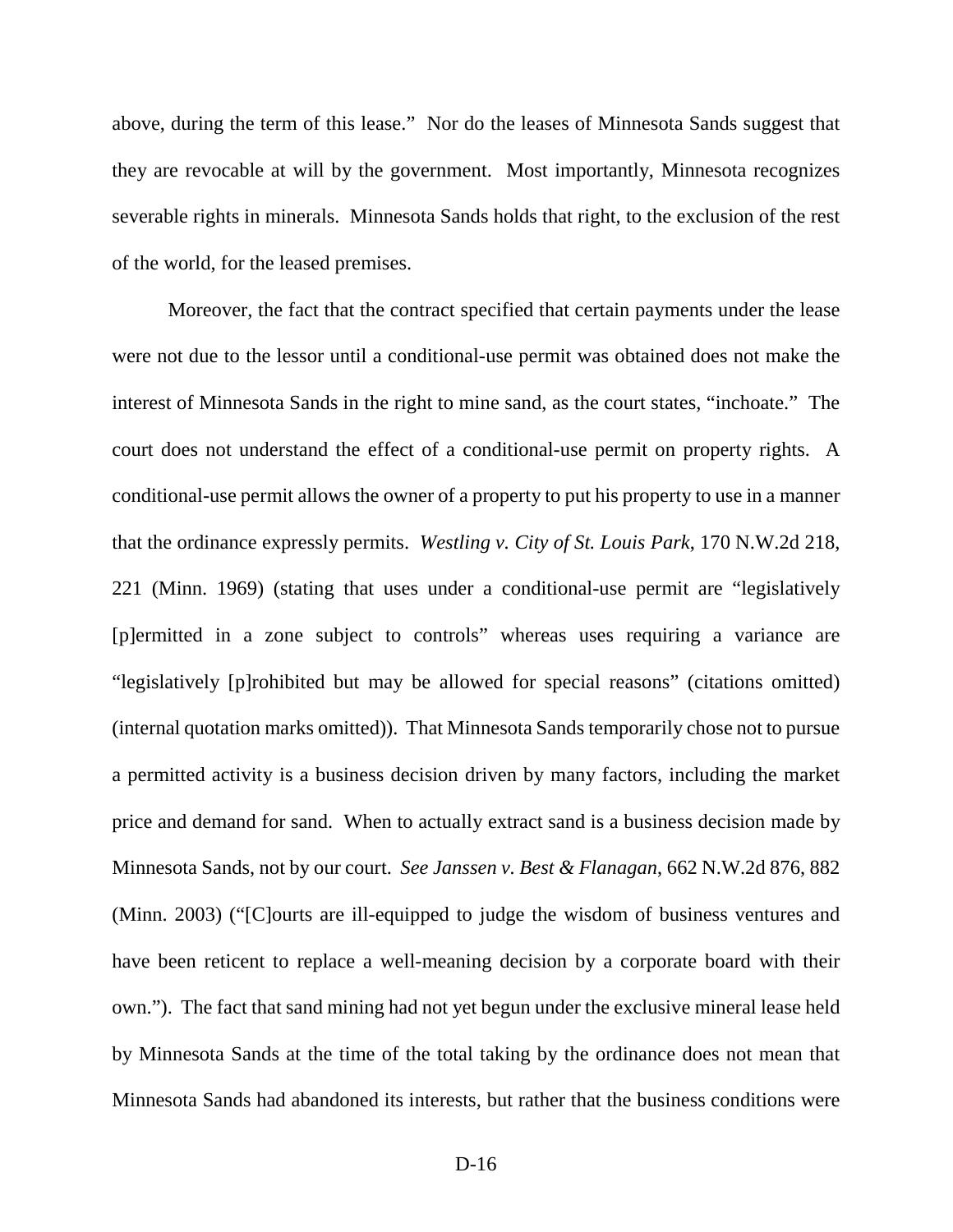not ideal. A conditional-use requirement does not exempt Winona County from the Takings Clause.

*Campbell v. United States*, 134 Fed. Cl. 764 (Fed. Cl. 2017), is equally unpersuasive. In *Campbell*, the plaintiffs who brought the takings claim were "victims of accidents which occurred while driving General Motors vehicles." *Id.* at 767. After General Motors filed a bankruptcy petition, the plaintiffs' causes of action became unsecured claims. *Id.* at 768. The plaintiffs asserted that a taking of property occurred when "the United States took actions to obtain a particular restructuring" of General Motors that led the bankruptcy court to "extinguish[] plaintiffs' successor liability causes of action" against the reorganized General Motors. *Id.* Looking to "the powers accorded the bankruptcy court," the *Campbell* court found that plaintiffs' interest in successor-liability claims was "targeted for—and was subject to—extinguishment by the conditions that the government imposed." *Id.* at 776. Therefore, the court concluded, plaintiffs' asserted interest in their unsecured claims becoming successor-liability claims "was not a cognizable property interest under the Takings Clause." *Id.* at 779.

A mineral lease is nothing like an expectancy that an unsecured claim will survive bankruptcy. It is, as we have long recognized in Minnesota, a valuable property interest. *Washburn*, 147 N.W. at 707; *Evans*, 108 N.W. at 960. The leases here give current, fixed, possessory rights to Minnesota Sands—the right to enter the land, the right to clear and develop the land, and the right to exclude others from the land. Before this decision, long-recognized private-property interests like those of Minnesota Sands were not subject to extinguishment by the government in the same way that unsecured claims are subject to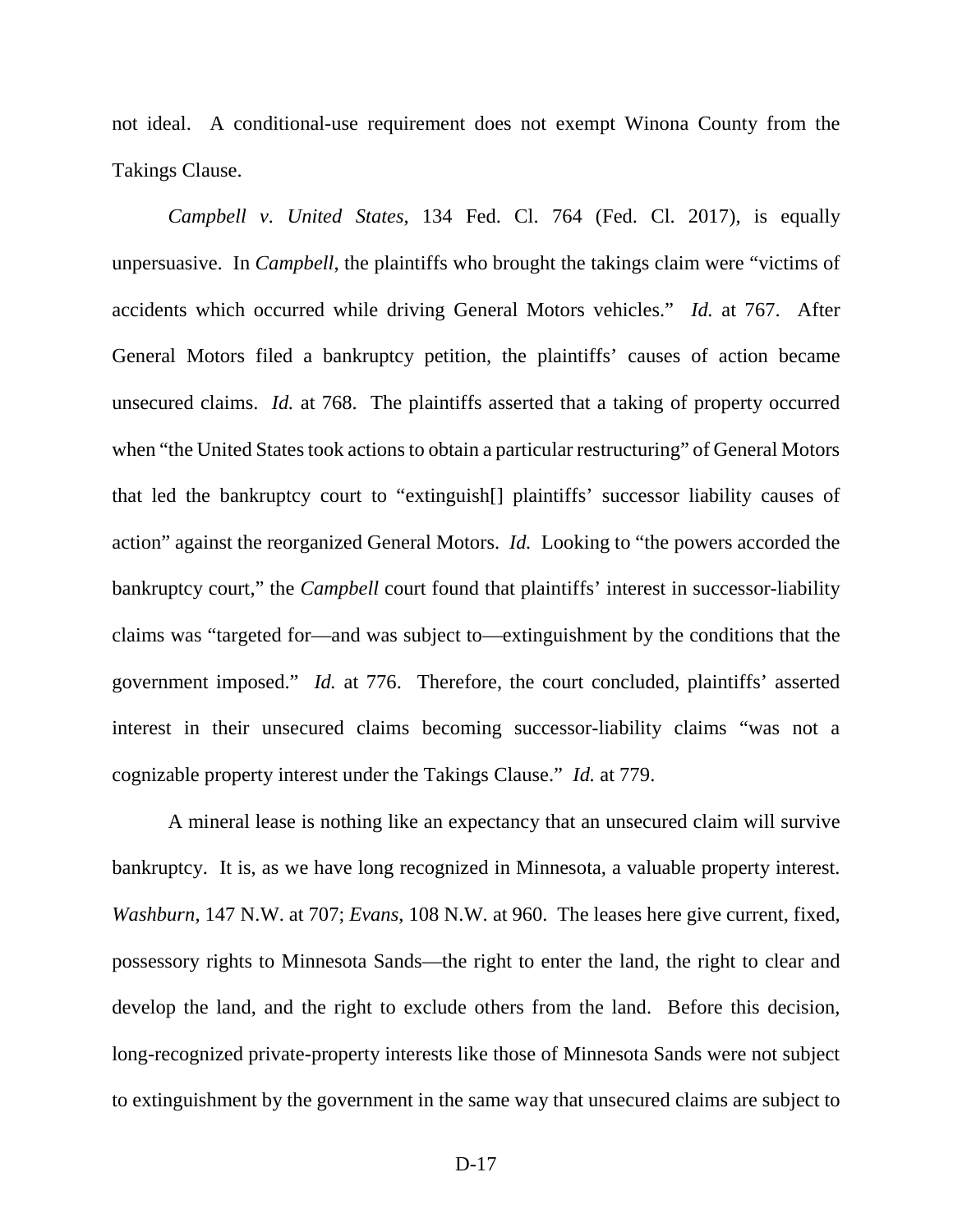extinguishment by a bankruptcy court. *Pa. Coal Co.*, 260 U.S. at 415. In short, neither *Campbell*, nor any other case the court cites, supports the court's result.

The novel analysis used by the court here has subtle, but serious, implications for Takings Clause jurisprudence. The court opines that environmental regulations, and regulatory schemes such as conditional-use requirements, are enough to deprive an owner of the full use of his property interests. This analysis starts at the wrong place; the analysis must start with the constitutionally protected interests. Both the United States Constitution and the Minnesota Constitution recognize that private property shall not be taken for public use without just compensation. U.S. Const. amend. V; Minn. Const. art. I, § 13. Unlike these constitutional protections for "private property," there is no equivalent constitutional protection for environmental regulation or for a requirement that the owner of property must approach the government on bended knee for permission to use his property as he sees fit.

I do not dispute that some regulation of sand mining is necessary, beneficial, and constitutionally permissible. But Minnesota Sands has a property interest in the use, possession, and control of its mineral leases protected by the Takings Clauses of the Fifth Amendment and the Minnesota Constitution. Mineral leases, which have been recognized as property at least since "the time of the adoption of our Constitution," *Evans*, 108 N.W. at 960, cannot be regulated out of existence with immunity.

I would reverse the grant of summary judgment and remand to the district court for further proceedings—at a minimum, for an analysis under the *Penn Central* factors. For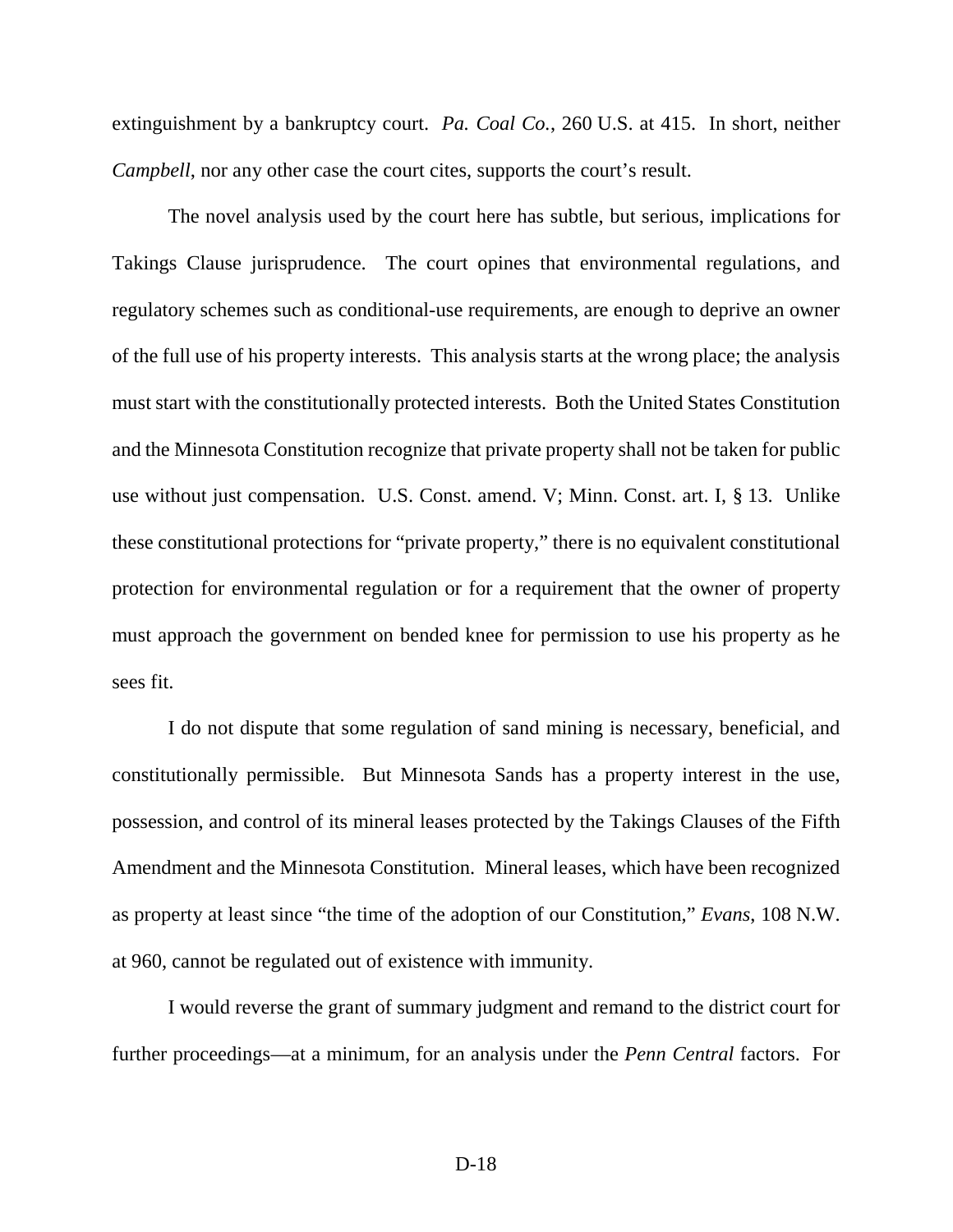that reason, and also because the Winona County ordinance contravenes the Commerce Clause, I respectfully dissent.

GILDEA, Chief Justice (dissenting).

I join in the dissent of Justice Anderson.

THISSEN, Justice (concurring in part, dissenting in part).

I join in Part II of Justice Anderson's dissent.